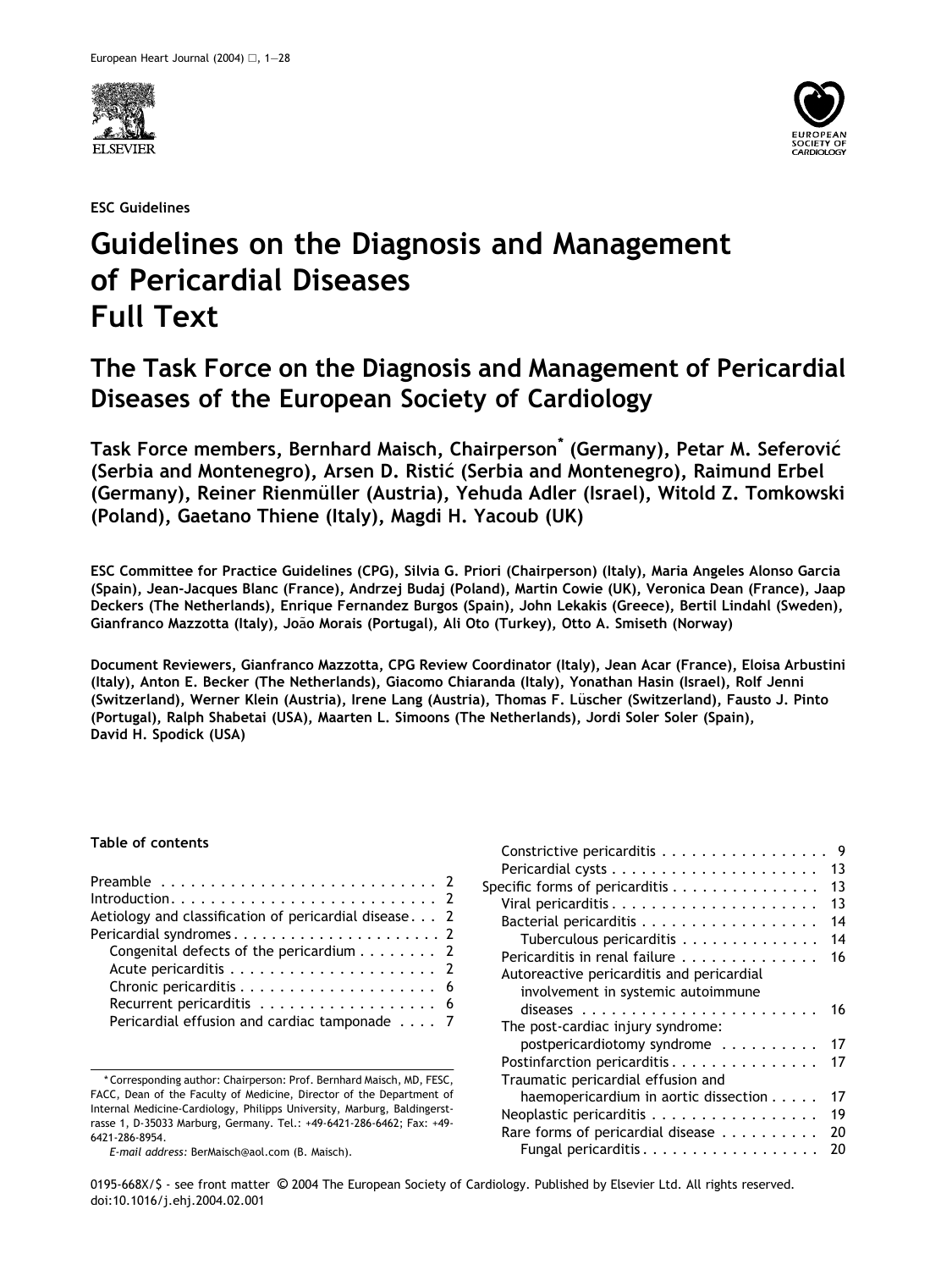| Chylopericardium 20<br>Drug- and toxin-related pericarditis 21<br>Pericardial effusion in thyroid disorders 21<br>Pericardial effusion in pregnancy 21 | Radiation pericarditis 20 |  |
|--------------------------------------------------------------------------------------------------------------------------------------------------------|---------------------------|--|
|                                                                                                                                                        |                           |  |
|                                                                                                                                                        |                           |  |
|                                                                                                                                                        |                           |  |
|                                                                                                                                                        |                           |  |
|                                                                                                                                                        |                           |  |
|                                                                                                                                                        |                           |  |

## Preamble

Guidelines and Expert Consensus documents aim to present all the relevant evidence on a particular issue in order to help physicians to weigh the benefits and risks of a particular diagnostic or therapeutic procedure. They should be helpful in everyday clinical decision-making.

A great number of Guidelines and Expert Consensus Documents have been issued in recent years by different organisations, the European Society of Cardiology (ESC) and by other related societies. By means of links to web sites of National Societies several hundred guidelines are available. This profusion can put at stake the authority and validity of guidelines, which can only be guaranteed if they have been developed by an unquestionable decisionmaking process. This is one of the reasons why the ESC and others have issued recommendations for formulating and issuing Guidelines and Expert Consensus Documents.

In spite of the fact that standards for issuing good quality Guidelines and Expert Consensus Documents are well defined, recent surveys of Guidelines and Expert Consensus Documents published in peer-reviewed journals between 1985 and 1998 have shown that methodological standards were not complied within the vast majority of cases. It is therefore of great importance that guidelines and recommendations are presented in formats that are easily interpreted. Subsequently, their implementation programmes must also be well conducted. Attempts have been made to determine whether guidelines improve the quality of clinical practice and the utilisation of health resources.

The ESC Committee for Practice Guidelines (CPG) supervises and coordinates the preparation of new Guidelines and Expert Consensus Documents produced by Task Forces, expert groups or consensus panels. The Committee is also responsible for the endorsement of these Guidelines and Expert Consensus Documents or statements.

## Introduction

The strength of evidence related to a particular diagnostic or treatment option depends on the available data: (1) level of evidence A. Multiple randomised clinical trials or meta-analyses; (2) level of evidence B. A single randomised trial or non-randomised studies; (3) level of evidence C. Consensus opinion of the experts. Indications for various tests and procedures were ranked in three classes:

Class I: Conditions for which there is evidence and/or general agreement that a given procedure or treatment is useful and effective.

- Class II: Conditions for which there is conflicting evidence and/or a divergence of opinion about the usefulness/efficacy of a procedure or treatment.
	- Class IIa: Weight of evidence/opinion is in favour of usefulness/efficacy.
	- Class IIb: Usefulness/efficacy is less well established by evidence/opinion.
- Class III: Conditions for which there is evidence and/or general agreement that the procedure/treatment is not useful/effective and in some cases may be harmful.

## Aetiology and classification of pericardial disease

The spectrum of pericardial diseases comprises congenital defects, pericarditis (dry, effusive, effusive-constrictive, constrictive), neoplasm, and cysts. The aetiological classification is shown in Table  $1.^{1-3}$ 

## Pericardial syndromes

#### Congenital defects of the pericardium

Congenital defects of the pericardium (1/10.000 autopsies) comprise partial left (70%), right (17%) or total bilateral (extremely rare) pericardial absence. About 30% of patients have additional congenital abnormalities.<sup>4</sup> Most patients with a total absence of pericardium are asymptomatic. However, homolateral cardiac displacement and augmented heart mobility impose an increased risk for traumatic aortic type A dissection.<sup>5</sup> Partial left side defects can be complicated by cardiac strangulation caused by herniation of the left atrial appendage, atrium or left ventricle through the defect (chest pain, shortness of breath, syncope or sudden death). The chest X-ray is typical but the diagnosis is confirmed by echocardiography and CT/MRI.<sup>6,7</sup> Excision of the atrial appendage and surgical pericardioplasty (Dacron, Gore-tex, or bovine pericardium) is indicated for imminent strangulation.<sup>8</sup>

#### Acute pericarditis

Acute pericarditis is either dry, fibrinous or effusive, independent from its aetiology (Table 1). A prodrome of fever (usually  $\langle 39 \degree C$ ), malaise, and myalgia is common, but elderly patients may not be febrile. Major symptoms are retrosternal or left precordial chest pain (radiates to the trapezius ridge, can be pleuritic or simulate ischaemia, and varies with posture), non-productive cough, and shortness of breath. The pericardial friction rub can be transient, mono-, bi- or triphasic. Pleural effusion may be present. Pericarditis is often accompanied by some degree of myocarditis (evidenced by global or regional myocardial dysfunction, myalgias or rhabdomyolysis, elevations of troponins I and T, MB creatine-kinase, serum myoglobin levels and tumour necrosis factor). Auscultation of a new S3 heart sound, convexly elevated J-ST segment in the ECG, fixation of Indium-111-labelled an-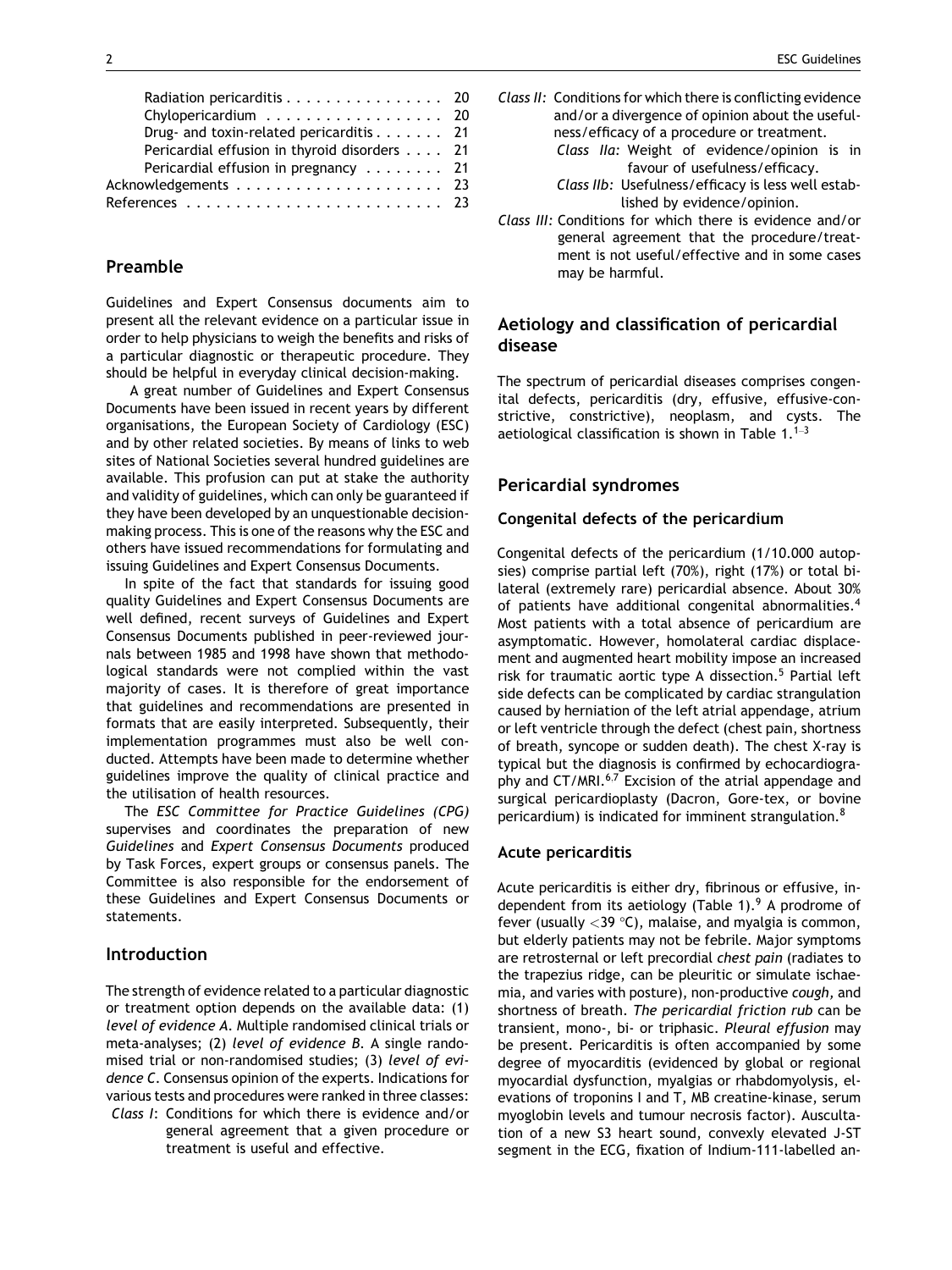Table 1 Review of aetiology, incidence and pathogenesis of pericarditis<sup>1-3</sup>

| Aetiology                                                                                   | Incidence $(\%)$                         | Pathogenesis                                                                             |
|---------------------------------------------------------------------------------------------|------------------------------------------|------------------------------------------------------------------------------------------|
| Infectious pericarditis                                                                     |                                          | Multiplication and spread of the                                                         |
| Viral (Coxsackie A9, B1-4, Echo 8, Mumps, EBV, CMV,<br>Varicella, Rubella, HIV, Parvo B19)  | $30 - 50^{\circ}$                        | causative agent and release of toxic sub-<br>stances in pericardial tissue cause serous, |
| Bacterial (Pneumo-, Meningo-, Gonococcosis,<br>Hemophilus, Treponema pallidum, Borreliosis, | $5 - 10^a$                               | serofibrinous or haemorrhagic (bacterial, vi-<br>ral, tuberculous, fungal)               |
| Chlamydia, Tuberculosis)                                                                    |                                          | or purulent inflammation (bacterial)                                                     |
| Fungal (Candida, Histoplasma)                                                               | Rare                                     |                                                                                          |
| Parasitary (Entameba histolytica, Echinococcus,<br>Toxoplasma)                              | Rare                                     |                                                                                          |
| Pericarditis in systemic autoimmune dis.                                                    |                                          | Cardiac manifestations of the basic                                                      |
| Systemic lupus erythematosus                                                                | 30 <sup>b</sup>                          | disease, often clinically mild or silent                                                 |
| Rheumatoid arthritis                                                                        | 30 <sup>b</sup>                          |                                                                                          |
| Spondylitis ankylosans                                                                      | 1 <sup>b</sup>                           |                                                                                          |
| Systemic sclerosis                                                                          | $>$ 50 $b$                               |                                                                                          |
| Dermatomyositis                                                                             | Rare                                     |                                                                                          |
| Periarteritis nodosa                                                                        | Rare                                     |                                                                                          |
| Reiter's syndrome<br>Familial Mediterranean fever                                           | ${\sim}2^{\text{b}}$<br>0.7 <sup>b</sup> |                                                                                          |
|                                                                                             |                                          |                                                                                          |
| Type 2 (auto)immune process                                                                 |                                          | Secondary, after infection/surgery                                                       |
| Rheumatic fever                                                                             | $20 - 50b$                               | Mostly in acute phase                                                                    |
| Postcardiotomy syndrome                                                                     | $\sim$ 20 <sup>b</sup>                   | 10-14 days after surgery                                                                 |
| Postmyocardial infarction syndrome                                                          | $1 - 5^{b}$                              | DDg P. epistenocardica                                                                   |
| Autoreactive (chronic) pericarditis                                                         | 23.1 <sup>a</sup>                        | Common form                                                                              |
| Pericarditis and pericardial effusion in diseases                                           |                                          |                                                                                          |
| of surrounding organs                                                                       |                                          |                                                                                          |
| Acute MI (P. Epistenocardica)                                                               | $5 - 20b$                                | 1-5 days after transmural MI                                                             |
| Myocarditis                                                                                 | 30 <sup>b</sup>                          | Accompanying epimyocarditis                                                              |
| Aortic aneurysm                                                                             | Rare                                     | Dissection: haemorrhagic PE                                                              |
| Lung infarction                                                                             | Rare                                     |                                                                                          |
| Pneumonia<br>Oesophageal diseases                                                           | Rare<br>Rare                             |                                                                                          |
| Hydropericardium in CHF                                                                     | Rare                                     |                                                                                          |
| Paraneoplastic pericarditis                                                                 | Frequent                                 | No direct neoplastic infiltrate                                                          |
|                                                                                             |                                          |                                                                                          |
| Pericarditis in metabolic disorders                                                         |                                          |                                                                                          |
| Renal insufficiency (uraemia)                                                               | Frequent                                 | Viral/toxic/autoimmune                                                                   |
| Myxedema<br>Addison's disease                                                               | 30 <sup>b</sup>                          | Serous, cholesterol rich PE<br>Membranous leak?                                          |
| Diabetic ketoacidosis                                                                       | Rare<br>Rare                             |                                                                                          |
| Cholesterol pericarditis                                                                    | Very rare                                | Transudation of cholesterol                                                              |
|                                                                                             |                                          | (sterile serofibrinous PE)                                                               |
| Pregnancy                                                                                   | Rare                                     |                                                                                          |
| Traumatic pericarditis                                                                      |                                          |                                                                                          |
| Direct injury (penetrating thoracic injury,                                                 | Rare                                     |                                                                                          |
| oesophageal perforation, foreign bodies)                                                    |                                          |                                                                                          |
| Indirect injury (Non-penetrating thoracic injury,                                           | Rare                                     | Less frequent after introduction of                                                      |
| mediastinal irradiation)                                                                    |                                          | topical convergent irradiation                                                           |
| Neoplastic pericardial disease                                                              | 35 <sup>a</sup>                          |                                                                                          |
| Primary tumours                                                                             | Rare                                     |                                                                                          |
| Secondary metastatic tumours                                                                | Frequent                                 | Serous or fibrinous, frequently<br>haemorrhagic effusion                                 |
| Lung carcinoma                                                                              | 40 <sup>c</sup>                          |                                                                                          |
| Breast carcinoma                                                                            | 22 <sup>c</sup>                          | Accompanying disease during the<br>infiltration of malignant cells                       |
| Gastric and colon                                                                           | 3 <sup>c</sup>                           |                                                                                          |
| Other carcinoma                                                                             | 6 <sup>c</sup>                           |                                                                                          |
| Leukemia and lymphoma                                                                       | 15 <sup>c</sup>                          |                                                                                          |
| Melanoma                                                                                    | 3 <sup>c</sup>                           |                                                                                          |
| Sarcoma                                                                                     | 4 <sup>c</sup>                           |                                                                                          |
| Other tumours                                                                               | 7 <sup>c</sup>                           |                                                                                          |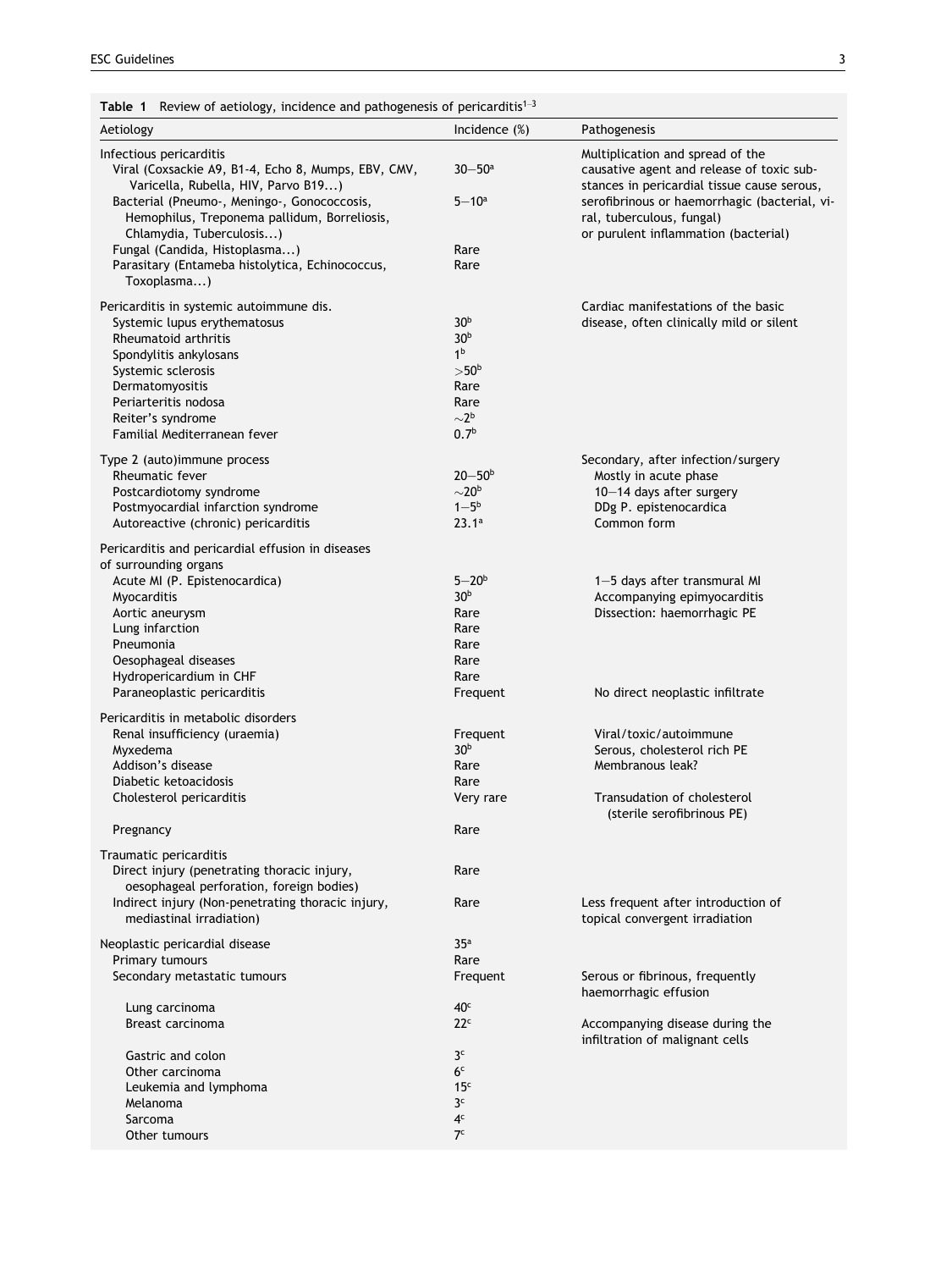| Table 1 (continued) |                                      |                                                                                                                    |
|---------------------|--------------------------------------|--------------------------------------------------------------------------------------------------------------------|
| Aetiology           | Incidence $(\%)$                     | Pathogenesis                                                                                                       |
| <b>Idiopathic</b>   | $3.5^a$<br>in other<br>series $>50a$ | Serous, fibrinous, sometimes haemorrhagic<br>PE with suspect viral or autoimmune sec-<br>ondary immunopathogenesis |
|                     |                                      |                                                                                                                    |

CHF, congestive heart failure; DDg, differential diagnosis; MI, myocardial infarction; P., pericarditis; PE, pericardial effusion. <sup>a</sup> Percentage related to the population of 260 subsequent patients undergoing pericardiocentesis, pericardioscopy and epicardial biopsy (Marburg pericarditis registry 1988–2001).<sup>1</sup>

<sup>b</sup> Percentage related to the incidence of pericarditis in the specific population of patients (e.g., with systemic lupus erythematosus).

<sup>c</sup> Percentage related to the population of patients with neoplastic pericarditis.

timyosin antibodies, and structural changes in MRI are indicative.<sup>9</sup> However, only endomyocardial/epimyocardial biopsy findings are diagnostic.

are shown in Table  $3.^{23,24}$  Echocardiography is essential to detect pericardial effusion and to check for concomitant heart disease or paracardial pathology. $12,13$ 

The diagnostic algorithm can be derived from Table 2.<sup>10–21</sup> Heart rate is usually rapid and regular. Microvoltage and electrical alternans are reversible after effusion drainage.<sup>22</sup> Findings by chest X-ray, computer tomography (CT), and magnetic resonance imaging (MRI)

Hospitalisation is warranted for most patients to determine the aetiology, observe for tamponade, and start anti-inflammatory and symptomatic treatment. Nonsteroidal anti-inflammatory drugs (NSAID) are the mainstay (level of evidence B, class I). Ibuprofen is preferred for its

Table 2 Diagnostic pathway and sequence of performance in acute pericarditis (level of evidence B for all procedures)

| Technique                                                         | Characteristic findings                                                                                                                                                                                                                                                                                                                      | Reference |
|-------------------------------------------------------------------|----------------------------------------------------------------------------------------------------------------------------------------------------------------------------------------------------------------------------------------------------------------------------------------------------------------------------------------------|-----------|
| Obligatory (indication class I)                                   |                                                                                                                                                                                                                                                                                                                                              |           |
| Auscultation                                                      | Pericardial rub (mono-, bi-, or triphasic)                                                                                                                                                                                                                                                                                                   | 11        |
| ECG <sup>a</sup>                                                  | Stage I: anterior and inferior concave ST segment elevation. PR segment<br>deviations opposite to P polarity.<br>Early stage II: ST junctions return to the baseline, PR deviated.<br>Late stage II: T waves progressively flatten and invert<br>Stage III: generalised T wave inversions<br>Stage IV: ECG returns to prepericarditis state. | 9         |
| Echocardiography                                                  | Effusion types B-D (Horowitz) (Fig. 1)<br>Signs of tamponade (see Section 3.5)                                                                                                                                                                                                                                                               | 12, 13    |
| <b>Blood analyses</b>                                             | (a) ESR, CRP, LDH, leukocytes (inflammation markers)<br>(b) Troponin I, CK-MB (markers of myocardial lesion) <sup>b</sup>                                                                                                                                                                                                                    | 14        |
| Chest X-ray                                                       | Ranging from normal to "water bottle" heart shadow.<br>Revealing additional pulmonary/mediastinal pathology.                                                                                                                                                                                                                                 | 15        |
| class IIa) in small effusions (indication class IIb)              | Mandatory in tamponade (indication class I), optional in large/recurrent effusions or if previous tests inconclusive (indication                                                                                                                                                                                                             |           |
| Pericardiocentesis and drainage                                   | PCR and histochemistry for aetiopathogenetic classification of infection or 2, 10, 16<br>neoplasia                                                                                                                                                                                                                                           |           |
| Optional or if previous tests inconclusive (indication class IIa) |                                                                                                                                                                                                                                                                                                                                              |           |
| CТ                                                                | Effusions, peri-, and epicardium                                                                                                                                                                                                                                                                                                             | 17        |
| <b>MRI</b>                                                        | Effusions, peri-, and epicardium                                                                                                                                                                                                                                                                                                             | 17        |

<sup>a</sup> Typical lead involvement: I, II, aVL, aVF, and V3-V6. The ST segment is always depressed in aVR, frequently in V1, and occasionally in V2. Occasionally, stage IV does not occur and there are permanent T wave inversions and flattenings. If ECG is first recorded in stage III, pericarditis cannot be differentiated by ECG from diffuse myocardial injury, "biventricular strain," or myocarditis. ECG in EARLY REPOLARIZATION is very similar to stage I. Unlike stage I, this ECG does not acutely evolve and J-point elevations are usually accompanied by a slur, oscillation, or notch at the end of the QRS just before and including the J point (best seen with tall R and T waves – large in early repolarisation pattern). Pericarditis is likely if in lead

Pericardioscopy, pericardial biopsy Establishing the specific aetiology 2; 10, 18, 19

V6 the J point is >25% of the height of the T wave apex (using the PR segment as a baseline).<br><sup>b</sup> Cardiac troponin I was detectable in 49% and >1.5 ng/ml in 22% of 69 patients with acute pericarditis (only in those with S investigated by Bonnefoy et al.<sup>20</sup> In another study<sup>21</sup> troponin I was detected in 10/14 patients with a median peak concentration of 21.4 mg/ml (range 0.5 to >50 ng/ml). CK-MB was elevated in 8/14 patients with the median peak of 21 U/l (range 13–43), corresponding to the relative index of 10.2% of the total CK activity.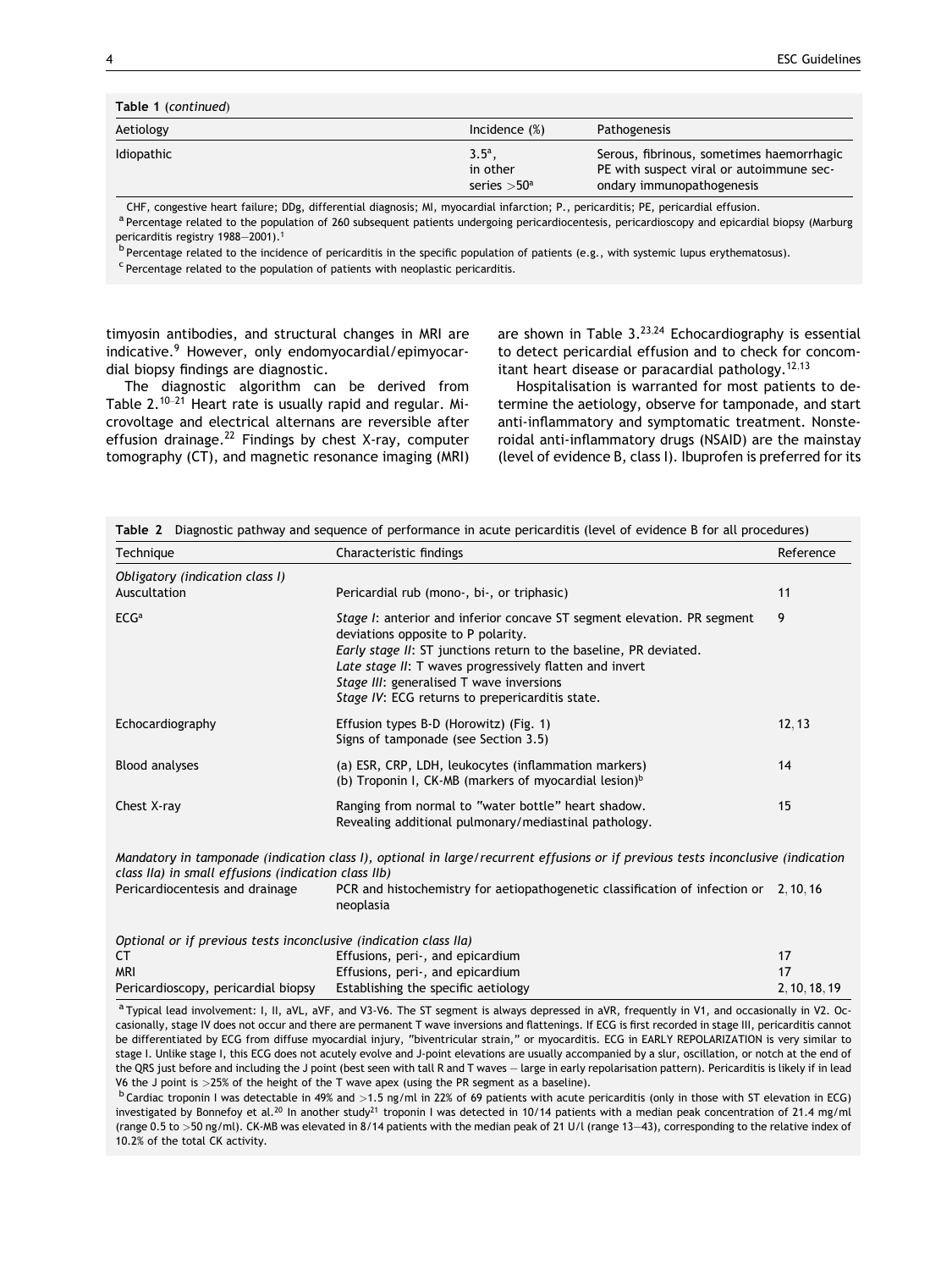| Pattern                              | Patho-anatomic<br>basis                                              | Chest X-ray                                                         | <b>CT</b>                                                                                                                   | <b>MR</b>                                                                                                                     | Interpretation<br>(Differential<br>diagnosis)                                                                           |
|--------------------------------------|----------------------------------------------------------------------|---------------------------------------------------------------------|-----------------------------------------------------------------------------------------------------------------------------|-------------------------------------------------------------------------------------------------------------------------------|-------------------------------------------------------------------------------------------------------------------------|
| Normal thickness                     |                                                                      | Lateral view<br>between<br>mediastinal<br>and subepicardial<br>fat  | Thin line in front<br>of the right atrium<br>and right<br>ventricle between<br>mediastinum<br>and subepicardial<br>fat $++$ | Thin signal-free<br>line round the heart<br>as long subepicardial<br>and mediastinal<br>fat present<br>(for delineation) $++$ | No pathology                                                                                                            |
| Thickened and<br>smooth              | Acute inflammatory<br>process, effusion                              | Thickened<br>pericardial line on<br>lateral chest X-ray<br>$view +$ | CT-values for<br>$DD$ +++                                                                                                   | MR-signals for<br>$DD ++$                                                                                                     | Acute, subacute<br>pericarditis,<br>pericardial effusion,<br>DD liquid, semiliquid,<br>haemorrhagic,<br>purulent, solid |
| <b>Thickened</b><br>irregular        | Chronic<br>inflammatory<br>process                                   | Irregular contours<br>of cardiac<br>silhouette +                    | $^{+ + +}$                                                                                                                  | $^{+++}$                                                                                                                      | Chronic pericarditis,<br>pericardial fibrosis,<br>tumour, metastasis<br>post surgery                                    |
| Thickened<br>irregular,<br>calcified | End-stage of<br>inflammatory<br>traumatic of<br>haemorrhagic process | High density $+$                                                    | High CT value<br>$^{+++}$                                                                                                   | Poor signal<br>$^{++}$                                                                                                        | Pericarditis calcarea,<br>calcified tumours                                                                             |

Table 3 Patterns of pericardial changes, their visualization and interpretation in chest X-ray, computer tomography (CT) and magnetic resonance imaging (MRI)<sup>23,24</sup>

rare side effects, favourable effect on the coronary flow, and the large dose range.<sup>9</sup> Depending on severity and response, 300–800 mg every 6–8 h may be initially required and can be continued for days or weeks, best until the effusion has disappeared. Gastrointestinal protection must be provided in all patients. Colchicine (0.5 mg bid) added to an NSAID or as monotherapy also appears to be effective for the initial attack and the prevention of recurrences (level of evidence B, class IIa indication).<sup>25</sup> It is well tolerated with fewer side effects than NSAIDs. Systemic corticosteroid therapy should be restricted to connective tissue diseases, autoreactive or uremic pericarditis. Intrapericardial application avoids systemic side effects and is highly effective (level of evidence B, class IIa). $<sup>2</sup>$  For tapering of prednisone, ibuprofen or colchicine</sup> should be introduced early (class IIa, level of evidence B).<sup>25</sup> Recovered patients should be observed for recurrences or constriction. If patients require anticoagulants, heparin is recommended under strict observation. Pericardiocentesis is indicated for clinical tamponade, high suspicion of purulent or neoplastic pericarditis (class I indication, level of evidence B), or for large or symptomatic effusions despite the medical treatment for more than one week  $9,26-37$  (Focus box 1).

#### Focus box 1 Pericardiocentesis

Pericardiocentesis is life saving in cardiac tamponade (level of evidence B, class I indication).<sup>27</sup> Aortic dissection is a major contraindication.<sup>28</sup> Relative contraindications include uncorrected coagulopathy, anticoagulant therapy, thrombocytopenia <50,000/mm<sup>3</sup>, small, posterior, and loculated effusions. Pericardiocentesis in acute traumatic haemopericardium and purulent pericarditis is probably less appropriate than surgical drainage.<sup>9</sup> In effusions causing no haemodynamic compromise pericardiocentesis is indicated in effusions >20 mm in echocardiography in diastole<sup>29</sup> or for diagnostic purposes if additional procedures are available (e.g., pericardial fluid and tissue analyses, pericardioscopy, and epicardial/pericardial biopsy) which could reveal the etiology of the disease and permit further causative therapy (level of evidence B, class IIa indication).<sup>2,10,18,19</sup>

Pericardiocentesis guided by fluoroscopy is performed in the cardiac catheterisation laboratory with ECG monitoring. Direct ECG monitoring from the puncturing needle is not an adequate safeguard.<sup>30</sup> Right-heart catheterisation can be performed simultaneously with pericardiocentesis, allowing monitoring the improvement as the effusion is drained. The subxiphoid approach has been used most commonly, with a long needle with a mandrel (Tuohy or thin-walled 18-gauge) directed towards the left shoulder at a  $30^\circ$  angle to the skin. This route is extrapleural and avoids the coronary, pericardial, and internal mammary arteries. The operator intermittently attempts to aspirate fluid and injects small amounts of contrast. If haemorrhagic fluid is freely aspirated a few millilitres of contrast medium may be injected under fluoroscopic observation. The appearance of sluggish layering of contrast medium inferiorly indicates that the needle is correctly positioned. A soft J-tip guidewire is introduced and after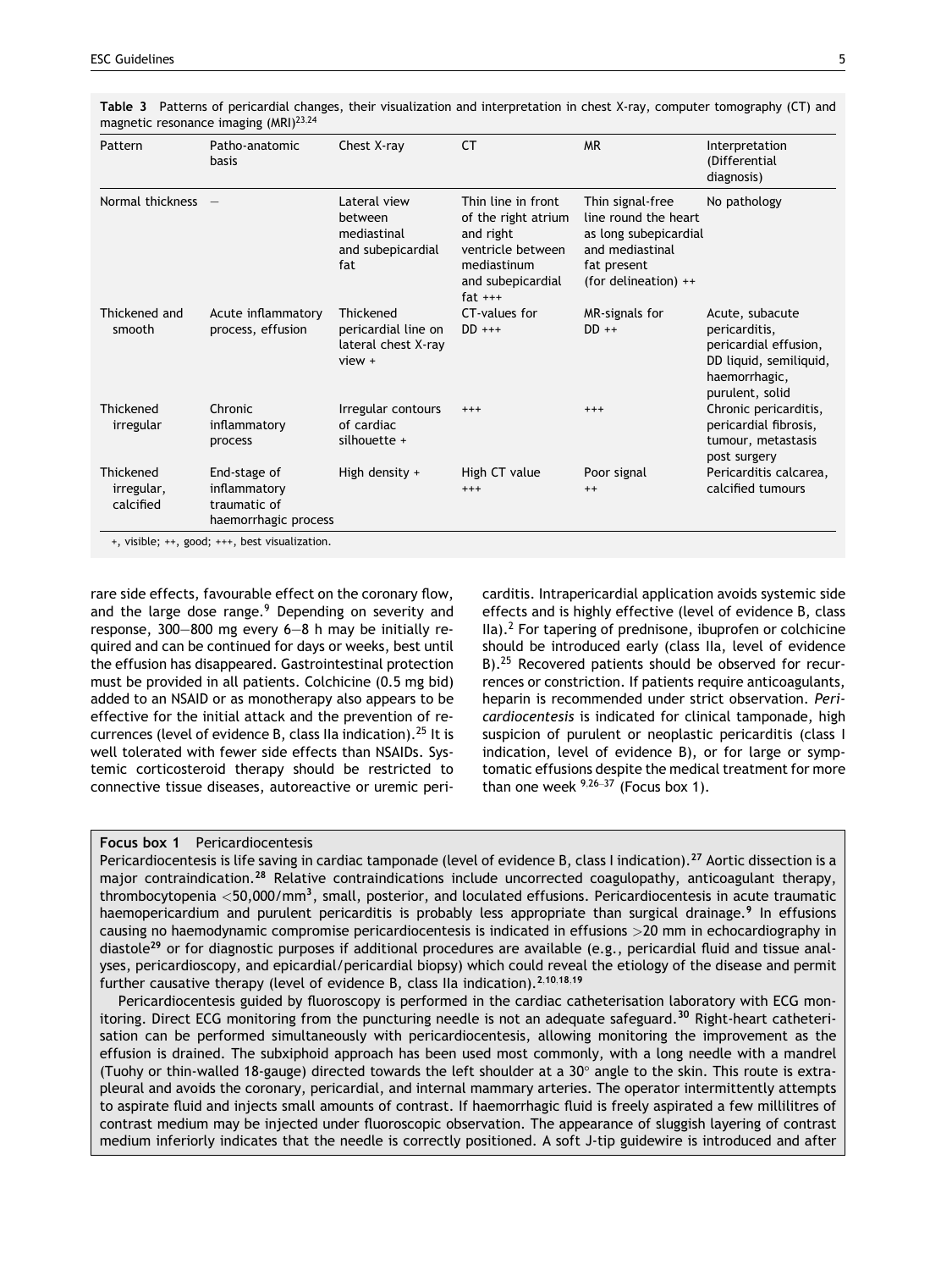dilatation exchanged for a multi-holed pigtail catheter. It is prudent to drain the fluid in steps of less than 1 l at a time to avoid the acute right-ventricular dilatation ("sudden decompression syndrome").<sup>31</sup> It is essential to check the position of the guidewire in at least two angiographic projections. If the guidewire was erroneously placed intracardially, this should be recognized before insertion of the dilator and drainage catheter. If, despite the caution, the introducer set or the catheter have perforated the heart and are laying intracardially, the catheter should be secured and the patient promptly transferred to the cardiac surgery. Alternatively, a second puncture can be attempted. If successful, surgery may be avoided using autotransfusion of pericardial blood.

Echocardiographic guidance of pericardiocentesis is technically less demanding and can be performed in the intensive care unit at the bedside.<sup>16</sup> Echocardiography should identify the shortest route where the pericardium can be entered intercostally (usually in the sixth or seventh rib space in the anterior axillary line). Prolonged pericardial drainage is performed until the volume of effusion obtained by intermittent pericardial aspiration (every 4–6 h) fall to  $<$ 25 ml per day.<sup>32</sup>

The feasibility is high (93%) in patients with anterior effusion  $\geqslant$  10 mm while the rate of success is only 58% with small, posteriorly located effusions. Fluoroscopic and haemodynamic monitoring improve feasibility (93.1% vs. 73.3%) in comparison to emergency pericardial puncture with no imaging control.<sup>33</sup> The tangential approach using the epicardial halo phenomenon in the lateral view<sup>34</sup> significantly increased the feasibility of fluoroscopically guided pericardiocentesis in patients with small effusions (200–300 ml) (92.6% vs. 84.9%) and very small effusions (<200 ml) (89.3% vs. 76.7%). Pericardiocentesis with echocardiography guidance was feasible in 96% of loculated pericardial effusions after cardiac surgery.<sup>35</sup> A rescue pericardiocentesis guided by echocardiography, successfully relieved tamponade after cardiac perforation in 99% of 88 patients, and was the definitive therapy in 82% of the cases.<sup>36</sup> The most serious complications of pericardiocentesis are laceration and perforation of the myocardium and the coronary vessels. In addition, patients can experience air embolism, pneumothorax, arrhythmias (usually vasovagal bradycardia), and puncture of the peritoneal cavity or abdominal viscera.<sup>33</sup> Internal mammary artery fistulas, acute pulmonary oedema, and purulent pericarditis were rarely reported. The safety was improved with echocardiographic or fluoroscopic guidance. Recent large echocardiographic series reported an incidence of major complications of 1.3–1.6%.<sup>16,32,35,36</sup> In a large series of fluoroscopy-guided percutaneous pericardiocenteses<sup>37</sup> cardiac perforations occurred in 0.9%, serious arrhythmias in 0.6%, arterial bleeding in 1.1%, pneumothorax in 0.6%, infection in 0.3%, and a major vagal reaction in 0.3%. Incidence of major complications was further significantly reduced by utilizing the epicardial halo phenomenon for fluoroscopic guidance.<sup>34</sup>

#### Chronic pericarditis

Chronic pericardial inflammation  $(>3$  months) includes effusive, adhesive, and constrictive forms.<sup>9</sup> It is important to differentiate chronic inflammatory effusions from non-inflammatory hydropericardium (congestive heart failure). Symptoms are usually mild (chest pain, palpitations, fatigue), related to the degree of chronic cardiac compression and residual pericardial inflammation.

The diagnostic algorithm is similar as in acute pericarditis (Table 2). The detection of the curable causes (e.g., tuberculosis, toxoplasmosis, myxedema, autoimmune, and systemic diseases) allows specific therapy with high success rate. Symptomatic treatment is as in acute pericarditis. Intrapericardial instillation of crystalloid nonabsorbable corticosteroids is highly efficient in autoreactive forms.<sup>2</sup> Pericardiocentesis is indicated as diagnostic and therapeutic procedure. If the recurrences are frequent, pleuropericardial fenestration and percutaneous balloon pericardiotomy may be appropriate (level of evidence B, indication class  $IIb$ ).<sup>38</sup> For chronic persistent/recurrent large effusions despite intrapericardial therapy or balloon pericardiotomy, pericardiectomy should be considered.<sup>29</sup>

#### Recurrent pericarditis

The term recurrent pericarditis encompasses (1) the intermittent type (widely varying symptom-free interval without therapy) and (2) the incessant type (discontinuation of anti-inflammatory therapy always ensures a relapse). Mechanisms suggested to explain recurrence include: (1) insufficient dose or/and insufficient treatment duration of antiphlogistics or corticoids in an autoimmune pericardial disease, (2) early corticosteroid treatment causing augmented viral DNA/RNA replication in pericardial tissue leading to increased viral antigen exposure, (3) reinfection, and (4) exacerbation of the connective tissue disease. Evidence for an immunopathological process includes: (1) the latent period lasting for months; (2) the presence of anti-heart antibodies; (3) the quick response to steroid treatment and the similarity and co-existence of recurrent pericarditis with other autoimmune conditions (lupus, serum sickness, polyserositis, postpericardiotomy/postmyocardial infarction syndrome, celiac disease, dermatitis herpetiformis, frequent arthralgias, eosinophilia, allergic drug reaction, and history of allergy). Evidence of a potential underlying genetic disorder in recurrent pericarditis is rare familial clustering with autosomal dominant inheritance with incomplete penetrance<sup>39</sup> and sex-linked inheritance (chronic recurrent pericarditis associated with ocular hypertension) suggested in two families.<sup>40</sup> Precordial pain, often with a pleuritic component, is characteristic. Fever, pericardial rub, dyspnoea, elevated erythrocyte sedimentation rate, and electrocardiographic changes may also occur. Massive pericardial effusion, cardiac tamponade, and pericardial constriction are rare.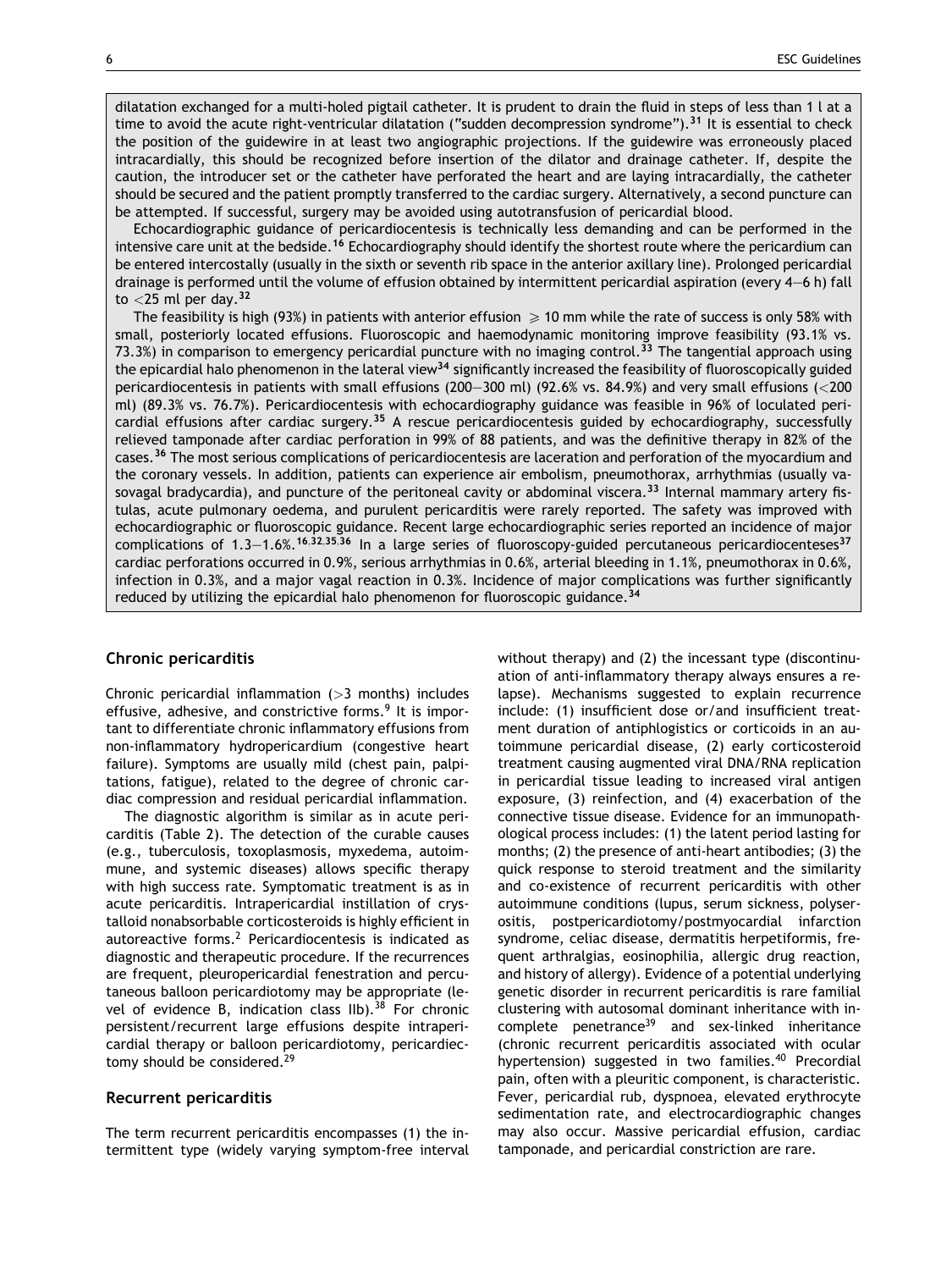Symptomatic management relies on exercise restriction and the regimen used in acute pericarditis. Indomethacin should be avoided in elderly patients due to its flow reduction in the coronaries.<sup>9</sup> Colchicine inhibits mitoses in the cell nucleus, binds to tubulin, inhibits various polymorphonuclear functions, interferes with transcellular movement of collagen. It was effective for recurrent pericarditis when NSAIDs and corticosteroids failed to prevent relapses.<sup>25,41–43</sup> During 1004 months of colchicine treatment, only 13.7% new recurrences occurred.<sup>25</sup> During the 2333 months of follow-up, 60.7% of the patients remained recurrence-free. The recommended dose is two mg/day for one or two days, followed by one mg/day (level of evidence B, indication class I). Corticosteroids should be used only in patients with poor general condition or in frequent crises<sup>9</sup> (level of evidence C, indication class IIa). A common mistake is to use a dose too low to be effective or to taper the dose too rapidly. The recommended regimen is: prednisone  $1-1.5$  mg/kg, for at least one month. If patients do not respond adequately, azathioprine (75–100 mg/day) or cyclophosphamide can be added.44 Tapering of corticoids should occur over a three-month period. If symptoms recur during the taper, return to the last dose that suppressed the manifestations, maintain that dose for 2–3 weeks and then recommence tapering. Towards the end of the taper, introduce anti-inflammatory treatment with colchicine or NSAID. Renewed treatment should continue for at least three months. Pericardiectomy is indicated only in frequent and highly symptomatic recurrences resistant to medical treatment (level of evidence B, indication class IIa). $45$  Before pericardiectomy, the patient should be on a steroid-free regimen for several weeks.<sup>46</sup> Post pericardiectomy recurrences were also demonstrated, possibly due to incomplete resection of the pericardium.

#### Pericardial effusion and cardiac tamponade

Pericardial effusion may appear as transudate (hydropericardium), exudate, pyopericardium or haemopericardium. Large effusions are common with neoplastic, tuberculous, cholesterol, uremic pericarditis, myxedema, and parasitoses. $47$  Effusions that develop slowly can be remarkably asymptomatic, while rapidly accumulating smaller effusions can present with tamponade. Loculated effusions are more common when scarring has supervened (e.g., postsurgical, posttrauma, postpurulent pericarditis). Massive chronic pericardial effusions are rare  $(2-3.5%$  of all large effusions).<sup>48</sup> Cardiac tamponade is the decompensated phase of cardiac compression caused by effusion accumulation and the increased intrapericardial pressure. In "surgical" tamponade intrapericardial pressure is rising rapidly, in the matter of minutes to hours (i.e., haemorrhage), whereas a low-intensity inflammatory process is developing in days to weeks before cardiac compression occurs ("medical" tamponade). The volume of fluid causing tamponade varies inversely with both parietal pericardial stiffness and thickness (150–2000 ml). In local compression, dyspnoea, dysphagia, hoarseness (recurrent laryngeal nerve), hiccups (phrenic nerve), or nausea

(diaphragm) can occur. Heart sounds are distant. Compression of the base of the lung results in a dullness under the left scapula (Bamberger–Pins–Ewart's sign).<sup>9</sup> In tamponade chest discomfort, tachypnea and dyspnoea on exertion progress to orthopnoea, cough and dysphagia, occasionally also with episodes of unconsciousness. Insidiously developing tamponade may present with the signs of its complications (renal failure, abdominal plethora, shock liver and mesenteric ischaemia). In 60% of the patients, the cause of pericardial effusion may be a known medical condition.<sup>49</sup> Tamponade without two or more inflammatory signs (typical pain, pericardial friction rub, fever, diffuse ST segment elevation) is usually associated with a malignant effusion (likelihood ratio 2.9). Electrocardiography may demonstrate diminished QRS and T-wave voltages, PR-segment depression, ST-T changes, bundle branch block, and electrical alternans (rarely seen in the absence of tamponade). $50$  In chest radiography large effusions are depicted as globular cardiomegaly with sharp margins ("water bottle" silhouette).<sup>15</sup> On well-penetrated lateral radiographies, or better on cine films, pericardial fluid is suggested by lucent lines within the cardiopericardial shadow (epicardial halo sign, or various other terms for this phenomenon).<sup>15,51,52</sup> Recently, it was suggested that this sign might be useful for fluoroscopic guidance of pericardiocentesis.<sup>34</sup> The separation of pericardial layers can be detected in echocardiography, when the pericardial fluid exceeds 15–35 ml (Fig. 1).<sup>50</sup> The size of effusions can be



Fig. 1 Horowitz classification of pericardial effusions. Type A, no effusion; Type B, separation of epicardium and pericardium  $(3-16 \text{ ml} = 1-3$ mm); Type C 1, systolic and diastolic separation of epicardium and pericardium (small effusion  $>15$  ml  $\geq 1$  mm in Diastole); Type C 2, systolic and diastolic separation of epicardium and pericardium with attenuated pericardial motion; Type D, pronounced separation of epicardium and pericardium with large echo-free space; Type E, pericardial thickening (>4 mm). (Horowitz, Circulation '74). Copyrights American Heart Association.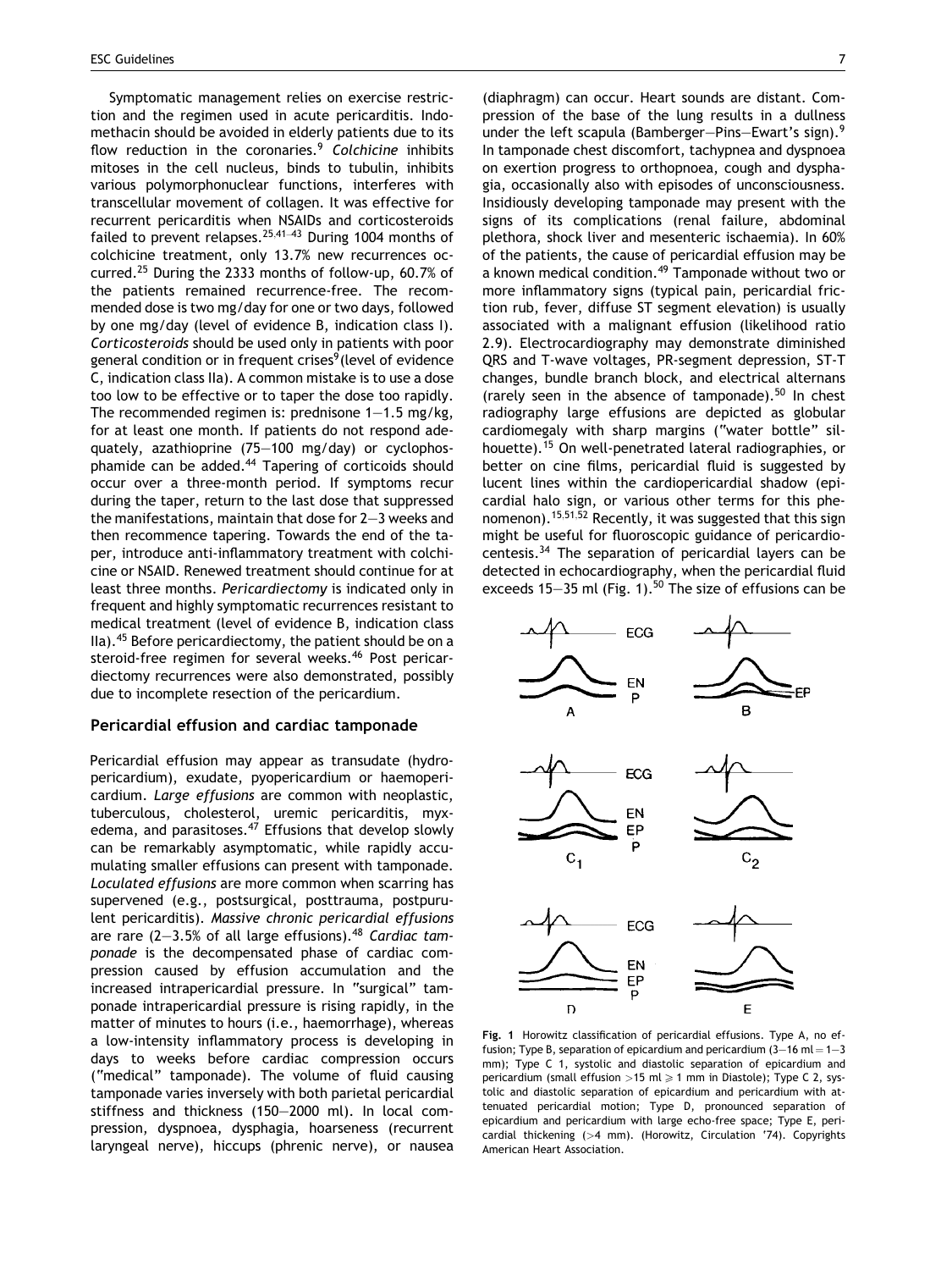graded as: (1) small (echo-free space in diastole  $<$ 10 mm), (2) moderate (at least  $\geq 10$  mm posteriorly), (3) large ( $\geq$  20 mm), or (4) very large ( $\geq$  20 mm and compression of the heart). In large pericardial effusions, the heart may move freely within the pericardial cavity ("swinging heart"). This exaggerated motion of the heart induces "pseudo" motions like pseudomitral valve prolapse, pseudosystolic anterior motion of the mitral valve, paradoxical motion of the interventricular septum, midsystolic aortic valve closure.<sup>53</sup> Importantly, effusion size is an overall predictor of prognosis: large effusions generally indicate more serious disease.<sup>9</sup> Two-dimensional echocardiography also provides information about the nature of the fluid, suggesting the presence of fibrin, clot, tumour, air, and calcium. Intrapericardial bands, often found after radiation of the chest, are frequently combined with a thick visceral or parietal pericardium.<sup>54</sup> Rarely tumour masses, sometimes cauliflower-like, are found within or adjacent to the pericardium.<sup>55</sup> In parasternal long-axis view pericardial fluid reflects at the posterior atrioventricular groove, while pleural fluid continues under the left atrium, posterior to the de-

| <b>Table 4</b> Diagnosis of cardiac tamponade |                                                                                                                                                                                                                                                                                                                                                         |
|-----------------------------------------------|---------------------------------------------------------------------------------------------------------------------------------------------------------------------------------------------------------------------------------------------------------------------------------------------------------------------------------------------------------|
| Clinical<br>presentation                      | Elevated systemic pressure, <sup>a</sup> tachycardia, <sup>b</sup> pulsus paradoxus, <sup>c</sup> hypotension, <sup>d</sup><br>dyspnoea or tachypnoea with clear lungs                                                                                                                                                                                  |
| Precipitating<br>factors                      | Drugs (cyclosporine, anticoagulants, thrombolytics, etc.), recent cardiac surgery, indwelling<br>instrumentation, blunt chest trauma, malignancies, connective tissue disease, renal failure,<br>septicaemia <sup>e</sup>                                                                                                                               |
| <b>ECG</b>                                    | Can be normal or non-specifically changed (ST-T wave), electrical alternans (QRS, rarely T),<br>bradycardia (end-stage), Electromechanical dissociation (agonal phase)                                                                                                                                                                                  |
| Chest X-ray<br>M mode/2D<br>echocardiogram    | Enlarged cardiac silhouette with clear lungs<br>Diastolic collapse of the (1) anterior RV-free wall, <sup>62f</sup> RA collapse, <sup>63</sup> LA <sup>64</sup> and very rarely LV <sup>65</sup> collapse,<br>increased LV diastolic wall thickness "pseudohypertrophy", <sup>66</sup> VCI dilatation (no collapse in<br>inspirium), "swinging heart"67 |
| Doppler                                       | Tricuspid flow increases and mitral flow decreases during inspiration (reverse in expiration)<br>Systolic and diastolic flows are reduced in systemic veins in expirium and reverse flow with atrial<br>contraction is increased <sup>68</sup>                                                                                                          |
| M-mode colour Doppler                         | Large respiratory fluctuations in mitral/tricuspid flows <sup>69</sup>                                                                                                                                                                                                                                                                                  |
| Cardiac<br>catheterisation                    | (1) Confirmation of the diagnosis and quantification of the haemodynamic compromise <sup>70</sup>                                                                                                                                                                                                                                                       |
|                                               | RA pressure is elevated (preserved systolic x descent and absent or diminished diastolic y<br>descent)                                                                                                                                                                                                                                                  |
|                                               | Intrapericardial pressure is also elevated and virtually identical to RA pressure (both pressures<br>fall in inspiration)                                                                                                                                                                                                                               |
|                                               | RV mid-diastolic pressure elevated and equal to the RA and pericardial pressures (no dip-and<br>plateau configuration)                                                                                                                                                                                                                                  |
|                                               | Pulmonary artery diastolic pressure is slightly elevated and may correspond to the RV pressure<br>Pulmonary capillary wedge pressure is also elevated and nearly equal to intrapericardial and right<br>atrial pressure                                                                                                                                 |
|                                               | LV systolic and aortic pressures may be normal or reduced                                                                                                                                                                                                                                                                                               |
|                                               | (2) Documenting that pericardial aspiration is followed by haemodynamic improvement <sup>g</sup><br>(3) Detection of the coexisting haemodynamic abnormalities (LV failure, constriction, pulmonary<br>hypertension)                                                                                                                                    |
|                                               | (4) Detection of associated cardiovascular diseases (cardiomyopathy, coronary artery disease)                                                                                                                                                                                                                                                           |
| RV/LV<br>angiography                          | Atrial collapse and small hyperactive ventricular chambers                                                                                                                                                                                                                                                                                              |
| Coronary<br>angiography                       | Coronary compression in diastole                                                                                                                                                                                                                                                                                                                        |
| Computer<br>tomography                        | No visualisation of subepicardial fat along both ventricles, which show tube-like configuration and<br>anteriorly drawn atrias                                                                                                                                                                                                                          |

LA, left atrium; LV, left ventricle; RA, right atrium; RV, right ventricle; VCI, inferior vena cava.

a Jugular venous distension is less notable in hypovolemic patients or in "surgical tamponade". An inspiratory increase or lack of fall of the pressure in the neck veins (Kussmaul sign), when verified with tamponade, or after pericardial drainage, indicates effusive-constrictive disease.  $^{\text{b}}$  Heart rate is usually >100 beats/min, but may be lower in hypothyroidism and in uremic patients.

 $c$  Pulsus paradoxus is absent in tamponade complicating atrial septal defect<sup>71</sup> and in patients with significant aortic regurgitation.

 $d$  Occasional patients are hypertensive especially if they have pre-existing hypertension.<sup>72</sup>

e Febrile tamponade may be misdiagnosed as septic shock.

<sup>f</sup> Right ventricular collapse can be absent in elevated right ventricular pressure and right ventricular hypertrophy<sup>73</sup> or in right ventricular infarction. <sup>g</sup> If after drainage of pericardial effusion intrapericardial pressure does not fall below atrial pressure, the effusive-constrictive disease should be considered.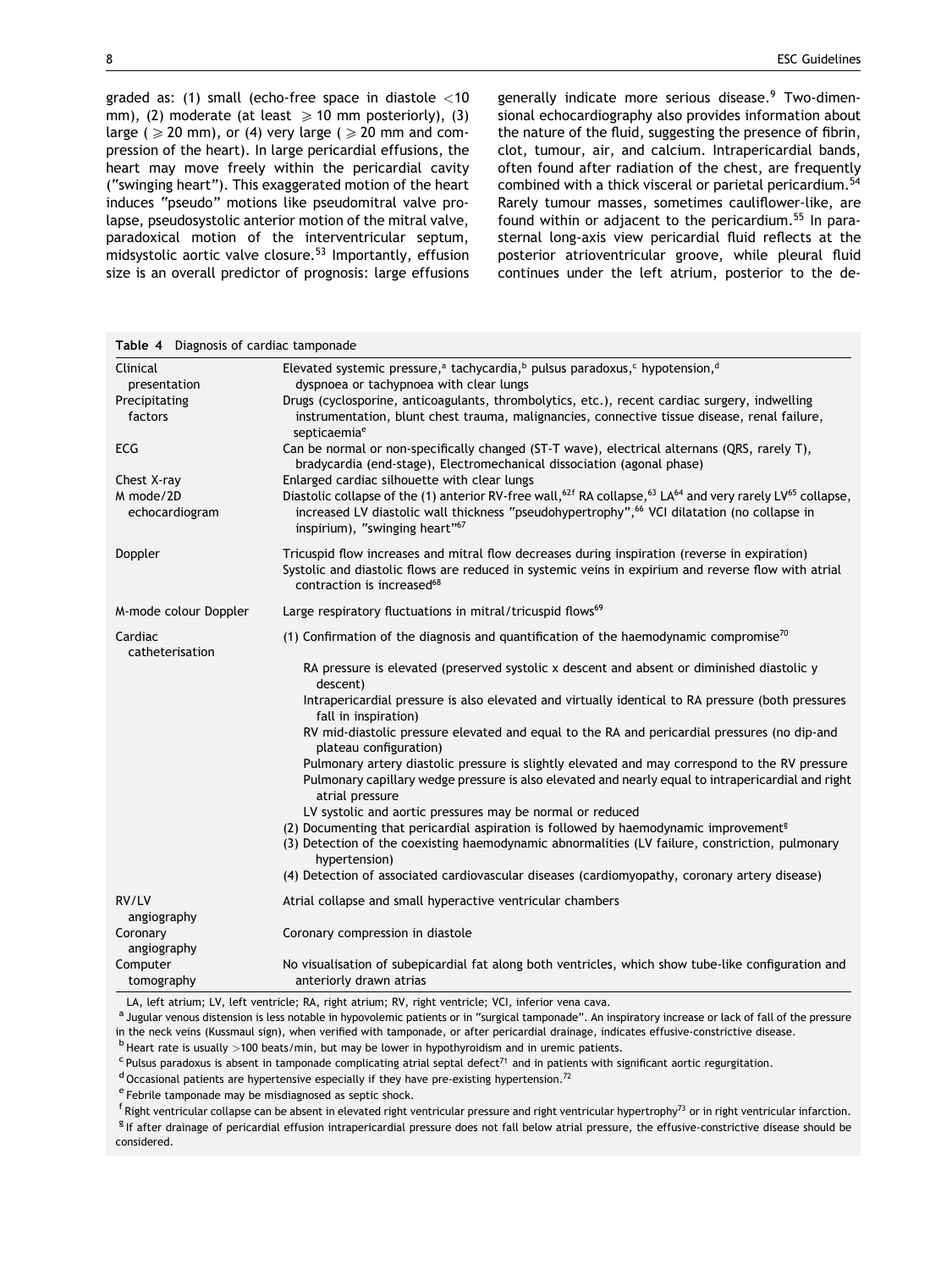scending aorta. Diagnostic pitfalls are: small loculated effusions, haematoma, cysts, tumours, foramen of Morgagni hernia, hiatus hernia, lipodystrophia with paracardial fat, inferior left pulmonary vein, left pleural effusion, mitral annulus calcification, giant left atrium, epicardial fat (best differentiated in CT), and left ventricular pseudoaneurysm.<sup>55</sup> Metastatic infiltration of the pericardium may masquerade pericardial tamponade in echocardiography in patients with no pericardial effusion.<sup>56</sup> After open-heart surgery, localized effusion at the posterior wall can be found with complete compression of the right atrium leading to cardiac tamponade. This may be misinterpreted as atrial myxoma or other cardiac tumour.<sup>57</sup> When bleeding into the pericardium occurs and thrombosis develops the typical echolucent areas may disappear, so that development of cardiac tamponade may be overlooked. Transesophageal echocardiography is particularly useful in postoperative loculated pericardial effusion or intrapericardial clot $58$  as well as in identifying metastases and pericardial thickening.<sup>59</sup> CT, spin-echo and cine MRI can also be used to assess the size and extent of simple and complex pericardial effusions. The effusions measured by CT or by MRI may tend to be larger than by echocardiography. $24,60$ Up to one-third of patients with asymptomatic large pericardial chronic effusion developed unexpected cardiac tamponade.<sup>29</sup> Triggers for tamponade include hypovolemia, paroxysmal tachyarrhythmia and intercurrent acute pericarditis; often no trigger is identifiable.<sup>61</sup> Major diagnostic findings in cardiac tamponade are noted in Table  $4^{62-70}$  and Focus box 2.<sup>71,72</sup>

Pericardiocentesis may not be necessary when the diagnosis can be made based on other systemic features or the effusions are very small or resolving under antiinflammatory treatment. Where doubt remains, pericardiocentesis, pericardioscopy and epicardial and pericardial biopsy (including PCR, immunocytochemistry and immunohistochemistry) may be valuable (level of evidence B, class IIa indication).<sup>2,10,18, 19</sup> (Focus box 1, 3-5) Haemodynamic compromise and cardiac tamponade is an absolute indication for drainage (class I indication). Patients with dehydration and hypovolemia may temporarily improve with intravenous fluids enhancing ventricular filling. Pericardiocentesis is not applicable in wounds, ruptured ventricular aneurysm, or dissecting aortic haematoma, when clotting makes needle evacuation impossible so that surgical drainage with suppression of bleeding sources is mandatory. Loculated effusions may require thoracoscopic drainage, subxyphoid window or open surgery.<sup>45</sup> All patients should be monitored for postdrainage decompensation. Whenever possible, treatment should be aimed at the underlying aetiology rather than the effusion itself. However, even in idiopathic effusions extended pericardial catheter drainage ( $3 \pm 2$  days, range 1–13 days) was associated with a trend to lower recurrence rates (6% vs. 23%) than in those without catheter drainage during the follow-up of  $3.8 \pm 4.3$  years.<sup>32</sup> Resistant neoplastic processes require intrapericardial treatment,<sup>89</sup> percutaneous balloon pericardiotomy<sup>38</sup> or rarely pericardiectomy. Surgical approach is recommended only in patients with very large chronic effusion (with or without symptoms) in whom repeated pericardiocentesis and/or intrapericardial therapy were not successful.<sup>99</sup>

#### Constrictive pericarditis

Constrictive pericarditis is a rare but severely disabling consequence of the chronic inflammation of the pericardium, leading to an impaired filling of the ventricles and reduced ventricular function. Tuberculosis, mediastinal irradiation, and previous cardiac surgical procedures are frequent causes of the disease, which can present in several pathoanatomical forms<sup>23</sup> (Fig. 2). Constrictive pericarditis may rarely develop only in the epicardial layer in patients with previously removed parietal pericardium.<sup>100</sup> Transient constrictive pericarditis is rare entity, distinguished by its self-limiting nature.<sup>101</sup> Patients complain about fatigue, peripheral oedema, breathlessness, and abdominal swelling, which may be aggravated by a protein-loosing enteropathy. Typically, there is a long delay between the initial pericardial inflammation and the onset of constriction. In decompensated patients venous congestion, hepatomegaly, pleural effusions, and ascites may occur. Haemodynamic impairment of the patient can be additionally aggravated by a systolic dysfunction due to myocardial fibrosis or atrophy. Clinical, echocardiographic, and haemodynamic parameters can be derived from Table 5.<sup>23,59,103-106</sup> Differential diagnosis has to include acute dilatation of the heart, pulmonary embolism, right ventricular infarction, pleural effusion, chronic obstructive lung diseases<sup>102</sup> and

Focus box 2 Determination of pulsus paradoxus Pulsus paradoxus is defined as a drop in systolic blood pressure >10 mmHg during inspiration whereas diastolic blood pressure remains unchanged. It is easily detected by feeling the pulse.<sup>71,72</sup> During inspiration, the pulse may disappear or its volume diminishes significantly. Clinically significant pulsus paradoxus is apparent when the patient is breathing normally. When present only in deep inspiration it should be interpreted with caution. The magnitude of pulsus paradoxus is evaluated by sphygmomanometry. If the pulsus paradoxus is present, the first Korotkoff sound is not heard equally well throughout the respiratory cycle, but only during expiration at a given blood pressure. The blood pressure cuff is therefore inflated above the patients systolic pressure. Then it is slowly deflated while the clinician observes the phase of respiration. During deflation, the first Korotkoff sound is intermittent. Correlation with the patients respiratory cycle identifies a point at which the sound is audible during expiration, but disappears in inspiration. As the cuff pressure drops, another point is reached when the first blood pressure sound is audible throughout the respiratory cycle. The difference in systolic pressure between these two points is the measure of pulsus paradoxus.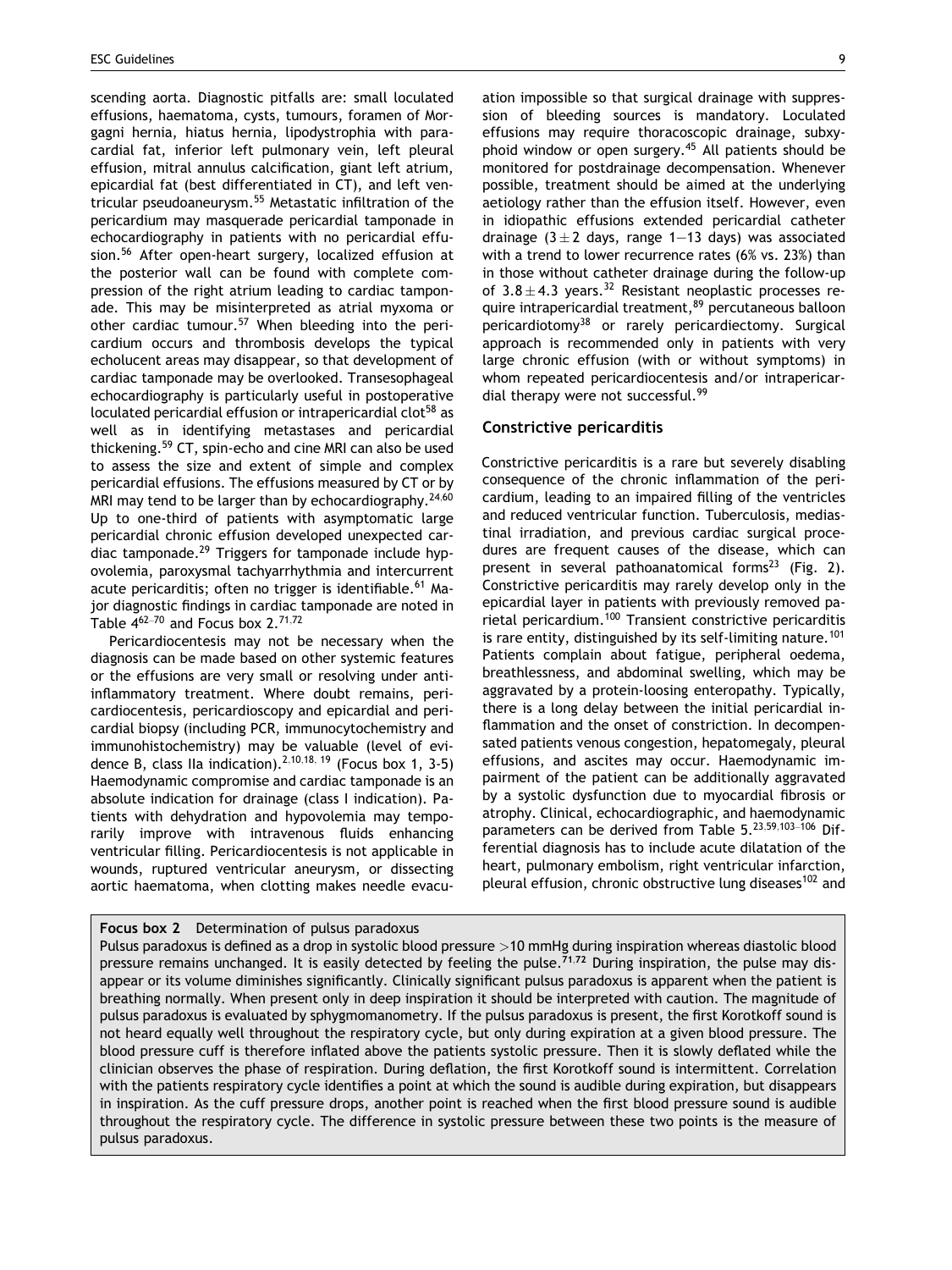

Fig. 2 Pathoanatomical forms of constrictive pericarditis vs. restrictive cardiomyopathy. (a) Annular form of pericardial constriction with bilateral thickening of the pericardium along the atrial ventricular grooves with normal configuration of both ventricles and enlargement of both atria. (b) Left sided form of pericardial constriction with thickened pericardium along the left ventricle and right sided bending of the interventricular septum with tube-like configuration of mainly left ventricle and enlargement of both atria (lateral sternotomy and partial pericardiectomy is indicated). (c) Right sided form of pericardial constriction with thickened pericardium along the right ventricle and left sided bending of the interventricular septum with tube-like configuration of mainly right ventricle and enlargement of both atria (median sternotomy and partial pericardiectomy is indicated). (d) Myocardial atrophy and global form of pericardial constriction with bilateral thickening of the pericardium along both ventricles separated from the right myocardial wall by a thin layer of subepicardial fat. Tube-like configuration of both ventricles and enlargement of both atria, however, thinning of the interventricular septum and posterolareral wall of the left ventricle below 1 cm is suggesting myocardial atrophy (pericardiectomy is contraindicated). (e) Perimyocardial fibrosis and global form of pericardial constriction with bilateral thickening of the pericardium along both ventricles, however, the right sided thickened pericardium cannot be separated from the wave-like thin form of right sided ventricular wall suggesting perimyocardial fibrosis (pericardiectomy is contraindicated). (f) Global form of pericardial constriction with bilateral thickening of the pericardium along both ventricles separated from the right myocardial wall by a thin layer of subepicardial fat. Tube-like configuration of both ventricles and enlargement of both atria (median sternotomy and pericardiectomy is indicated). (g) Restrictive cardiomyopathy with normal thin pericardium along both ventricles that show normal configuration and with enlargement of both atria.

restrictive cardiomyopathy. The best way to distinguish constrictive pericarditis from restrictive cardiomyopathy is the analysis of respiratory changes with or without changes of preload by Doppler and/or tissue Doppler echocardiography,<sup>107</sup> but physical findings, ECG, chest radiography, CT and MRI, haemodynamics, and endomyocardial biopsy may be helpful as well (Table 6).<sup>9</sup>

Pericardiectomy is the only treatment for permanent constriction. The indications are based upon clinical symptoms, echocardiography findings, CT/MRI, and heart catheterisation. There are two standard approaches, both aiming at resecting the diseased pericardium as far as possible: $108-111$  (1) The antero-lateral thoracotomy (fifth intercostal space) and (2) median sternotomy (faster access to the aorta and right atrium for extracorporeal circulation). A primary installation of cardiopulmonary bypass is not recommended, due to the enhanced diffuse bleeding during dissection of the pericardium, following systemic heparinisation. If severe calcified adhesions between peri- and epicardium or a general affection of the epicardium ("outer porcelain heart") are present surgery carries a high risk of either incomplete success or severe myocardial damage. An alternative approach in such cases may be a "laser shaving" using an Excimer laser.<sup>109</sup> Areas of strong calcification or dense scaring may be left as islands to avoid major bleeding. Pericardiectomy for constrictive pericarditis has a mortality rate of 6%–12% in the current series.<sup>109,111</sup> The complete normalization of cardiac haemodynamics is reported in only 60% of the patients.<sup>108,110</sup> The deceleration time (DT) may remain prolonged<sup>112</sup> and postoperative respiratory variations of mitral/tricuspid flow are found in 9-25%.<sup>110,113</sup> Left ventricular ejection fraction increases due to a better ventricular filling<sup>110, 112</sup> but consistent changes of the left and right atrial sizes were not reported. Major complications include acute perioperative cardiac insufficiency and ventricular wall rupture.<sup>114</sup> Cardiac mortality and morbidity at pericardiectomy is mainly caused by the pre-surgically unrecognised presence of myocardial atrophy or myocardial fibrosis (Fig. 2). $^{23}$  Myocardial atrophy in CT is characterized by: (1) Thinning of the interventricular septum and posterolateral wall (<1 cm); (2) Reduction of the wall thickening during the cardiac cycle (<40%); and (3) Reduction of the left-ventricular muscle mass (LVMM)/end-diastolic volume (EDV) ratio  $(<$ 1). Myocardial fibrosis should be considered whenever the thickened/calcified pericardium is not separated from the myocardium by subepicardial fat and when the myocardial wall is showing wave-like appearance with wall thinning. Exclusion of patients with extensive myocardial fibrosis and/or atrophy led to a reduction of the mortality rate for pericardiectomy to 5%.<sup>23</sup> Postoperative low cardiac output<sup>114</sup> should be treated by fluid substitution and catecholamines, high doses of digitalis, and intraaortic balloon pump in most severe cases. If indication for surgery was established early, long-term survival after pericardiectomy corresponds to that of the general population.<sup>109</sup>;<sup>110</sup> However, if severe clinical symptoms were present for a longer period before surgery, even a complete pericardiectomy may not achieve a total restitution.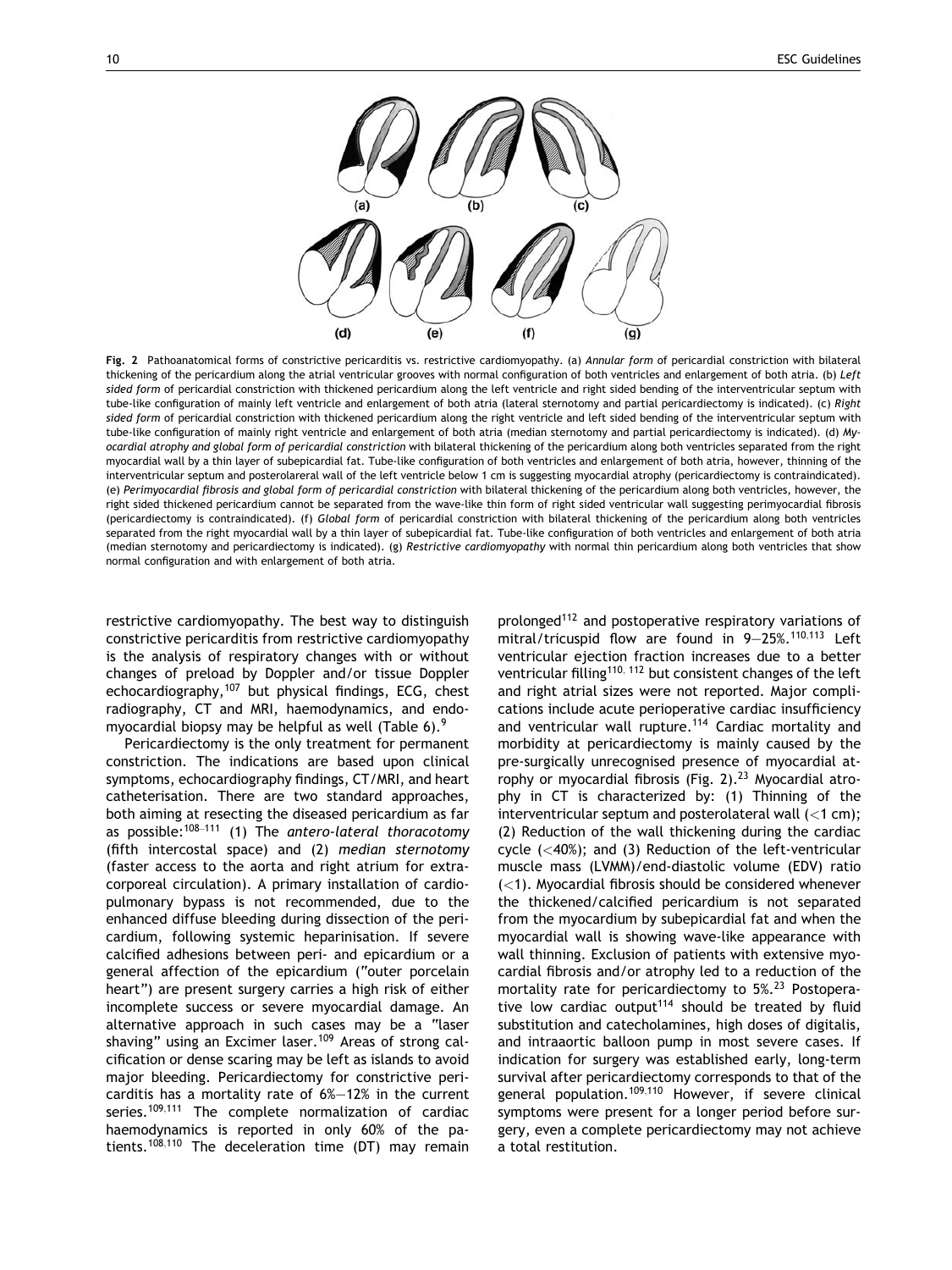| Table 5 Diagnostic approach in constrictive pericarditis                                                                                                                                                                                                           |                                                                                                                                                                                                                                                                                                                                                                                                                                                                                                                                                                                                                                                                                                                                                                                                                                                                                                                                                                                                                                                                                                                                                                                                                                                                                                                                                                                                                                                                                                                                                   |
|--------------------------------------------------------------------------------------------------------------------------------------------------------------------------------------------------------------------------------------------------------------------|---------------------------------------------------------------------------------------------------------------------------------------------------------------------------------------------------------------------------------------------------------------------------------------------------------------------------------------------------------------------------------------------------------------------------------------------------------------------------------------------------------------------------------------------------------------------------------------------------------------------------------------------------------------------------------------------------------------------------------------------------------------------------------------------------------------------------------------------------------------------------------------------------------------------------------------------------------------------------------------------------------------------------------------------------------------------------------------------------------------------------------------------------------------------------------------------------------------------------------------------------------------------------------------------------------------------------------------------------------------------------------------------------------------------------------------------------------------------------------------------------------------------------------------------------|
| Clinical presentation                                                                                                                                                                                                                                              | Severe chronic systemic venous congestion associated with low cardiac output, including jugular venous distension, hypotension with a low pulse<br>distension, oedema and muscle wasting.<br>pressure, abdominal                                                                                                                                                                                                                                                                                                                                                                                                                                                                                                                                                                                                                                                                                                                                                                                                                                                                                                                                                                                                                                                                                                                                                                                                                                                                                                                                  |
| ECG                                                                                                                                                                                                                                                                | Can be normal, or reveal low QRS voltage, generalized T-wave inversion/flattening, LA abnormalities, atrial fibrillation, atrioventricular block,<br>intraventricular conduction defects, or rarely pseudoinfarction pattern                                                                                                                                                                                                                                                                                                                                                                                                                                                                                                                                                                                                                                                                                                                                                                                                                                                                                                                                                                                                                                                                                                                                                                                                                                                                                                                      |
| Chest X-ray                                                                                                                                                                                                                                                        | Pericardial calcifications, pleural effusions                                                                                                                                                                                                                                                                                                                                                                                                                                                                                                                                                                                                                                                                                                                                                                                                                                                                                                                                                                                                                                                                                                                                                                                                                                                                                                                                                                                                                                                                                                     |
| M mode/2D echocardiogram                                                                                                                                                                                                                                           | Early pathological outward and inward movement of the interventricular septum ("dip-plateau phenomenon") <sup>102</sup><br>RA & LA enlargement with normal appearance of the ventricles, and normal systolic function.<br>Pericardial thickening and calcifications <sup>a</sup> as well as the indirect signs of constriction:<br>VCI and the hepatic veins are dilated with restricted respiratory fluctuations. <sup>b</sup><br>LV diameter is not increasing after the early rapid filling phase.<br>the LV posterior wall<br>Flattering waves at                                                                                                                                                                                                                                                                                                                                                                                                                                                                                                                                                                                                                                                                                                                                                                                                                                                                                                                                                                                             |
| Doppler                                                                                                                                                                                                                                                            | Restricted filling of both ventricles with respiratory variation >25% over the AV-valves), 103c                                                                                                                                                                                                                                                                                                                                                                                                                                                                                                                                                                                                                                                                                                                                                                                                                                                                                                                                                                                                                                                                                                                                                                                                                                                                                                                                                                                                                                                   |
| 岜                                                                                                                                                                                                                                                                  | Measurement of the pericardial thickness <sup>59</sup>                                                                                                                                                                                                                                                                                                                                                                                                                                                                                                                                                                                                                                                                                                                                                                                                                                                                                                                                                                                                                                                                                                                                                                                                                                                                                                                                                                                                                                                                                            |
| CT/MRI                                                                                                                                                                                                                                                             | Thickened and/or calcified pericardium, tube-like configuration of one or both ventricles, enlargement of one or both atria, narrowing of one or<br>both atrio-ventricular grooves, congestion of the caval veins <sup>23</sup>                                                                                                                                                                                                                                                                                                                                                                                                                                                                                                                                                                                                                                                                                                                                                                                                                                                                                                                                                                                                                                                                                                                                                                                                                                                                                                                   |
| Cardiac catheterisation                                                                                                                                                                                                                                            | "Dip and plateau" or "square route" sign in the pressure curve of the right and/or left ventricle<br>end-diastolic pressures in the range of 5 mmHg or less. <sup>1024</sup><br>Equalisation of LV/RV                                                                                                                                                                                                                                                                                                                                                                                                                                                                                                                                                                                                                                                                                                                                                                                                                                                                                                                                                                                                                                                                                                                                                                                                                                                                                                                                             |
| RV/LV angiography                                                                                                                                                                                                                                                  | early filling with stop of further enlargement ("dip-plateau")<br>The reduction of RV & LV size and increase of RA & LA size<br>During diastole a rapid                                                                                                                                                                                                                                                                                                                                                                                                                                                                                                                                                                                                                                                                                                                                                                                                                                                                                                                                                                                                                                                                                                                                                                                                                                                                                                                                                                                           |
| Coronary angiography                                                                                                                                                                                                                                               | In all patients over 35 years and in patients with a history of mediastinal irradiation, regardless of the age                                                                                                                                                                                                                                                                                                                                                                                                                                                                                                                                                                                                                                                                                                                                                                                                                                                                                                                                                                                                                                                                                                                                                                                                                                                                                                                                                                                                                                    |
| <sup>c</sup> Patients with increased atrial pressures or mixed constriction and<br>or complicated by valvular- and coronary artery disease.<br>significantly with respiration in constrictive pericarditis.<br>unmask the constrictive pericarditis <sup>105</sup> | $^{\sf d}$ In the early stage or in the occult form, these signs may not be present and the rapid infusion of 1–2 l of normal saline may be necessary to establish the diagnosis. Constrictive haemodynamics may be masked<br><sup>e</sup> In chronic obstructive lung disease mitral in-flow velocity will decrease nearly 100% during inspiration and increase during expiration. The mitral E-velocity is highest at the end of expiration (in constrictive<br>pericarditis mitral E-velocity is highest immediately after start of expiration). <sup>106</sup> In addition, superior vena cava flow increases with inspiration in chronic obstructive lung disease, whereas it does not change<br>restriction demonstrate <25% respiratory changes. <sup>102</sup> A provocation test with head-up tilting or sitting position with decrease of preload may<br><sup>a</sup> Thickening of the pericardium is not always equal to constriction (absent in 18% of 143 surgically proven cases). When clinical, echocardiographic, or invasive haemodynamic features indicate constriction,<br><sup>b</sup> Diagnosis is difficult in atrial fibrillation. Hepatic diastolic vein flow reversal in expirium is observed even when the flow velocity pattern is inconclusive. <sup>103</sup><br>LA, left atrium; LV, left ventricle; RA, right atrium; RV, right ventricle; VCI, inferior vena cava; TEE, transoesophageal echocardiography.<br>pericardiectomy should not be denied on the basis of normal pericardial thickness. <sup>104</sup> |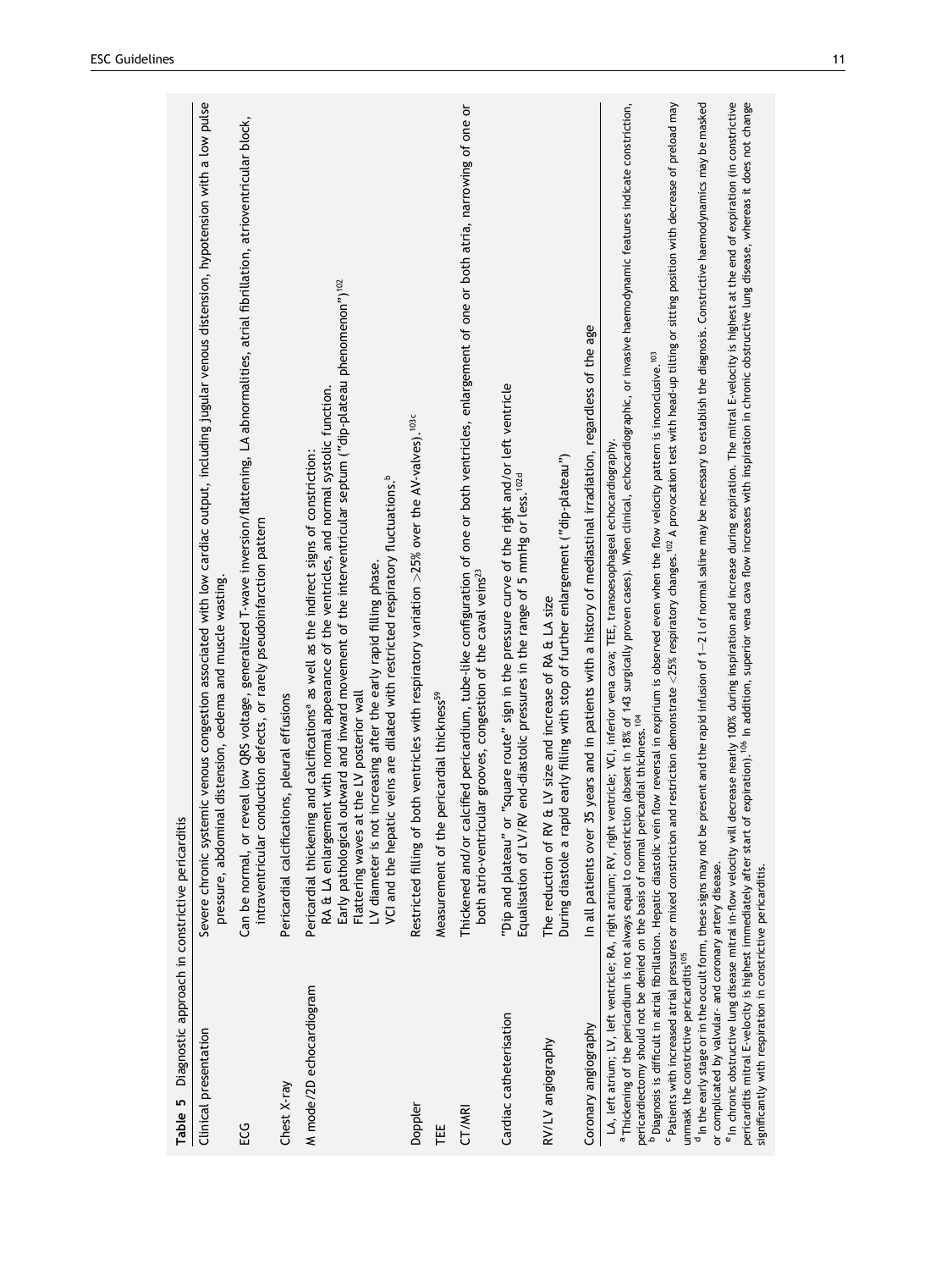| Table 6                                                      | Differential diagnosis: constrictive pericarditis vs. restrictive cardiomyopathy                                                                                                                       |                                                                                                                                                                 |
|--------------------------------------------------------------|--------------------------------------------------------------------------------------------------------------------------------------------------------------------------------------------------------|-----------------------------------------------------------------------------------------------------------------------------------------------------------------|
| Method                                                       | Restrictive cardiomyopathy                                                                                                                                                                             | Constrictive pericarditis                                                                                                                                       |
| Physical findings                                            | S <sub>3</sub> (advanced), S <sub>4</sub> (early disease), regurgitant murmurs ++<br>Kussmaul's sign $\pm$ , apical impulse +++                                                                        | I<br>pericardial knock+, regurgitant murmurs<br>Kussmaul's sign +, apical impulse                                                                               |
| ECG                                                          | Low voltage, pseudoinfarction, left-axis deviation, AF, conduction<br>disturbances                                                                                                                     | Low voltage $(<50\%)$                                                                                                                                           |
| Chest radiography                                            | No calcifications                                                                                                                                                                                      | Calcifications may be present (low diagnostic accuracy)                                                                                                         |
| 2D-echocardiography                                          | Increased wall thickness sometimes present (especially thickened<br>granular sparkling (amyloidosis)<br>interatrial septum in amyloidosis)<br>Small LV cavity with large atria<br>Thickened valves and | Pericardial thickening, prominent early diastolic filling with abrupt<br>Normal wall thickness<br>displacement of IVS                                           |
| Doppler studies<br>Mitral inflow                             | No respiration variation of mitral inflow E wave velocity, IVRT                                                                                                                                        | Inspiration: decreased inflow E wave velocity, prolonged IVRT                                                                                                   |
| Pulmonary vein                                               | Blunted S/D ratio (0.5), prominent and prolonged AR<br>E/A ratio $\geq 2$ , short DT, diastolic regurgitation                                                                                          | Expiration: opposite changes, short DT, diastolic regurgitation<br>S/D ratio = 1, Inspiration: decreased PV S and D waves                                       |
| Tricuspid inflow                                             | E/A ratio $\geq 2$ , TR peak velocity, no significant respiration change<br>Mild respiration variation of tricuspid inflow E wave velocity,<br>No respiration variation, D wave                        | Inspiration: increased tricuspid inflow E wave velocity, increased TR peak<br>velocity, Expiration: opposite changes<br>Expiration: opposite changes            |
| Hepatic veins                                                | Blunted S/D ratio, increased inspiratory reversals<br>Short DT with inspiration, diastolic regurgitation                                                                                               | Expiration: decreased diastolic flow/increased reversals<br>Inspiration: minimally increased HV S and D<br>Short DT, diastolic regurgitation                    |
| Mitral annular motion<br>Inferior vena cava<br>Colour M-mode | Low-velocity early filling (<8 cm/s)<br>Slow flow propagation<br>Plethoric                                                                                                                             | Rapid flow propagation ( ≥ 100 cm/s)<br>High-velocity early filling ( $\geq 8$ cm/s)<br>Plethoric                                                               |
| Tissue Doppler echocardiography                              | Peak early velocity of longitudinal expansion (peak Ea)<br>of $\geq 8.0$ cm/s (89% sensitivity and 100% specificity) <sup>107</sup>                                                                    | Negative                                                                                                                                                        |
| Cardiac catheterisation                                      | LVEDP often >5 mmHg greater than RVEDP, but may be identical,<br>RV systolic pressure >50 mmHg RVEDP<1/3 RVSP<br>Dip and plateau                                                                       | Inspiration: Increase in RV systolic pressure Decrease in LV systolic<br>Dip and plateau, RVEDP and LVEDP usually equal,<br>pressure, with Expiration, opposite |
| CT/MRI (Fig. 2)<br>EMB                                       | May reveal specific cause of restrictive cardiomyopathy<br>Pericardium usually normal                                                                                                                  | May be normal or show nonspecific hypertrophy or fibrosis<br>Pericardium must be thickened or calcified.                                                        |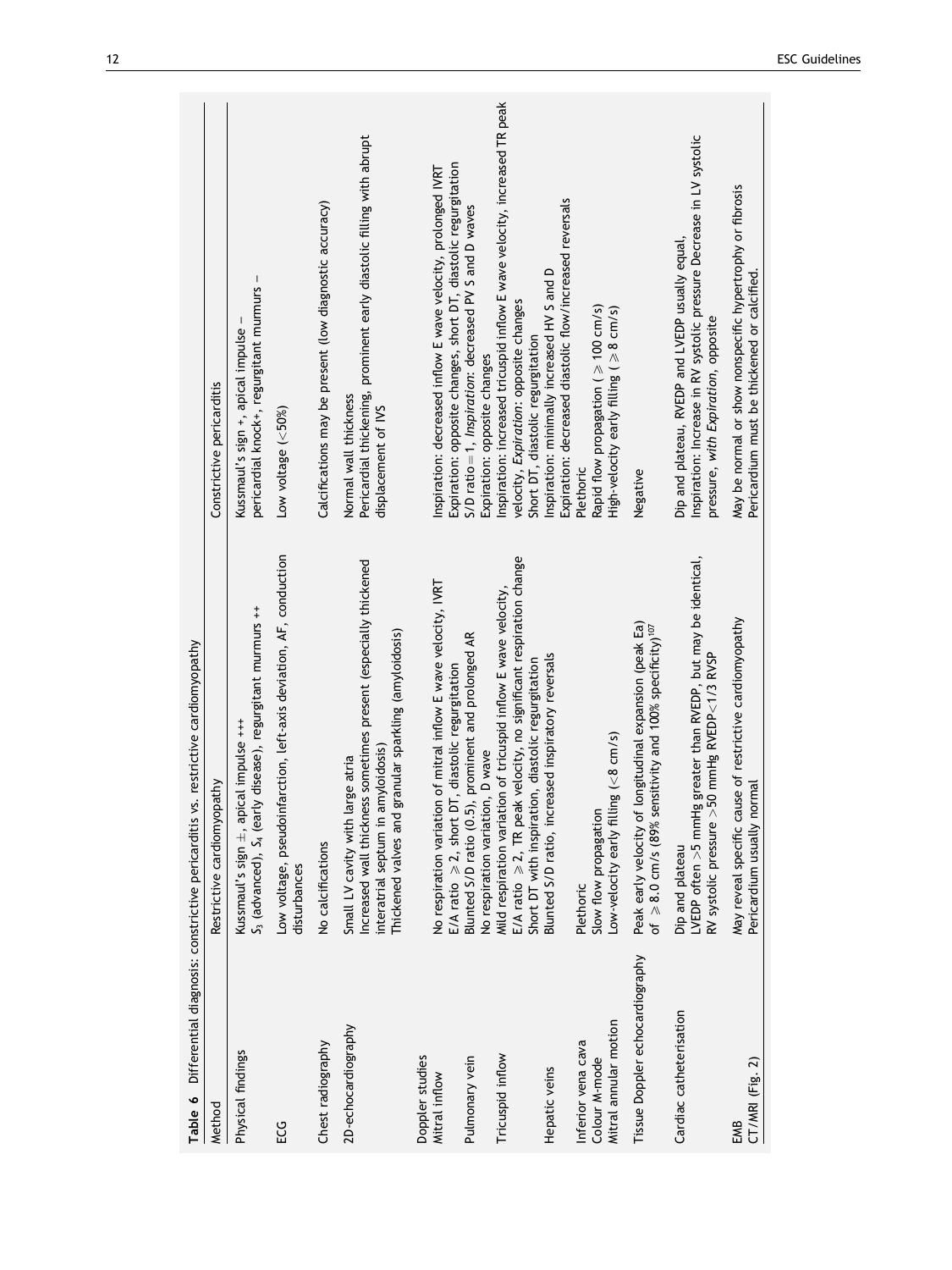#### Pericardial cysts

Congenital pericardial cysts are uncommon, may have both unilocular and multilocular forms, with the diameter from 1 to 5 cm. $115$  Inflammatory cysts comprise pseudocysts as well as encapsulated and loculated pericardial effusions, caused by rheumatic pericarditis, bacterial infection, particularly tuberculosis, trauma and cardiac surgery. Echinococcal cysts usually originate from ruptured hydatid cysts in the liver and lungs. Most patients are asymptomatic and cysts are detected incidentally on chest roentgenograms as an oval, homogeneous radiodense lesion, usually at the right cardiophrenic angle.<sup>116</sup> However, the patients can also present with chest discomfort, dyspnoea, cough or palpitations, due to the compression of the heart. Echocardiography is useful, but additional imaging by computed tomography (density readings) or magnetic resonance is often needed.<sup>117</sup>

The treatment for congenital and inflammatory cysts is percutaneous aspiration and ethanol sclerosis.<sup>118,119</sup> If this is not feasible, video assisted thoracotomy or surgical resection may be necessary. The surgical excision of ecchinococcal cysts is not recommended. Percutanous aspiration and instillation of ethanol or silver nitrate after pre-treatment with Albendazole (800 mg/day 4 weeks) is safe and effective.<sup>119</sup>

## Specific forms of pericarditis

## Viral pericarditis

Viral pericarditis is the most common infection of the pericardium. Inflammatory abnormalities are due to direct viral attack, the immune response (antiviral or an-

Focus box 3 Analyses of pericardial effusion

ticardiac), or both.<sup>3,120,121</sup> Early viral replication in pericardial and epimyocardial tissue elicits cellular and humoral immune responses against the virus and/or cardiac tissue. Viral genomic fragments in pericardial tissue may not necessarily replicate, yet they serve as a source of antigen to stimulate immune responses. Deposits of IgM, IgG, and occasionally IgA, can be found in the pericardium and myocardium for years. $3,120$  Various viruses cause pericarditis (entero-, echo-, adeno-, cytomegalo-, Ebstein Barr-, herpes simplex-, influenza, parvo B19, hepatitis C, HIV, etc). Attacks of enteroviral pericarditis follow the seasonal epidemics of Coxsackie virus A+B and Echovirus infections.<sup>122</sup> Cytomegalovirus pericarditis has an increased incidence in immunocompromised and HIV infected hosts.<sup>123–125</sup> Infectious mononucleosis with sore throat, adenopathy, and positive Mumps or EBV serology may also present with pericarditis.

The diagnosis of viral pericarditis is not possible without the evaluation of pericardial effusion and/or pericardial/epicardial tissue, preferably by PCR or in-situ hybridisation (level of evidence B, class IIa indication) (Focus box 3–5). A fourfold rise in serum antibody levels is suggestive but not diagnostic for viral pericarditis (level of evidence B, class IIb indication).

Treatment of viral pericarditis is directed to resolve symptoms (see acute pericarditis), prevent complications, and eradicate the virus. In patients with chronic or recurrent symptomatic pericardial effusion and confirmed viral infection the following specific treatment is under investigation: (1) CMV pericarditis: hyperimmunoglobulin  $-1$  time per day 4 ml/kg on day 0, 4, and 8; 2 ml/kg on day 12 and 16; (2) Coxsackie B pericarditis: Interferon  $\alpha$ : 2.5 Mio. IU/m<sup>2</sup> surface area s.c. 3 $\times$  per week; (3) adenovirus and parvovirus B19 perimyocarditis: immunoglobulin treatment: 10 g intravenously at day 1 and 3 for 6–8 h.<sup>126</sup>

Analyses of pericardial effusion can establish the diagnosis of viral, bacterial, tuberculous, fungal, cholesterol, and malignant pericarditis.<sup>9</sup> It should be ordered according to the clinical presentation. Cytology and tumour markers (carcinoembryonic antigen (CEA), a-feto protein (AFP), carbohydrate antigens CA 125, CA 72-4, CA 15-3, CA 19-9, CD-30, CD-25, etc.) should be performed in suspected malignant disease. In suspected tuberculosis acid-fast bacilli staining, mycobacterium culture or radiometric growth detection (e.g., BACTEC-460), adenosine deaminase (ADA), interferon (IFN)- $\gamma$ , pericardial lysozyme, and as well as PCR analyses for tuberculosis should be performed (indication class I, level of evidence B).<sup>14,61,73–84</sup> Differentiation of tuberculous and neoplastic effusion is virtually absolute with low levels of ADA and high levels of CEA.<sup>78</sup> In addition, very high ADA levels have prognostic value for pericardial constriction.<sup>79</sup> However, it should be noted that PCR is as sensitive (75% vs. 83%), but more specific (100% vs. 78%) than ADA estimation for tuberculous pericarditis.<sup>83</sup> In suspected bacterial infection at least three cultures of pericardial fluid for aerobes and anaerobes as well as the blood cultures are mandatory (level of evidence B, indication class I). PCR analyses for cardiotropic viruses discriminate viral from autoreactive pericarditis (indication class IIa, level of evidence B).<sup>2</sup> Analyses of the pericardial fluid specific gravity (>1015), protein level (>3.0 g/dl; fluid/serum ratio >0.5), LDH (>200 mg/dL; serum/fluid >0.6), and glucose (exudates vs. transudates =  $77.9 \pm 41.9$ vs. 96.1  $\pm$  50.7 mg/dl) can separate exudates from transudates but are not directly diagnostic (class IIb).<sup>14</sup> However, purulent effusions with positive cultures have significantly lower fluid glucose levels (47.3  $\pm$  25.3 vs. 102.5  $\pm$  35.6 mg/dl) and fluid to serum ratios (0.28  $\pm$  0.14 vs. 0.84  $\pm$  0.23 mg/dl), than non-infectious effusions.<sup>14</sup> White cell count (WBC) is highest in inflammatory diseases, particularly of bacterial and rheumatologic origin. A very low WBC count is found in myxedema. Monocyte count is highest in malignant and effusions in hypothyroidisms (79  $\pm$  27% and 74 $\pm$ 26%), while rheumatoid and bacterial effusions have the highest proportions of neutrophils (78 $\pm$ 20% and  $69 \pm 23$ %). Compared with controls, both bacterial and malignant pericardial fluids have higher cholesterol levels (49  $\pm$  18 vs. 121  $\pm$  20 and 117  $\pm$  33 mg/dl).<sup>14</sup>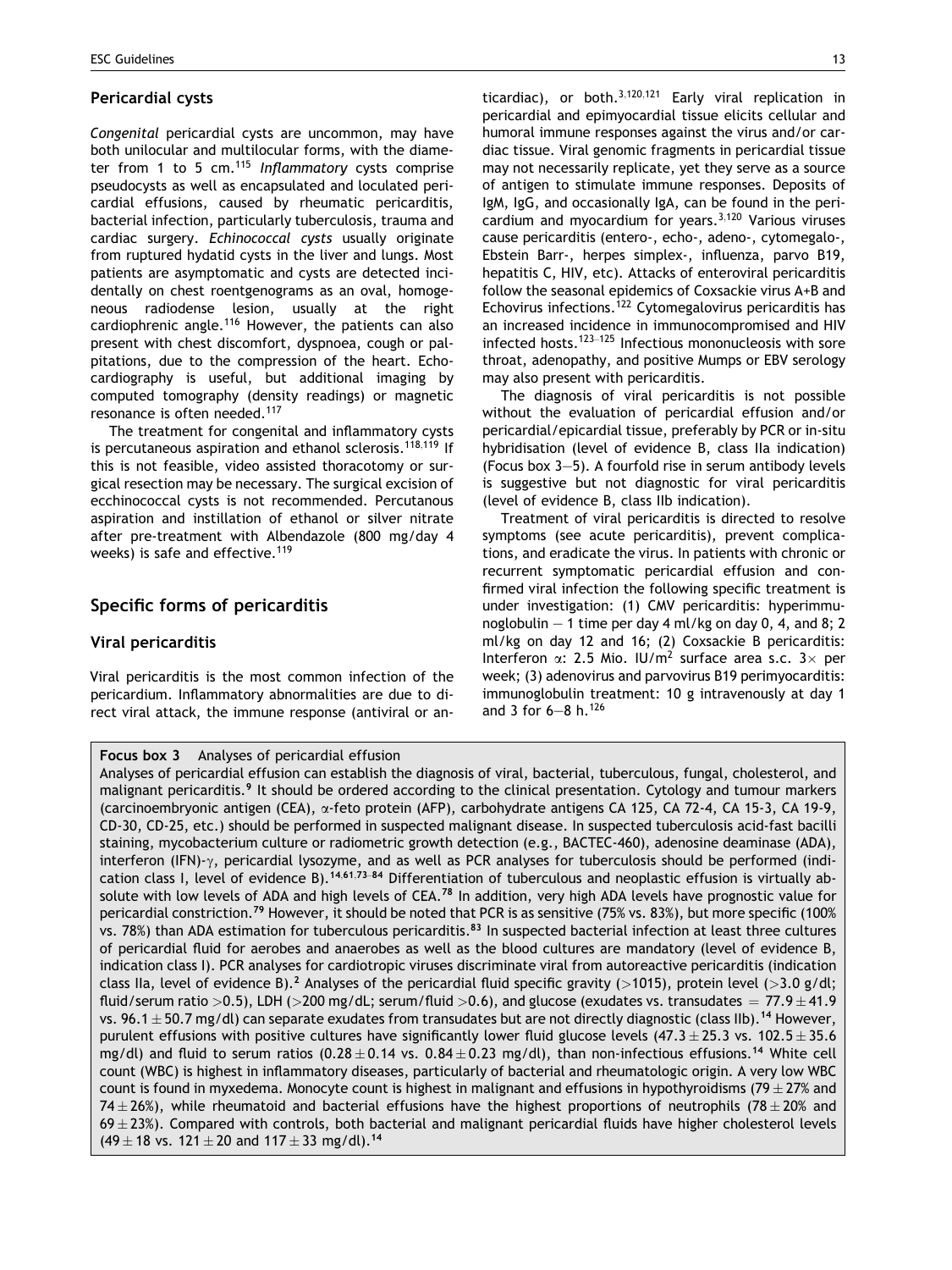The real nature of the cells found in the pericardial effusion can be difficult to recognize. Grams stains in pericardial fluid have a specificity of 99%, but a sensitivity of only 38% for exclusion of the infection in comparison to bacterial cultures.<sup>14</sup> Combination of epithelial membrane antigen, CEA and vimentin immunocytochemical staining can be useful to distinguish reactive mesothelial and adenocarcinoma cells.<sup>85</sup> Antimyolemmal and antisarcolemmal antibodies, as well as complement fixation, were seen predominantly in viral and autoreactive effusions.<sup>10</sup> In vitro cardiocytolysis of isolated rat heart cells by the pericardial effusion fluid, with or without addition of a fresh complement source, was seen primarily in autoreactive effusions. Mediators of inflammation such as Il-6, Il-8 and IFN- $\gamma$  in pericardial fluids may be also helpful in the discrimination of autoreactive effusions.<sup>75,86</sup> A cut-off value of 200 pg/L for pericardial IFN- $\gamma$  resulted in a sensitivity and specificity of 100% for the diagnosis of tuberculous pericarditis.<sup>84</sup>

Pericardial manifestation of human immunodeficiency virus (HIV) infection can be due to infective, non-infective and neoplastic diseases (Kaposi sarcoma and/or lymphoma). Infective (myo)pericarditis results from the local HIV infection and/or from the other viral (cytomegalovirus, herpes simplex), bacterial (S. aureus, K. pneumoniae, M. avium, and tuberculosis) and fungal coinfections (cryptococcus neoformans).<sup>127</sup>–<sup>130</sup> In progressive disease the incidence of echocardiographically detected pericardial effusion is up to 40%.<sup>131</sup>; <sup>132</sup> Cardiac tamponade is rare.<sup>133</sup> During the treatment with retroviral compounds, lipodystrophy can develop (best demonstrated by MRI) with intense paracardial fat deposition leading to heart failure. Treatment is symptomatic, while in large effusions and cardiac tamponade pericardiocentesis is necessary. The use of corticoid therapy is contraindicated except in patients with secondary tuberculous pericarditis, as an adjunct to tuberculostatic treatment (level of evidence A, indication class I).<sup>134</sup>

#### Bacterial pericarditis

Purulent pericarditis in adults is rare (Table 7),  $135-147$  but always fatal if untreated. Mortality rate in treated patients is 40%, mostly due to cardiac tamponade, toxicity, and constriction. It is usually a complication of an infection originating elsewhere in the body, arising by contiguous spread or haematogenous dissemination.<sup>148</sup> Predisposing conditions are: pre-existing pericardial effusion, immunosuppression, chronic diseases (alcohol abuse, rheumatoid arthritis, etc), cardiac surgery and chest trauma. Rarely, left ventricular pseudoaneurysm may complicate bacterial pericarditis.<sup>149</sup>

The disease appears as an acute, fulminant infectious illness with short duration. Percutaneous pericardiocentesis must be promptly performed. Obtained pericardial fluid should undergo urgent Gram, acid-fast and fungal staining, followed by cultures of the pericardial and body fluids (level of evidence B, indication class I).

Rinsing of the pericardial cavity, combined with effective systemic antibiotic therapy is mandatory (combination of antistaphylococcal antibiotic and aminoglycoside, followed by tailored antibiotic therapy according to the results of pericardial fluid and blood cultures).<sup>136</sup> Intrapericardial instillation of antibiotics (e.g., gentamycin) is useful but not sufficient. Frequent irrigation of the pericardial cavity with urokinase or streptokinase, using large catheters, may liquefy the purulent exudate,<sup>137,138</sup> but open surgical drainage through subxiphoid pericardiotomy is preferable.<sup>135</sup> Pericardiectomy is required in patients with dense adhesions, loculated and thick purulent effusion, recurrence of tamponade, persistent infection, and progression to constriction.<sup>136</sup> Surgical mortality up to 8% was reported for pericardiectomy combined with antibiotic treatment but the total mortality is higher.

#### Tuberculous pericarditis

In the last decade TBC pericarditis in the developed countries has been primarily seen in immunocompromised patients (AIDS).<sup>140</sup> The mortality rate in untreated acute effusive TBC pericarditis approaches 85%. Pericardial constriction occurs in 30–50%.<sup>139</sup>;<sup>142</sup> The clinical presentation is variable: acute pericarditis with or without effusion; cardiac tamponade, silent, often large pericardial effusion with a relapsing course, toxic symptoms with persistent fever, acute constrictive pericarditis, subacute constriction, effusive-constrictive, or chronic constrictive pericarditis, and pericardial calcifications.<sup>3, 73</sup> The diagnosis made by the identification of Mycobacterium tuberculosis in the pericardial fluid or tissue, and/or the presence of caseous granulomas in the pericardium.<sup>3,140</sup> Pericarditis in a patient with proven extracardiac tuberculosis is strongly suggestive of TBC aetiology (several sputum cultures should be taken).<sup>3,143</sup> The tuberculin skin test may be false negative in  $25-33%$  of patients<sup>139</sup> and false positive in 30-40% (elderly patients).<sup>140</sup> A more accurate enzyme-linked immunospot (ELISPOT) test was recently developed,<sup>150</sup>, detecting T-cells specific for Mycobacterium tuberculosis antigen. Perimyocardial TBC involvement is also associated with high titres of antimyolemmal and antimyosin antibodies in the sera.<sup>151</sup> The diagnostic yield of pericardiocentesis in TBC pericarditis ranges from 30–76% according to the methods applied for the analyses of pericardial effusion.139;<sup>144</sup> Pericardial fluid demonstrates high specific gravity, high protein levels, and high white-cell count (from  $0.7-54 \times 10^9$ /l).<sup>140</sup> Importantly, PCR can identify DNA of Mycobacterium tuberculosis rapidly from only 1  $\mu$ L of pericardial fluid.<sup>144,145</sup> High adenosine deaminase activity and interferon  $\gamma$  concentration in pericardial effusion are also diagnostic, with a high sensitivity and specificity (Focus box 4): Both pericardioscopy and pericardial biopsy have also improved the diagnostic accuracy for TBC pericarditis.<sup>18</sup> Pericardial biopsy enables rapid diagnosis with better sensitivity than pericardiocentesis (100 vs. 33%).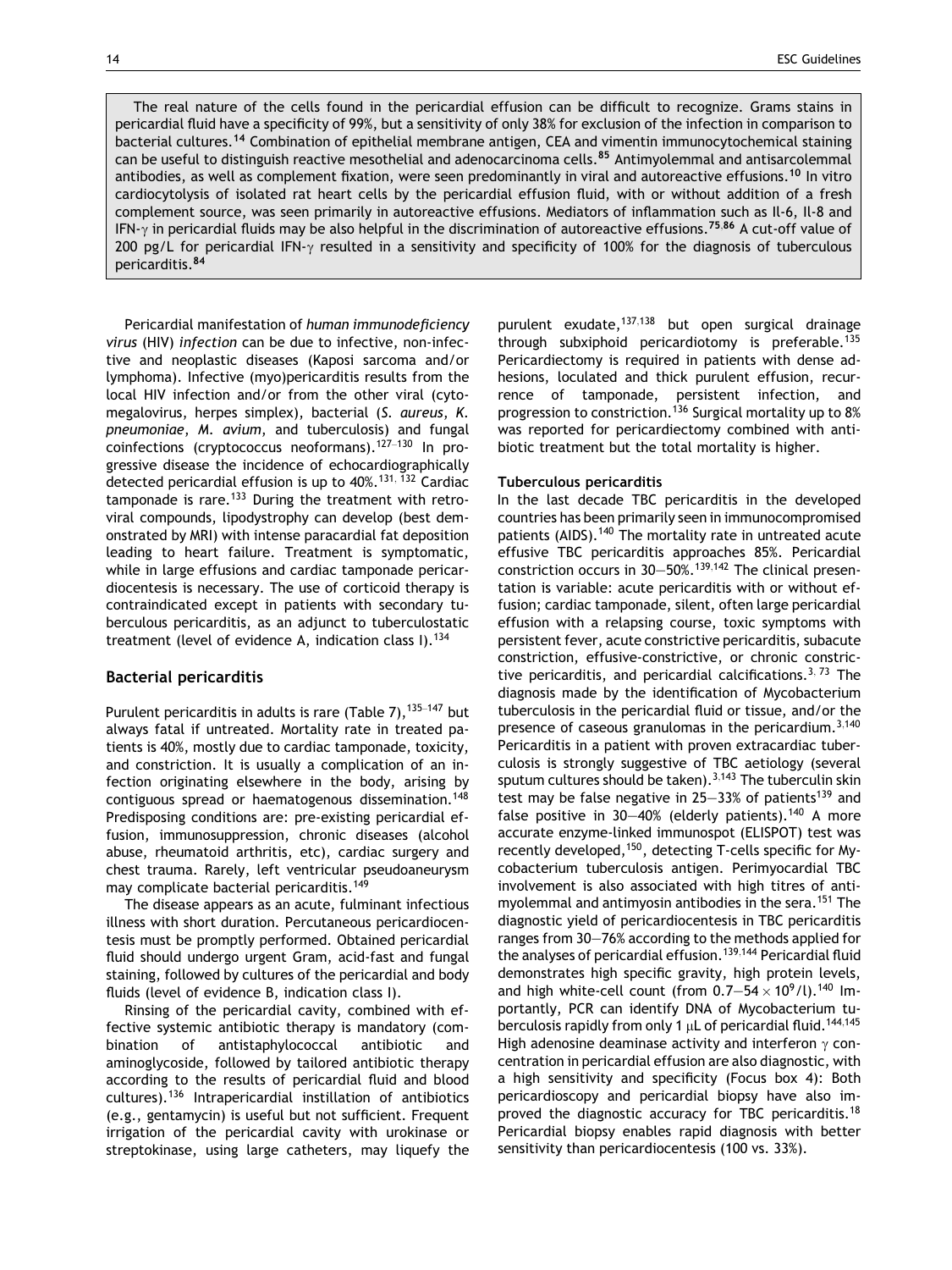| Table 7                            | Differential diagnosis of the specific forms of pericarditis <sup>135-147</sup>                                               |                                                                                                                  |                                                                                     |                                                                                                                                    |
|------------------------------------|-------------------------------------------------------------------------------------------------------------------------------|------------------------------------------------------------------------------------------------------------------|-------------------------------------------------------------------------------------|------------------------------------------------------------------------------------------------------------------------------------|
|                                    | Viral                                                                                                                         | Bacterial                                                                                                        | Tuberculous                                                                         | Autoreactive                                                                                                                       |
| Cardiotropic microbial<br>agents   | Entero-, echo-, adeno-, cytomegalo,<br>influenza, parvo B19, hepatitis<br>Ebstein Barr, herpes simplex,<br>A, B, C virus, HIV | streptococci, Neisseria, proteus,<br>gram negative rods, Legionella<br>Staphylococci, pneumococci,               | Mycobacterium tuberculosis                                                          | Autoimmune process in the absence<br>of viral and bacterial agents                                                                 |
| Etiological evidence by            | $\overline{\mathsf{m}}$<br>(evidence level B, indication<br>PCR or in situ hybridisation                                      | pneumoniae (evidence level B,<br>Gram-stain, bacterial culture,<br>PCR for Borrelia & chlamydia<br>indication I) | Ziehl-Neelsen, auramin 0 stain,<br>culture, PCR (evidence level B,<br>indication I) | negative PCR for cardiotropic agents,<br>epicarditis (evidence level B, indica-<br>g-binding to peri- and epicardium,<br>tion Ila) |
| Incidence (%) Western<br>countries | 50                                                                                                                            | 5 per 100 000 patients<br>$5 - 10$                                                                               | <4 (much more in Africa &<br>South America)                                         | $20 - 30$                                                                                                                          |
| Male:female ratio                  | $\ddot{3}$ :                                                                                                                  |                                                                                                                  | $\Xi$                                                                               | Ξ                                                                                                                                  |
| Predisposition                     | Unknown                                                                                                                       | Chronic alcohol abuse,<br>immuno-suppression,                                                                    | Alcohol abuse, HIV infection                                                        | Association to autoimmune<br>disorders                                                                                             |
| Clinical features                  | dentical to acute pericarditis, often<br>subfebrile                                                                           | tachycardia, pericardial rubs<br>Spiking fever, fulminant,                                                       | Subfebrile, chronic                                                                 | Subfebrile, chronic                                                                                                                |
| Effusion size                      | Variable, mostly small                                                                                                        | Variable                                                                                                         | Variable, mostly large                                                              | Variable                                                                                                                           |
| Tamponade                          | Infrequent                                                                                                                    | 80%                                                                                                              | Frequent                                                                            | Infrequent                                                                                                                         |
| Spontaneous remission              | Frequent                                                                                                                      | None                                                                                                             | None                                                                                | Rare                                                                                                                               |
| Recurrence rate                    | $30 - 50%$                                                                                                                    | Rare                                                                                                             | Frequent                                                                            | Frequent; >25%                                                                                                                     |
| Aspect of PE                       | Serous/serosanginous                                                                                                          | Purulent                                                                                                         | Serosanginous                                                                       | Serous                                                                                                                             |
| Protein content                    | $>3$ g/dl                                                                                                                     | High                                                                                                             | High/intermediate                                                                   | Intermediate                                                                                                                       |
| Leukocyte count (PE)               | > 5000/ml                                                                                                                     | $\gg$ 10,000/ml                                                                                                  | Intermediate > 8000                                                                 | Intermediate $<$ 5000                                                                                                              |
| Pericardial fluid analyses         | Activated lymphocytes &                                                                                                       | Granulocytes & macrophages                                                                                       | Granulocytes & macrophages                                                          | Activated lymphocytes &                                                                                                            |
|                                    | macrophages (sparse)                                                                                                          | (massive)                                                                                                        | (intermediate)                                                                      | macrophages (sparse)                                                                                                               |
|                                    | Adenosindeaminase (ADA) -<br>negative                                                                                         | ADA-negative                                                                                                     | ADA positive (>40 U/ml)                                                             | <b>ADA-negative</b>                                                                                                                |
| Peri- & epicardial biopsy          | PCR positive for cardiotropic virus<br>Lymphocytic peri-/epicarditis,                                                         | Leukocytic epicarditis                                                                                           | Caseous granuloma, PCR                                                              | Lymphocytic peri-/epicarditis, PCR<br>negative                                                                                     |
| Mortality if untreated             | Depending on agent and tamponade                                                                                              | 100%                                                                                                             | 85%                                                                                 | In untreated tamponade                                                                                                             |
| Intrapericardial treatment         | Drainage, if needed, no                                                                                                       | Drainage and rinsing (saline)                                                                                    | Drainage, if needed                                                                 | Drainage, i.p. triamcinolon                                                                                                        |
|                                    | intrapercardial corticoids                                                                                                    | gentamycin 80 mg i.p.,                                                                                           |                                                                                     | (evidence B, indication Ila)                                                                                                       |
| Pericardiectomy<br>Pericardiotomy/ | Rarely needed                                                                                                                 | (evidence level B, indication I)<br>Promptly needed                                                              | Rarely needed                                                                       | Rarely needed                                                                                                                      |
| Systemic treatment                 | I.V. immunoglobulins, IFN                                                                                                     | I.V. antibiotics                                                                                                 | Tuberculostatic + prednisone                                                        | NSAIDs, Colchicine,                                                                                                                |
|                                    | (in enteroviral P) s.c.                                                                                                       |                                                                                                                  |                                                                                     | prednisolone/Azathioprin                                                                                                           |
| Constriction                       | Rare                                                                                                                          | Frequent                                                                                                         | Frequent (30-50%)                                                                   | Rare                                                                                                                               |
|                                    |                                                                                                                               |                                                                                                                  |                                                                                     |                                                                                                                                    |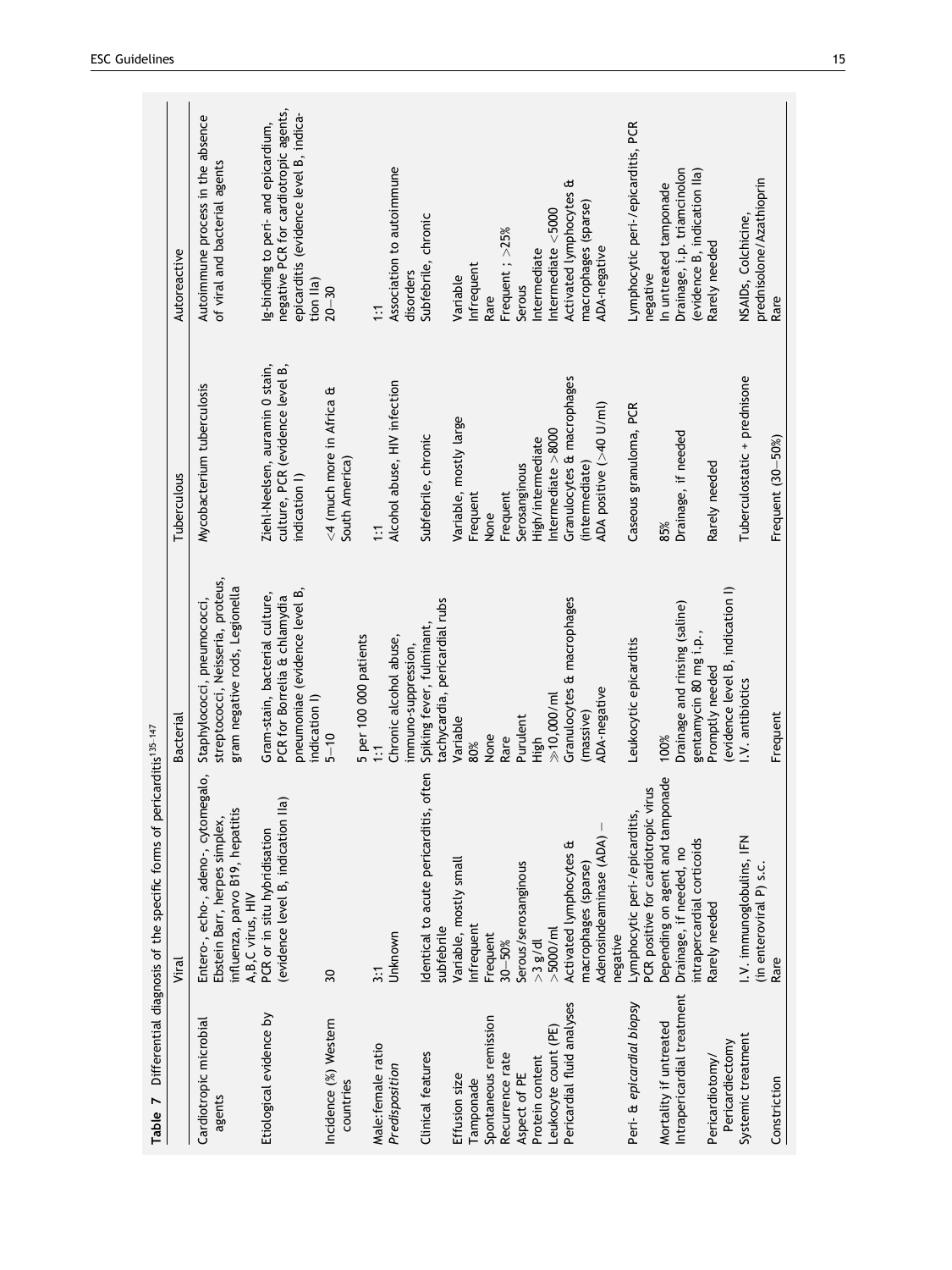Focus box 4 Pericardioscopy and epicardial/pericardial biopsy Technical advances in instrumentation, introduction of pericardioscopy and contemporary pathology, virology, and molecular biology techniques have improved the diagnostic value of epicardial/pericardial biopsy.<sup>2,10,18,19,87–62,90</sup>–93 Pericardioscopy performed through air instead of fluid, made it possible to inspect large areas of pericardial surface, select the biopsy site, and take numerous samples safely.<sup>19</sup> Targeted pericardial/epicardial biopsy during pericardioscopy was particularly useful in the diagnosis of neoplastic pericarditis.<sup>18</sup>;19; <sup>87</sup>;88;<sup>89</sup> No major complications occurred in any of the flexible pericardioscopy studies. Mortality reported in the studies with rigid endoscopes was 2.1%,<sup>18</sup> and 3.5%<sup>88</sup> due to induction of anaesthesia in patients with very large pericardial effusions.

Various antituberculous drug combinations of different lengths (6, 9, 12 months) have been applied.<sup>78</sup>;139;140;<sup>143</sup> However, only patients with proven or very likely TBC pericarditis should be treated. Prevention of constriction in chronic pericardial effusion of undetermined aetiology by "ex iuvantibus" antitubercular treatment was not successful.<sup>152</sup> The use of steroids remains controversial.<sup>143, 147, 153</sup> A meta analysis of patients with effusive and constrictive TBC pericarditis<sup>154</sup> suggested that tuberculostatic treatment combined with steroids might be associated with fewer deaths, less frequent need for pericardiocentesis or pericardiectomy (level of evidence A, indication class IIa).<sup>143,146</sup> If given, prednisone should be administered in relatively high doses (1–2 mg/kg per day) since rifampicin induces its liver metabolism. $9$  This dose is maintained for 5-7 days and is progressively reduced to discontinuation in 6–8 weeks. If, in spite of combination therapy, constriction develops pericardiectomy is indicated (level of evidence B, class I indication).

#### Pericarditis in renal failure

Renal failure is a common cause of pericardial disease, producing large pericardial effusions in up to 20% of patients.<sup>155</sup> Two forms have been described: (1) Uremic pericarditis  $-$  in 6-10% of patients with advanced renal failure (acute or chronic) before dialysis has been instituted or shortly thereafter.<sup>156</sup> It results from inflammation of the visceral and parietal pericardium and correlates with the degree of azotemia (the BUN is usually >60 mg/ dl). (2) Dialysis-associated pericarditis  $-$  in up to 13% of patients on maintenance haemodialysis,<sup>157</sup> and occasionally with chronic peritoneal dialysis due to inadequate dialysis and/or fluid overload.158 Pathologic examination of the pericardium shows adhesions between the thickened pericardial membranes ("bread and butter" appearance). The clinical features may include fever and pleuritic chest pain but many patients are asymptomatic. Pericardial rubs may persist even in large effusions or may be transient. Due to autonomic impairment in uremic patients, heart rate may remain slow (60–80 beats/min) during tamponade, despite fever and hypotension. Anaemia, due to induced resistance to erythropoetin<sup>159</sup> may worsen the clinical picture. The ECG does not show the typical diffuse ST/T wave elevations observed with other causes of acute pericarditis due to the lack of the myocardial inflammation.<sup>160</sup> If the ECG is typical of acute pericarditis, intercurrent infection must be suspected.

Most patients with uremic pericarditis respond rapidly to haemo- or peritoneal dialysis with resolution of chest pain and pericardial effusion. To avoid haemopericardium heparin-free haemodialysis should be used. Care should be taken since acute fluid removal with haemodialysis can lead to cardiovascular collapse in patients with tamponade or pretamponade. Hypokalemia and hypophosphatemia should be prevented by supplementing the dialysis solution when appropriate.<sup>161</sup> Intensified dialysis usually leads to resolution of the pericarditis within  $1-2$  weeks.<sup>162</sup> Peritoneal dialysis, which does not require heparinisation, may be therapeutic in pericarditis resistant to haemodialysis, or if heparin-free haemodialysis cannot be performed. NSAIDs and systemic corticosteroids have limited success when intensive dialysis is ineffective.<sup>163–165</sup> Cardiac tamponade and large chronic effusions resistant to dialysis must be treated with pericardiocentesis (level of evidence B, class IIa indication). Large, non-resolving symptomatic effusions should be treated with instillation of intrapericardial corticosteroids after pericardiocentesis or subxiphoid pericardiotomy (triamcinolone hexacetonide 50 mg every 6 h for  $2-3$  days).<sup>157, 166</sup> Pericardiectomy is indicated only in refractory, severely symptomatic patients due to its potential morbidity and mortality. Within two months after renal transplantation pericarditis has been reported in 2.4% of patients.<sup>167</sup> Uraemia or infection (CMV) may be the causes.

#### Autoreactive pericarditis and pericardial involvement in systemic autoimmune diseases

The diagnosis of autoreactive pericarditis is established using the following criteria:<sup>2</sup> (1) increased number of lymphocytes and mononuclear cells  $>5000/mm^3$  (autoreactive lymphocytic), or the presence of antibodies against heart muscle tissue (antisarcolemmal) in the pericardial fluid (autoreactive antibody-mediated); (2) signs of myocarditis on epicardial/endomyocardial biopsies by  $\geq 14$  cells/mm<sup>2</sup>; (3) exclusion of active viral infection both in pericardial effusion and endomyocardial/ epimyocardial biopsies (no virus isolation, no IgM-titer against cardiotropic viruses in pericardial effusion, and negative PCR for major cardiotropic viruses); (4) tuberculosis, Borrelia burgdorferi, Chlamydia pneumoniae, and other bacterial infection excluded by PCR and/or cultures; (5) neoplastic infiltration absent in pericardial effusion and biopsy samples; (6) exclusion of systemic, metabolic disorders, and uraemia. Intrapericardial treatment with triamcinolone is highly efficient with low incidence of side effects.<sup>2</sup>

Pericarditis, with or without effusion, is also a component of a multiserositis in systemic autoimmune dis-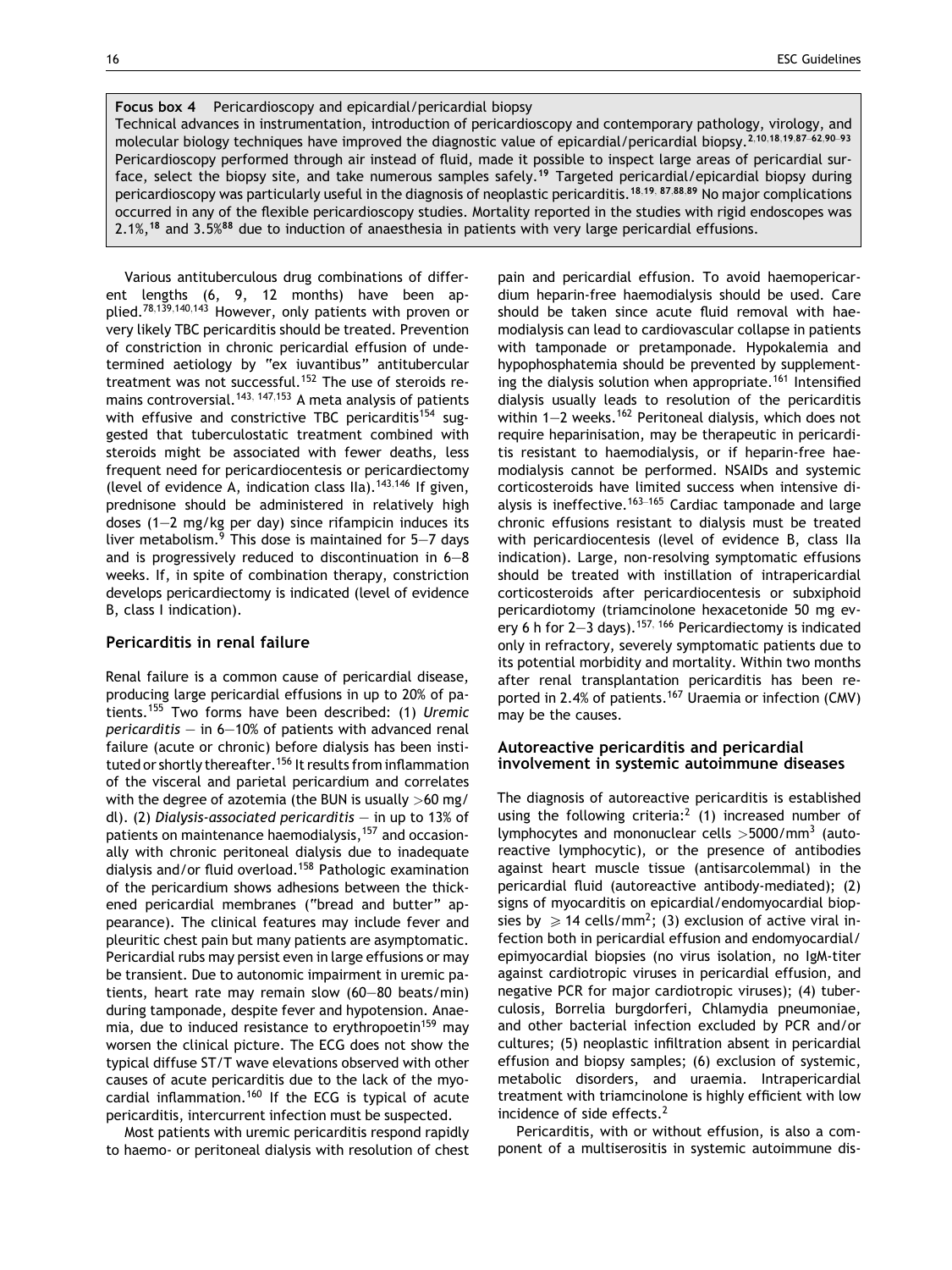eases: rheumatoid arthritis, systemic lupus erythematosus (SLE), progressive systemic sclerosis, polymyositis/ dermatomyositis, mixed connective tissue disease, seronegative spondyloarthropathies, systemic and hypersensitivity vasculitides, Behcet syndrome, Wegener granulomatosis and sarcoidosis.<sup>9</sup> Intensified treatment of the underlying disease and symptomatic management are indicated (level of evidence B, indication class I). Treatment should focus on pericardial symptoms, management of the pericardial effusion, and the underlying systemic disease.

#### The post-cardiac injury syndrome: postpericardiotomy syndrome

Post-cardiac injury syndrome develops within days to months after cardiac, pericardial injury or both.<sup>9,168</sup> It resembles the post-myocardial infarction syndrome, both appearing to be variants of a common immunopathic process. Unlike post-myocardial infarction syndrome, post-cardiac injury syndrome acutely provokes a greater antiheart antibody response (antisarcolemmal and antifibrillary), probably related to more extensive release of antigenic material.<sup>168,169</sup> Pericardial effusion also occurs after orthotopic heart transplantation (21%). It is more frequent in patients receiving aminocaproic acid during the operation.<sup>170</sup> Cardiac tamponade after open heart surgery is more common following valve surgery (73%) than coronary artery bypass grafting (CABG) alone (24%) and may be related to the preoperative use of anticoagulants.<sup>171</sup> Constrictive pericarditis may also occur after cardiac surgery. Warfarin administration in patients with early postoperative pericardial effusion imposes the greatest risk, particularly in those who did not undergo pericardiocentesis and drainage of the effusion.<sup>172</sup> Symptomatic treatment is as in acute pericarditis (NSAIDs or colchicine for several weeks or months, even after disappearance of effusion).<sup>173</sup> Long term (3–6 months) oral corticoids or preferably pericardiocentesis and intrapericardial instillation of triamcinolone (300 mg/m<sup>2</sup>) are therapeutic options in refractory forms. Redo surgery and pericardiectomy are very rarely needed. Primary prevention of postperiocardiotomy syndrome using short-term perioperative steroid treatment or colchicine is under investigation.<sup>174</sup>

#### Postinfarction pericarditis

Two forms of postinfarction pericarditis can be distinguished: an "early" form (pericarditis epistenocardica) and a "delayed" form (Dressler's syndrome).<sup>175</sup> Epistenocardiac pericarditis, caused by direct exudation, occurs in 5–20% of transmural myocardial infarctions but is clinically discovered rarely. Dressler's syndrome occurs from one week to several months after clinical onset of myocardial infarction with symptoms and manifestations similar to the post-cardiac injury syndrome. It does not require transmural infarction<sup>176</sup> and can also appear as an extension of epistenocardiac pericarditis. Its incidence is  $0.5-5\%^{177}$  and is still lower in patients treated with thrombolytics  $(<0.5\%)$ ,<sup>178</sup> but was more frequent in cases of pericardial bleeding after antithrombotic treatment.<sup>175,179</sup> Of note, ECG changes are often overshadowed by myocardial infarction changes. Stage I ECG changes are uncommon and suggest "early" post-myocardial infarction syndrome whereas failure to evolve or "resurrection" of previously inverted T waves strongly suggest myocardial infarction pericarditis.<sup>180,181</sup> Postinfarction pericardial effusion  $>10$  mm is most frequently associated with haemopericardium, and two thirds of these patients may develop tamponade/free wall rupture.182 Urgent surgical treatment is life saving. However, if the immediate surgery is not available or contraindicated pericardiocentesis and intrapericardial fibrin-glue instillation could be an alternative in subacute tamponade.<sup>182</sup>;<sup>183</sup>

Hospitalisation to observe for tamponade, differential diagnosis, and adjustments of treatment is needed. Ibuprofen, which increases coronary flow, is the agent of choice.<sup>184</sup> Aspirin, up to 650 mg every 4 h for 2–5 days has also been successfully applied. Other nonsteroidal agents risk thinning the infarction zone.<sup>185</sup> Corticosteroid therapy can be used for refractory symptoms only but could delay myocardial infarction healing (level of evidence B, class IIa indication).

#### Traumatic pericardial effusion and haemopericardium in aortic dissection

Direct pericardial injury can be induced by accidents or iatrogenic wounds. $9,186-189$  Blood loss, vasoconstriction, and haematothorax leading to severe hypotension and shock may mask pulses paradoxus.<sup>189</sup> Thoracotomy and surgical repair should be performed to stabilize the haemodynamics.

Iatrogenic tamponade occurs most frequently in percutaneous mitral valvuloplasty, during or after transseptal puncture, particularly, if no biplane catheterisation laboratory is available and a small left atrium is present. Whereas the puncture of the interatrial septum is asymptomatic, the passage of the free wall induces chest-pain immediately. If high-pressure containing structures are punctured, rapid deterioration occurs. However, if only the atrial wall is passed, the onset of symptoms and the tamponade may be delayed for 4–6 h. Rescue pericardiocentesis is successful in 95–100% with a mortality of less than  $1\frac{236}{100}$  (Table 8).

Transsection of the coronary artery and acute or subacute cardiac tamponade may occur during percutaneous coronary interventions.<sup>191,192</sup> A breakthrough in the treatment of coronary perforation are membranecovered graft stents.<sup>196,197</sup> Perforation of the coronary artery by a guidewire is not infrequent and causes very rarely a relevant pericardial haemorrhage.

During right ventricular endomyocardial biopsy, due to the low stiffness of the myocardium, the catheter may pass the myocardium, particularly, when the bioptome has not been opened before reaching the endocardial border. The rate of perforation is reported to be in the range of 0.3–5%, leading to tamponade and circulatory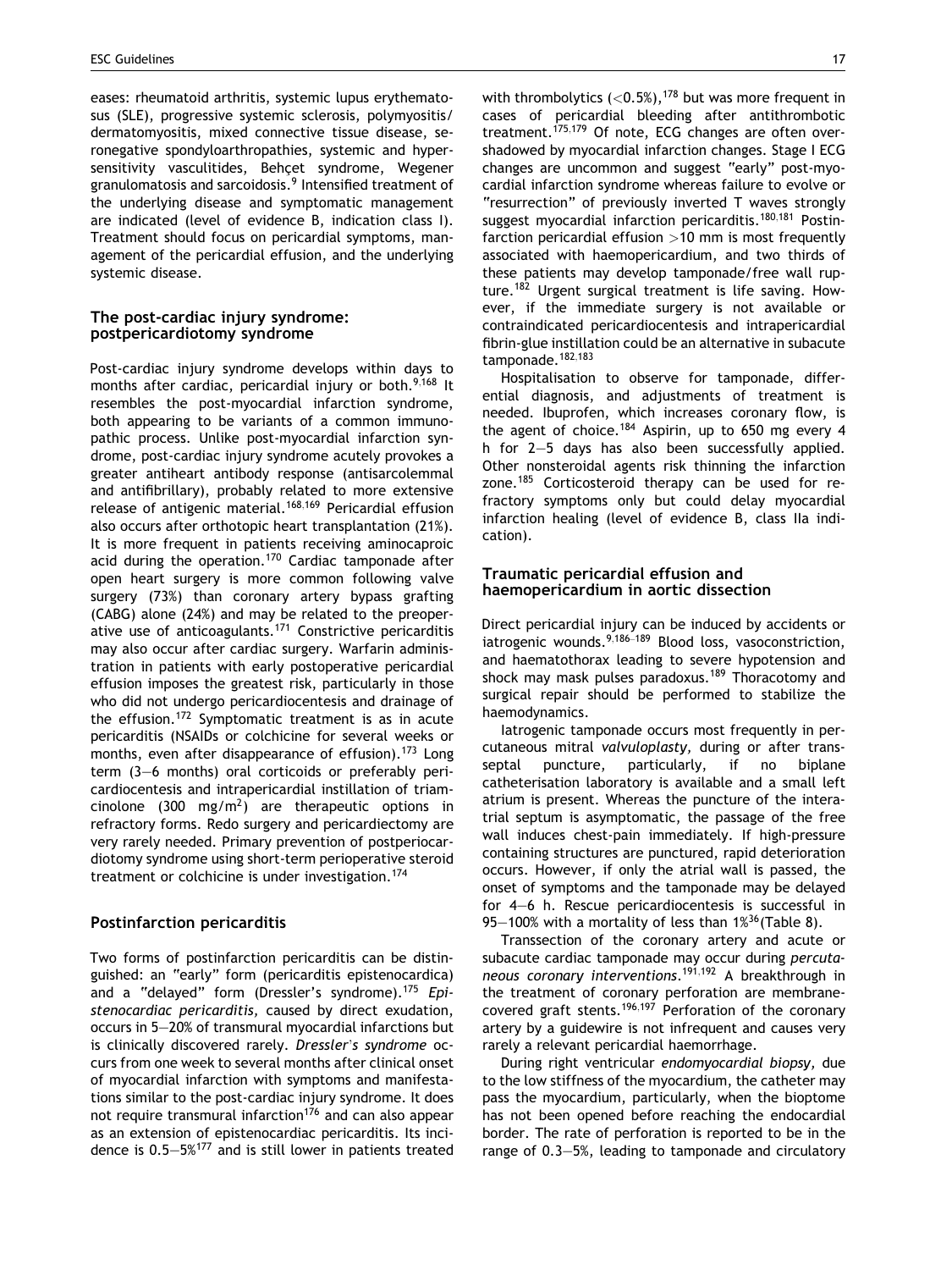| Table 8 Traumatic pericardial effusion 186-213                                                  |                                                      |                                |                                                                                                                                                                                                   |                                                                                                                                                 |
|-------------------------------------------------------------------------------------------------|------------------------------------------------------|--------------------------------|---------------------------------------------------------------------------------------------------------------------------------------------------------------------------------------------------|-------------------------------------------------------------------------------------------------------------------------------------------------|
| Effusion due to                                                                                 | Incidence (%)                                        | Mortality (%)                  | Management                                                                                                                                                                                        | Comment/reference                                                                                                                               |
| during PTCA (guidewire only)<br>Coronary artery perforation<br>ransseptal puncture<br>atrogenic | Not infrequent<br>$\frac{1}{2}$                      | Not available<br>$\frac{8}{5}$ | Watchful waiting by withdrawal of guidewire<br>Rescue pericardiocentesis, if needed                                                                                                               | Use biplane angio-graphy <sup>190</sup><br>Reverse anticoagulation                                                                              |
| Coronary artery transsection<br>during PTCA                                                     | $0.3 - 3.2$                                          | Not available                  | vessel, if pericardial puncture is need reinfusion<br>catheters with balloon occlusion of perforated<br>of recovered blood in vein avoids anaemia.<br>Sealing by graft stents (best) or perfusion | at stake or bleeding cannot be stopped <sup>191,192</sup><br>Surgery only if >30% of myocardium                                                 |
| Rotablation                                                                                     | $0.1 - 3$                                            | Not available                  | See above                                                                                                                                                                                         | See above <sup>191,192</sup>                                                                                                                    |
| atherectomy (atherocath)<br>Transluminal extraction                                             | $0-2\%$                                              | Not available                  | See above                                                                                                                                                                                         | See above                                                                                                                                       |
| Excimer laser angioplasty                                                                       | $1.7 - 3%$                                           | Not available                  | See above                                                                                                                                                                                         | See above <sup>192</sup>                                                                                                                        |
| High pressure stenting<br>Mitral valvuloplasty                                                  | ${2\%}$ (?)<br>$1 - 3%$                              | Not available<br>$< 1\%$       | See above                                                                                                                                                                                         | See above <sup>192</sup><br>190,198                                                                                                             |
| Left ventricular biopsy (LV-EMB)                                                                | $0.1 - 3.3%$                                         | ò%                             | pericardiocentesis, if needed; reverse<br>Routine echocardiography post EMB,<br>anticoagulation                                                                                                   | 199,200,213                                                                                                                                     |
| Right ventricular biopsy<br>(RV-EMB)                                                            | $0.3 - 5%$                                           | $0 - 0.05%$                    | pericardiocentesis, if needed; reverse<br>Routine echocardiography post EMB,<br>anticoagulation                                                                                                   | 199,200,213                                                                                                                                     |
| Pacemaker leads                                                                                 | $0.3 - 3.1%$                                         | 0.1%                           | Routine echocardiography post implantation,<br>pericardiocentesis, if needed                                                                                                                      | syndrome, <sup>211</sup> constrictive pericarditis <sup>212</sup><br>tamponade, 209,210 postpericardiotomy<br>Pericardial effusion with/without |
| indirect: compression, closed<br>Injury (direct: e.g., stabbing;<br>Other causes                | Not available                                        | Often lethal                   | Direct: surgery (see text) indirect:<br>pericardiocentesis or surgery                                                                                                                             |                                                                                                                                                 |
| chest massage)<br>Aortic dissection                                                             | 48% post mortem,<br>$17 - 45%$ in clinical<br>series | Lethal if not<br>operated      | Transoesophageal echo, CT or MRI,<br>immediate surgery                                                                                                                                            | Particularly in De- Bakey I + II = Stanford<br>type $A^{203-208}$                                                                               |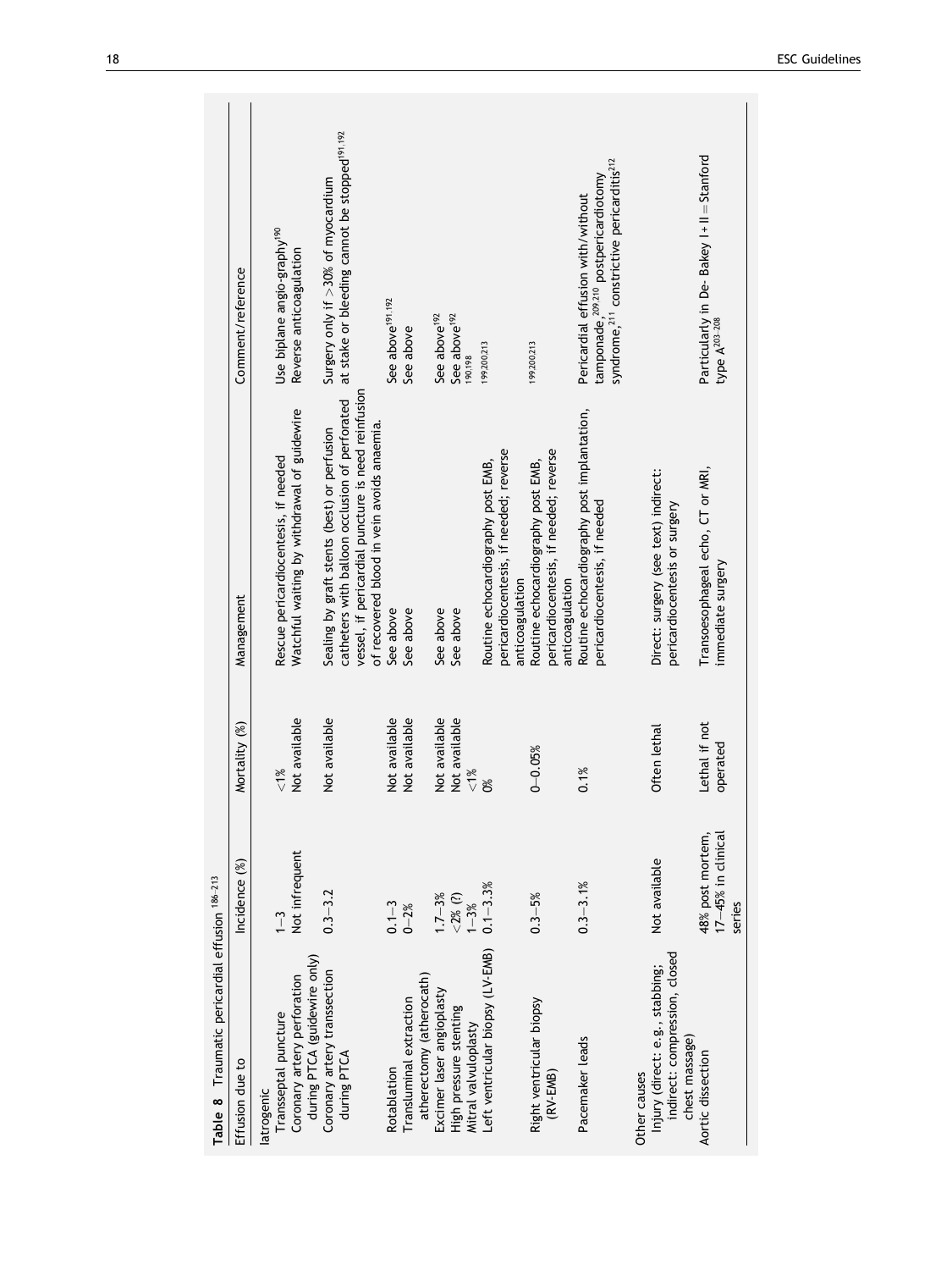collapse in less than half of the cases.<sup>199,200,213</sup> The incidence of pericardial haemorrhage in left ventricular endomyocardial biopsy is lower (0.1–3.3%). Frank cardiac perforations seem to be accompanied by sudden bradycardia and hypotension.<sup>199</sup> Severe complications, leading to procedure related mortality were reported in only 0.05% in a worldwide survey of more than 6000 cases<sup>200</sup> and in none of the 2537 patients from the registry of an experienced reference centre.<sup>213</sup>

Pacemaker leads penetrating the right ventricle or epicardial fixed electrodes may cause pericarditis with tamponade, adhesions, or constriction. A right bundle brand block instead of a usually induced left bundle branch block can be a first clue.<sup>209-212</sup>

Blunt chest trauma is the major risk of car accidence. The deceleration force can lead to myocardial contusion with intrapericardial haemorrhage, cardiac rupture, pericardial rupture, or herniation. Transesophageal echocardiography in the emergency room<sup>202</sup> or immediate computed tomography should be performed. Indirect injury of the pericardium is more difficult to detect. Pericardial laceration and partial extrusion of the heart into the mediastinum and pleural space may also occur after injury.<sup>187</sup>

In dissection of the ascending aorta (pericardial effusion can be found in 17–45% of the patients and in 48% of the autopsy cases (Table 8).<sup>203</sup> In a clinical series of aortic dissection, pericardial tamponade was found by CT,  $204$  MRI,  $205$  or echocardiography<sup>206</sup> in 17–33% of patients with type I dissection and  $18-45%$  in type II dissection.<sup>204</sup><br>section and  $6%$  in type III dissection.<sup>204</sup> section and 6% in type III dissection.<sup>204</sup> Pericardiocentesis is contraindicated, due to the risk of intensified bleeding and extension of the dissection.<sup>207</sup>;<sup>214</sup> Surgery should be performed immediately after the diagnosis is established by echocardiography and/or CT/MRI, even if no coronary angiography or aortography is available (level of evidence B, indication class I).

#### Neoplastic pericarditis

Primary tumours of the pericardium are 40 times less common than the metastatic ones.<sup>9</sup> Mesothelioma, the most common of the primary tumours, is almost always incurable. Metastatic tumours of the pericardium are found in 15–30% of all autopsies performed in patients with malignant disease and in 4% in general autopsies.<sup>215</sup> The most common secondary malignant tumours are lung cancer, breast cancer, malignant melanoma, lymphomas, and leukemias. Effusions may be small or large with an imminent tamponade (frequent recurrences) or constriction. It even may be the initial sign of malignant disease.<sup>216</sup> The majority of patients with malignant pericardial effusion are asymptomatic, particularly if the accumulation of pericardial effusion is gradual. The onset of dyspnoea, cough, chest pain, tachycardia, jugular venous distension is observed when the volume of fluid exceeds 500 ml. Orthopnea, weakness, dysphagia, syncope, palpitations, pericardial friction rub, hiccups, distant heart sounds, pleural effusion, hepatomegaly, oliguria, and oedema can also be present.<sup>9</sup> Pulsus paradoxus, hypotension, cardiogenic shock and paradoxical movement of the jugular venous pulse are important signs of cardiac tamponade.

The diagnosis is based on the confirmation of the malignant infiltration within pericardial sac. Of note, in almost two thirds of the patients with documented malignancy pericardial effusion is caused by non-malignant diseases, e.g., radiation pericarditis, or opportunistic infections.<sup>87, 88</sup> The chest roentgenogram, CT, and MRI may reveal mediastinal widening, hilar masses, and pleural effusion.<sup>9</sup> The analyses of pericardial fluid, pericardial or epicardial biopsy are essential for the confirmation of malignant pericardial disease (level of evidence B, indication class I) (Focus box 3–5).

Treatment of cardiac tamponade is a class I indication for pericardiocentesis. The following steps are recommended in suspected neoplastic pericardial effusion without tamponade: (1) systemic antineoplastic treatment as baseline therapy which can prevent recurrences in up to 67% of cases<sup>216</sup> (level of evidence B, class I indication); (2) pericardiocentesis to relieve symptoms and establish diagnosis (level of evidence B, class IIa indication); (3) intrapericardial instillation of cytostatic/sclerosing agent (level of evidence B, class IIa indication). Pericardial drainage is recommended, when technically possible, in all patients with large effusions because of the high recurrence rate (40–70%) (level of evidence B, indication class  $I$ ).<sup>217–223</sup> Prevention of recurrences, may be achieved by intrapericardial instillation of: sclerosing, cytotoxic agents, or immunomodulators. Intrapericardial treatment tailored to the type of the tumour indicate

#### Focus box 5 Epicardial/pericardial tissue analyses

Histology of epicardial/pericardial biopsies can establish the diagnosis in patients with neoplastic pericarditis and tuberculosis.<sup>19,89,91</sup> Diagnosis of viral pericarditis can be established by PCR techniques with much higher sensitivity and specificity in comparison to viral isolation from fluid and tissue.<sup>93,94-97</sup> Immunohistochemistry, especially IgG-, IgM- and IgA- and complement fixation contribute significantly to the diagnostic value of epicardial biopsy.<sup>2</sup> Specificity of immunoglobulin fixation in autoreactive pericarditis is 100%. Complement fixation was found primarily in patients with the autoreactive form and rarely in patients with neoplastic pericarditis.<sup>10</sup>

Malignant mesotheliomas can be distinguished from pulmonary adenocarcinomas by immunohistochemical staining for CEA, surfactant apoprotein, Lewis a, and Tn antigen.<sup>98</sup> The majority (78%) of the malignant mesotheliomas expressed keratin, but CEA and surfactant apoprotein were not detected in any mesotheliomas. On the other hand, pulmonary adenocarcinomas expressed not only keratin (100%), but also CEA (62%) and surfactant apoprotein (62%). The expression of Lewis a blood group antigen and Tn antigen was detected in 76% and 62% of the pulmonary adenocarcinomas, respectively, but only one mesothelioma was stained for Lewis a antigen.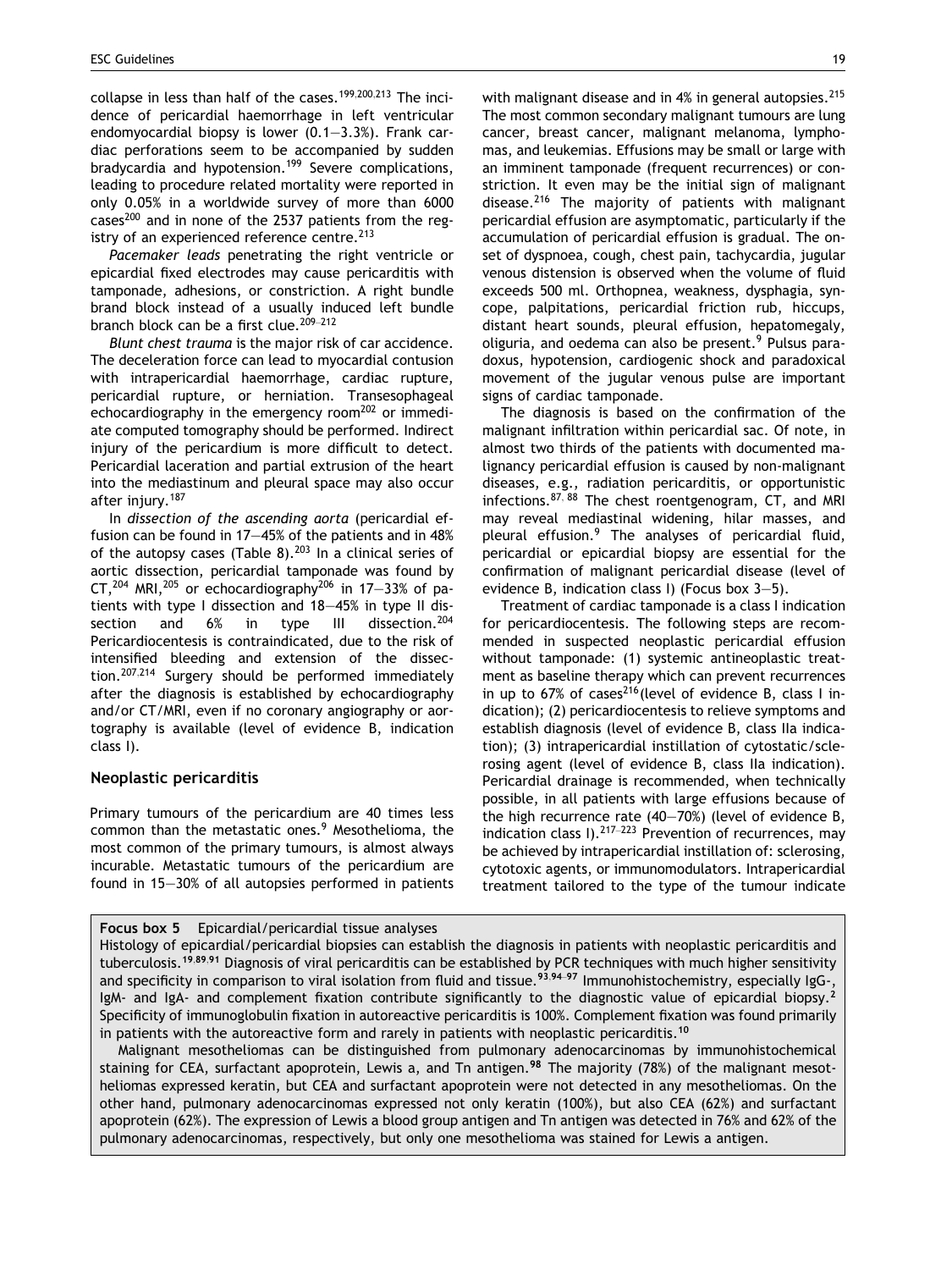that administration of cisplatin is most effective in secondary lung cancer and intrapericardial instillation of thiotepa was more effective in breast cancer pericardial metastases.<sup>224</sup>–<sup>226</sup> No patient showed signs of constrictive pericarditis (for both agents level of evidence B, indication class IIa). Tetracycline as sclerosing agents also control the malignant pericardial effusion in around 85% of cases, but side effects and complications are quite frequent: fever (19%), chest pain (20%), and atrial arrhythmias (10%) (level of evidence B, indication class IIb).<sup>216,222,223</sup> Although classic sclerotherapy after intrapericardial instillation of tetracycline, doxycycline, minocycline and bleomycin is an effective procedure, constrictive pericarditis secondary to fibrosis remains a severe problem in long-term survivors.<sup>223</sup> Although intrapericardial administration of radionuclides has yielded very good results, it is not widely accepted because of the logistic problems connected with their radioactivity<sup>227</sup> (level of evidence B, indication IIa). Radiation therapy is very effective (93%) in controlling malignant pericardial effusion (level of evidence B, indication class IIa) in patients with radiosensitive tumours such as lymphomas and leukemias. However, radiotherapy of the heart can cause myocarditis and pericarditis by itself.<sup>216</sup> Subxyphoid pericardiotomy is indicated when pericardiocentesis cannot be performed (level of evidence B, indication IIb).228 The procedure can be carried out in local anaesthesia, but complications include myocardial laceration, pneumothorax, and mortality.<sup>216,229–233</sup> Pleuropericardiotomy allows drainage of malignant pericardial fluid into the pleural space (level of evidence C, indication IIb). It is associated with a higher complications rate and offers no advantage over pericardiocentesis or subxyphoid pericardiotomy. Pericardiectomy is rarely indicated, mainly for pericardial constriction or complications of previous procedures.<sup>216</sup>

Percutaneous balloon pericardiotomy creates a pleuro-pericardial direct communication, which allows fluid drainage into the pleural space (level of evidence B, indication class IIa). In large malignant pericardial effusions and recurrent tamponade, it seems to be effective (90–97%) and safe<sup>38,234</sup> but has the potential risk of dissemination of neoplastic cells.

## Rare forms of pericardial disease

#### Fungal pericarditis

Fungal pericarditis occurs mainly in immunocompromised patients or in the course of endemic-acquired fungal infections.<sup>235</sup> The clinical picture comprises the full spectrum of pericardial diseases including fungal myocarditis.<sup>3</sup> Fungal pericarditis is mainly due to endemic fungi (Histoplasma, Coccidioides), or nonendemic – opportunistic fungi (Candida, Aspergillus, Blastomyces) and semifungi (Nocardia, Actinomyces).<sup>236-238</sup> Diagnosis is obtained by staining and culturing pericardial fluid or tissue. Antifungal antibodies in serum are also helpful in establishing the diagnosis of fungal infection.<sup>3</sup> Antifungal treatment with fluconazole, ketoconasole, itraconasole, amphotericin B, liposomal amphotericin B or amphotericin B lipid complex is indicated in patients with documented fungal pericarditis (level of evidence B, indication class I). Corticosteroids and NSAIDs can support the treatment with antifungal drugs (level of evidence C, indication class IIa). Patients with pericarditis in the course of histoplasmosis do not need antifungal therapy, but respond to nonsteroidal anti-inflammatory drugs given during 2–12 weeks. Sulfonamides are the drugs of choice for a nocardiosis infection. Combination of three antibiotics including penicillin should be given for actinomycosis (level of evidence C, indication class I). Pericardiocentesis or surgical treatment is indicated for haemodynamic impairment. Pericardiectomy is indicated in fungal constrictive pericarditis (level of evidence C, indication class I).

#### Radiation pericarditis

The probability to develop radiation-induced pericarditis is influenced by the applied source, dose, its fractionation, duration, radiation exposed volume, form of mantel field therapy, and the age of the patients.<sup>239</sup> Radiation induced pericarditis may occur already during the therapy or months and years later  $-$  with latency of up to 15–20 years. The effusion may be serous or haemorrhagic, later on with fibrinous adhesions or constriction, typically without tissue calcification. The symptoms may be masked by the underlying disease or the applied chemotherapy. Imaging should start with echocardiography, followed by cardiac CT or MRI if necessary. Pericarditis without tamponade may be treated conservatively or by pericardiocentesis for diagnostic purposes or if haemodynamic compromise/ tamponade occurs. Pericardial constriction may happen in up to 20% of patients, requiring pericardiectomy. The operative mortality is high (21%) and the postoperative five years survival rate is very low (1%)<sup>240</sup> mostly due to myocardial fibrosis.

#### Chylopericardium

Chylopericardium refers to a communication between the pericardial sac and the thoracic duct, as a result of trauma, congenital anomalies, or as a complication of open-heart surgery, $241$  mediastinal lymphangiomas, lymphangiomatous hamartomas, lymphangiectasis, and obstruction or anomalies of the thoracic duct.<sup>242</sup> Infection, tamponade or constriction may aggravate the prognosis. $243$  The pericardial fluid is sterile, odourless, and opalescent with a milky white appearance and the microscopic finding of fat droplets. The chylous nature of the fluid is confirmed by its alkaline reaction, specific gravity between 1010 and 1021,  $244,245$  Sudan III stain for fat, the high concentrations of triglycerides (5–50 g/l) and protein (22–60 g/l). Enhanced computed tomography,<sup>246</sup> alone or combined with lymphography, can identify not only the location of the thoracic duct but also its lymphatic connection to the pericardium. $247$ Treatment depends the aetiology and the amount of chylous accumulation. $248$  Chylopericardium after thoracic or cardiac operation without signs of tamponade is preferably treated by pericardiocentesis and diet (medium chain triglycerides).<sup>249,250</sup> If further production of chylous effusion continues, surgical treatment is man-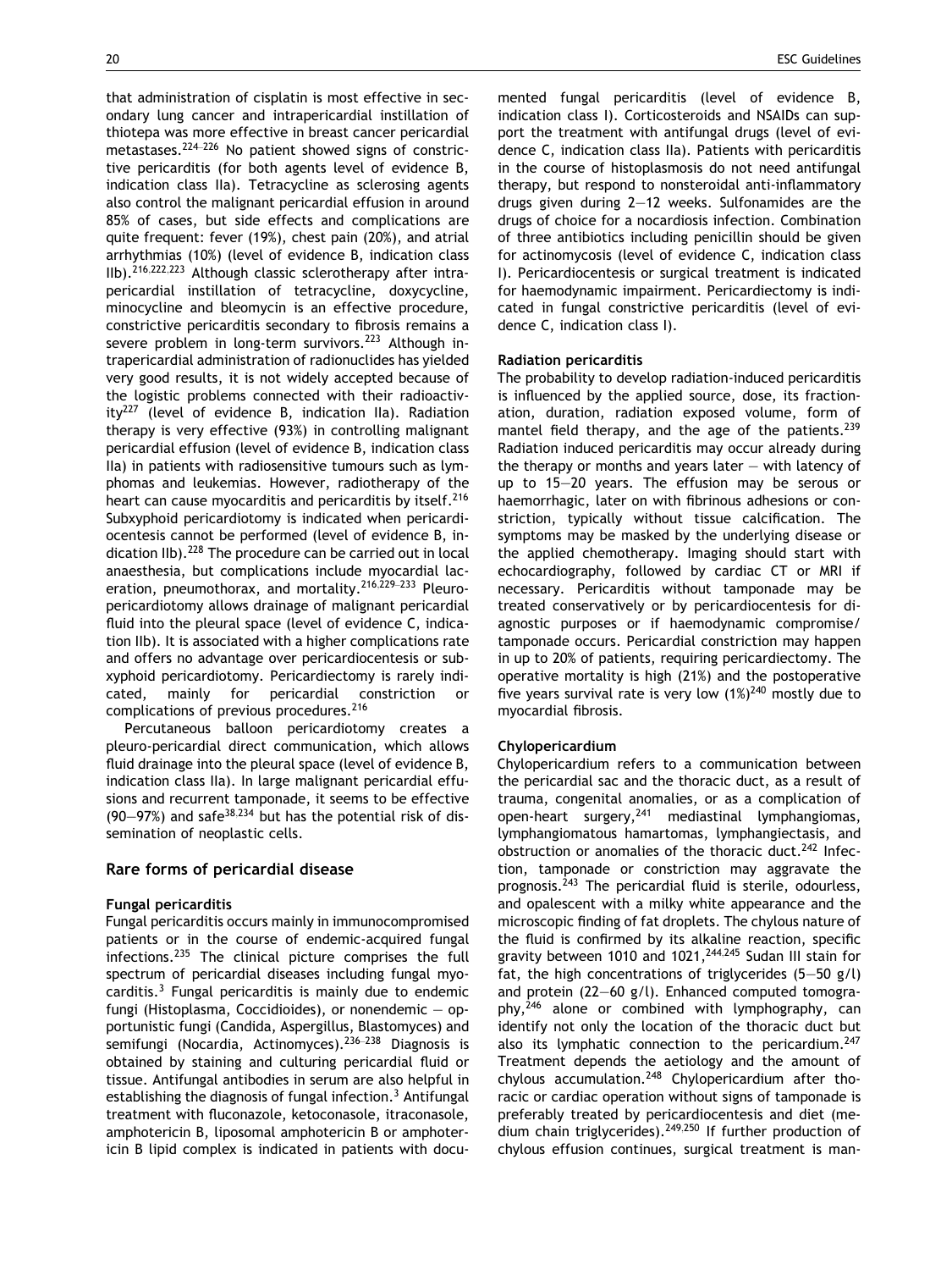datory (level of evidence B, indication class I). When conservative treatment and pericardiocentesis fail, pericardio-peritoneal shunting by a pericardial window is a reasonable option.<sup>251</sup>;<sup>252</sup> Alternatively, when the course of the thoracic duct was precisely identified, its ligation and resection just above the diaphragm is the most effective treatment.<sup>253</sup> In secondary chylopericardium the underlying disease, e.g., mediastinal tumour should be treated.

#### Drug- and toxin-related pericarditis

Pericardial reactions to drugs are rare. However, several medications and toxic substances can induce pericarditis, tamponade, adhesions, fibrosis, or constriction (Table 9).<sup>9,254</sup> Mechanisms include drug induced lupus reactions, idiosyncrasy, "serum sickness", foreign substance reactions, and immunopathy. Management is based on discontinuation of the causative agent and symptomatic treatment.

#### Pericardial effusion in thyroid disorders

Pericardial effusion occurs in 5–30% of patients with hypothyroidism.<sup>9</sup> Fluid accumulates slowly and tamponade occurs rarely. In some cases cholesterol pericarditis may be observed. The diagnosis of hypothyroidism is based on serum levels of thyroxin and thyroid stimulating hormone. Bradycardia, low-voltage of the QRS and T wave inversion or flattening in the ECG, cardiomegaly in the roentgenogram and pericardial effusion in echocardiography, as well as a history of radiation induced thyroid dysfunction,<sup>255</sup> myopathy, ascites, pleural effusion and uveal oedema may be observed.<sup>255–259</sup> Therapy with thyroid hormone decreases pericardial effusion (level of evidence B, indication class I).

#### Pericardial effusion in pregnancy

There is no evidence that pregnancy affects susceptibility to pericardial disease. However, many pregnant women develop a minimal to moderate clinically silent hydropericardium by the third trimester. Cardiac compression is rare.<sup>260</sup> ECG changes of acute pericarditis in pregnancy should be distinguished from the slight STsegment depressions and T-wave changes seen in normal pregnancy (Table 10).<sup>260</sup>–<sup>275</sup> Occult constriction becomes manifest in pregnancy due to the increased blood volume.<sup>261</sup> Most pericardial disorders are managed as in nonpregnant. Caution is necessary while high-dose aspirin may prematurely close the ductus arteriosus, and colchicine is contraindicated in pregnancy. Pericardiotomy and pericardiectomy can be safely performed if necessary and do not impose a risk for subsequent pregnancies.<sup>262</sup>;<sup>263</sup> Foetal pericardial fluid can be de-

| Table 9 Drug- and toxin-related pericardial disease <sup>9,254</sup>                                                                                                                 |                                                                                                                               |                                                                                                                 |
|--------------------------------------------------------------------------------------------------------------------------------------------------------------------------------------|-------------------------------------------------------------------------------------------------------------------------------|-----------------------------------------------------------------------------------------------------------------|
| A. Drug-induced lupus erythematosus<br>Procainamide<br>Tocainide<br>Hydralazine                                                                                                      | Methyldopa<br>Mesalazine<br>Reserpine                                                                                         | Isoniazid<br>Hydantoins                                                                                         |
| B. Hypersensitivity reaction<br>Penicillins                                                                                                                                          | Tryptophan                                                                                                                    | Cromolyn sodium                                                                                                 |
| C. Idiosyncratic reaction or hypersensitivity<br>Methysergide<br>Minoxidil<br>Practolol<br>Bromocriptine<br>Psicofuranine<br>Polymer fume inhalation<br>Cytarabine<br>Phenylbutazone | Amiodarone<br>Streptokinase<br>p-Aminosalicylic acid<br><b>Thiazides</b><br>Streptomycin<br><b>Thiouracils</b><br>Sulfa drugs | Cyclophosphamide<br>Cyclosporine<br>Mesalazine<br>5-Fluorouracil<br>Vaccines (Smallpox, Yellow fever)<br>GM-CSF |
| D. Anthracycline derivatives<br>Doxorubicin                                                                                                                                          | Daunorubicin                                                                                                                  |                                                                                                                 |
| E. Serum sickness<br>Foreign antisera (e.g., antitetanus)                                                                                                                            | <b>Blood products</b>                                                                                                         |                                                                                                                 |
| F. Venom<br>Scorpion fish sting                                                                                                                                                      |                                                                                                                               |                                                                                                                 |
| G. Foreign-substance reactions (direct pericardial application)<br>Talc (Mg silicate)                                                                                                | Tetracycline/other<br>sclerosants                                                                                             | Iron in $\beta$ -thalasssemia                                                                                   |
| <b>Silicones</b>                                                                                                                                                                     | Asbestos                                                                                                                      |                                                                                                                 |
| H. Secondary pericardial bleeding/haemopericardium<br>Anticoagulants<br>I. Polymer fume fever $-$ inhalation of the burning<br>fumes of polytetrafluoroethylene (Teflon)             | Thrombolytic agents                                                                                                           |                                                                                                                 |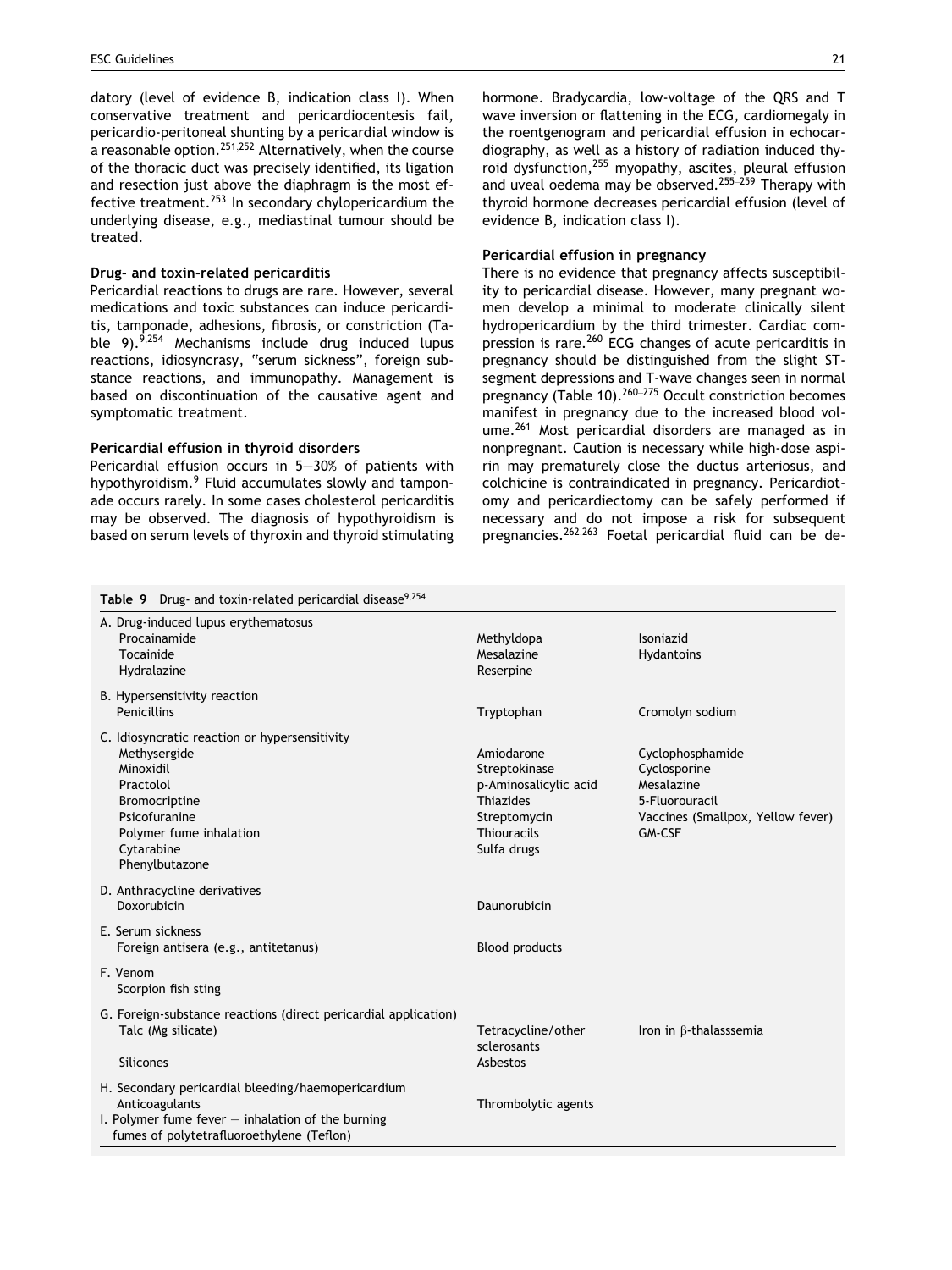| Diagnostic approach to pericardial effusion in pregnancy <sup>260-275</sup><br>Table 10                                                               |                                                                                                                                                                                                                                                                                                  |                                                                                                                                                                                                                                                                                                                                                                                                                            |
|-------------------------------------------------------------------------------------------------------------------------------------------------------|--------------------------------------------------------------------------------------------------------------------------------------------------------------------------------------------------------------------------------------------------------------------------------------------------|----------------------------------------------------------------------------------------------------------------------------------------------------------------------------------------------------------------------------------------------------------------------------------------------------------------------------------------------------------------------------------------------------------------------------|
| Procedure                                                                                                                                             | Indications                                                                                                                                                                                                                                                                                      | Interpretation in pregnancy                                                                                                                                                                                                                                                                                                                                                                                                |
| Pulsus paradoxus                                                                                                                                      | Diagnosis of cardiac tamponade                                                                                                                                                                                                                                                                   | Normal late pregnancy with no pericardial effusion<br>Chronic constrictive pericarditis (~50%)<br>Bronchial asthma/emphysema<br>Pulmonary embolism<br>Hypovolemic shock<br>Can be also noted in<br>Extreme obesity                                                                                                                                                                                                         |
| Electrocardiogram                                                                                                                                     | Acute pericarditis<br>Myopericarditis                                                                                                                                                                                                                                                            | A small Q wave and an inverted P wave in lead III that vary with<br>Sinus tachycardia, atrial and/or ventricular premature beats <sup>270</sup><br>ECG changes of acute pericarditis <sup>9</sup> should be distinguished from<br>ST-segment depressions <sup>269</sup> and T-wave changes<br>respiration, greater R-wave amplitude in V2<br>QRS axis shift to left or right <sup>268</sup><br>changes in normal pregnancy |
| Chest radiography <sup>a</sup>                                                                                                                        | Suspected tuberculous/neoplastic disease<br>haemopericardium in aortic dissection if<br>echocardiography is not available<br>rdiac tamponade or<br>Suspected car<br>Chest trauma                                                                                                                 | An increase in lung markings may simulate a pattern of flow redistribution<br>Small pleural effusion is often found early post partum <sup>271</sup><br>The heart may seem enlarged (horizontal positioning)<br>resolving spontaneously 1-2 weeks after delivery<br>(LV failure in perimyocarditis)                                                                                                                        |
| Magnetic resonance imaging <sup>b</sup><br>Swan-ganz catheterization<br>Echocardiography                                                              | Haemopericardium in aortic dissection <sup>273</sup><br>Haemopericardium in aortic dissection<br>Confirmation of cardiac tamponade or<br>Pericardial effusion/tamponade<br>constriction <sup>274</sup>                                                                                           | LV systolic dimensions unchanged/slightly increased<br>Enlarged right chambers (left lateral position) <sup>272</sup>                                                                                                                                                                                                                                                                                                      |
| Cardiac catheterisation <sup>c</sup>                                                                                                                  | Haemopericardium in aortic dissection<br>Constrictive pericarditisd274                                                                                                                                                                                                                           | Brachial approach preferred (to minimize radiation exposure)<br>Appropriate shielding (exposure kept to a minimum)                                                                                                                                                                                                                                                                                                         |
| Pericardioscopy and epicardial/pericardial<br>Pericardiocentesis<br>biopsy                                                                            | pericardiocentesis in critically ill patients<br>Only in tamponade or diagnostic<br>Only in vital indications <sup>10,19</sup>                                                                                                                                                                   | Echocardiography guidance to avoid foetal radiation exposure whenever possible<br>Foetal radiation exposure similar as during cardiac catheterisation                                                                                                                                                                                                                                                                      |
| $a$ Estimated radiation to the uterus is low (0.2-43.0 mrad) <sup>267</sup> but<br><sup>b</sup> Safety has not been fully established. <sup>274</sup> | diagnosis and (2) to exclude accompanied coronary artery disease in patients with several risk factors for coronary artery disease and of age >35 years.<br>"High dose of radiation (~500 mrad to the conceptus, even with an appropriate pelvic shield) (488).<br>is best avoided in pregnancy. | <sup>d</sup> When cardiac decompensation occurs during pregnancy in patients with constrictive pericarditis, particularly if cardiac surgery is being considered, cardiac catheterisation is required to: (1) confirm the                                                                                                                                                                                                  |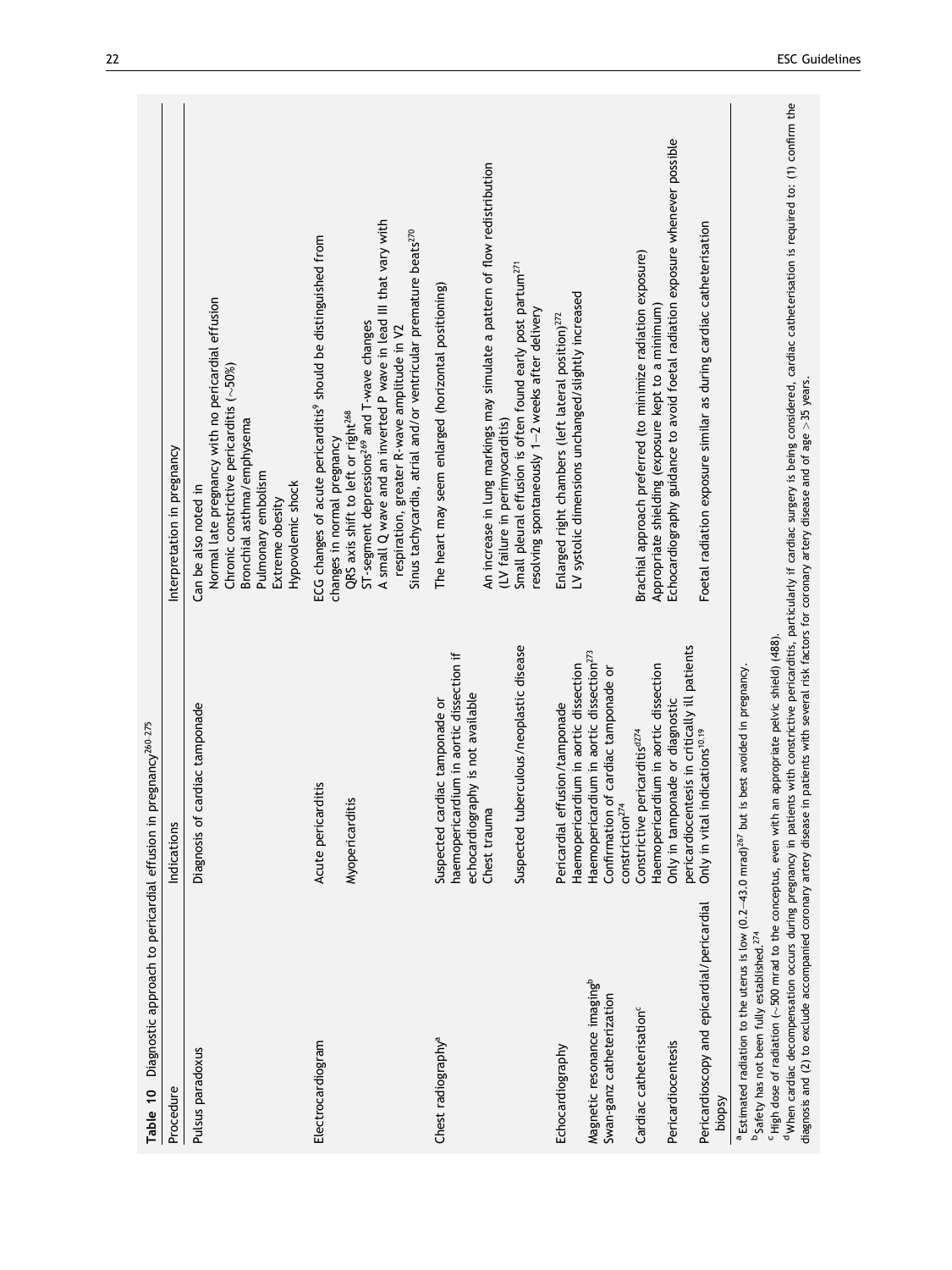tected by echocardiography after 20 weeks' gestation and is normally 2 mm or less in depth. More fluid should raise questions of hydrops foetalis, Rh disease, hypoalbuminemia, and immunopathy or maternally transmitted mycoplasmal or other infections, and neoplasia.<sup>264</sup>

#### Acknowledgements

Members of the Task Force have the pleasure to acknowledge participation of Prof. Dr. Annalisa Angelini (Padua, Italy), Chairperson of the ESC WG Developmental Anatomy and Pathology, and Dr. Steffen Lamparter (Marburg, Germany) in preparation of the sections of the Guidelines on pericardial pathology and analyses of pericardial effusion. We also highly appreciate kind technical assistance of Ms. Veronica Dean (European Heart House).

Special thanks to Prof. Dr. Eloisa Arbustini for her significant contribution to the review process of these guidelines.

#### References

- 1. Maisch B, Ristic AD. The classification of pericardial disease in the age of modern medicine. Curr Cardiol Rep 2002;4(1):13–21.
- 2. Maisch B, Ristic AD, Pankuweit S. Intrapericardial treatment of autoreactive pericardial effusion with triamcinolone: the way to avoid side effects of systemic corticosteroid therapy. Eur Heart J 2002;23:1503–8.
- 3. Spodick DH. Infectious pericarditis. In: Spodick DH, editor. The Pericardium: A Comprehensive Textbook. New York: Marcel Dekker; 1997. p. 260–90.
- 4. Cottrill CM, Tamaren J, Hall B. Sternal defects associated with congenital pericardial and cardiac defects. Cardiol Young 1998;8(1):100–4.
- 5. Meunier JP, Lopez S, Teboul J et al. Total pericardial defect: risk factor for traumatic aortic type A dissection. Ann Thorac Surg 2002;74(1):266.
- 6. Connolly HM, Click RL, Schattenberg TT et al. Congenital absence of the pericardium: echocardiography as a diagnostic tool. J Am Soc Echocardiogr 1995;8:87–92.
- 7. Gassner I, Judmaier W, Fink C et al. Diagnosis of congenital pericardial defects, including a pathognomic sign for dangerous apical ventricular herniation, on magnetic resonance imaging. Br Heart J 1995;74:60–6.
- 8. Loebe M, Meskhishvili V, Weng Y et al. Use of polytetrafluoroethylene surgical membrane as a pericardial substitute in the correction of congenital heart defects. Texas Heart Inst J 1993; 20(3):213–7.
- 9. Spodick DH. Pericardial diseases. In: Braunwald E, Zippes DP, Libby P, editors. Heart Disease. 6th ed. Philadelphia, London, Toronto, Montreal Sydney, Tokyo,: W.B. Saunders; 2001. p. 1823–76.
- 10. Maisch B, Bethge C, Drude L, Hufnagel G, Herzum M, Schönian U. Pericardioscopy and epicardial biopsy: new diagnostic tools in pericardial and perimyocardial diseases. Eur Heart J 1994;15(Suppl  $C$ :68–73.
- 11. Spodick DH. Auscultatory phenomena in pericardial disease. In: Spodick DH, editor. The Pericardium: A Comprehensive Textbook. New York: Marcel Dekker; 1997. p. 27–39.
- 12. Levine MJ, Lorell BH, Diver DJ et al. Implications of echocardiographically assisted diagnosis of pericardial tamponade in contemporary medical patients: detection before hemodynamic embarrassment. J Am Coll Cardiol 1991;17:59–65.
- 13. Chuttani K, Pandian NG, Mohanty PK et al. Left ventricular diastolic collapse: an echocardiographic sign of regional cardiac tamponade. Circulation 1991;83:1999–2006.
- 14. Meyers DG, Meyers RE, Prendergast TW. The usefulness of diagnostic tests on pericardial fluid. Chest 1997;111(5):1213–21.
- 15. Eisenberg MJ, Dunn MM, Kanth N et al. Diagnostic value of chest radiography for pericardial effusion. J Am Coll Cardiol 1993;22:588–93.
- 16. Tsang TS, Enriquez-Sarano M, Freeman WK et al. Consecutive 1127 therapeutic echocardiographically guided pericardiocenteses: clinical profile, practice patterns, and outcomes spanning 21 years. Mayo Clin Proc 2002;77(5):429–36.
- 17. Chiles C, Woodard PK, Gutierrez FR et al. Metastatic involvement of the heart and pericardium: CT and MR imaging. Radiographics 2001;21(2):439–49.
- 18. Nugue O, Millaire A, Porte H et al. Pericardioscopy in the etiologic diagnosis of pericardial effusion in 141 consecutive patients. Circulation 1996;94(7):1635–41.
- 19. Seferović PM, Ristić AD, Maksimović R et al. Diagnostic value of pericardial biopsy: improvement with extensive sampling enabled by pericardioscopy. Circulation 2003;107:978–83.
- 20. Bonnefoy E, Godon P, Kirkorian G, Fatemi M, Chevalier P, Touboul P. Serum cardiac troponin I and ST-segment elevation in patients with acute pericarditis. Eur Heart J 2000;21(10):832–6.
- 21. Brandt RR, Filzmaier K, Hanrath P. Circulating cardiac troponin I in acute pericarditis. Am J Cardiol 2001;87(11):1326–8.
- 22. Bruch C, Schmermund A, Dagres N et al. Changes in QRS voltage in cardiac tamponade and pericardial effusion: reversibility after pericardiocentesis and after anti-inflammatory drug treatment. J Am Coll Cardiol 2001;38(1):219–26.
- 23. Rienmuller R, Gurgan M, Erdmann E et al. CT and MR evaluation of pericardial constriction: a new diagnostic and therapeutic concept. J Thorac Imaging 1993;8(2):108–21.
- 24. Rienmuller R, Tiling R. MR and CT for detection of cardiac tumors. Thorac Cardiovasc Surg 1990;38(Suppl 2):168–72.
- 25. Adler Y, Finkelstein Y, Guindo J et al. Colchicine treatment for recurrent pericarditis: a decade of experience. Circulation 1998;97:2183–5.
- 26. Zayas R, Anguita M, Torres F et al. Incidence of specific etiology and role of methods for specific etiologic diagnosis of primary acute pericarditis. Am J Cardiol 1995;75:378–82.
- 27. Chong HH, Plotnick GD. Pericardial effusion and tamponade: evaluation, imaging modalities, and management. Compr Ther 1995;21:378–85.
- 28. Isselbacher EM, Cigarroa JE, Eagle KA. Cardiac tamponade complicating proximal aortic dissection: is pericardiocentesis harmful? Circulation 1994;90:2375–9.
- 29. Sagrista-Sauleda J, Angel J, Permanyer-Miralda G et al. Long-term follow-up of idiopathic chronic pericardial effusion. N Engl J Med x1999;341(27):2054–9.
- 30. Tweddell JS, Zimmerman AN, Stone CM et al. Pericardiocentesis guided by a pulse generator. J Am Coll Cardiol 1989;14(4): 1074–83.
- 31. Armstrong WF, Feigenbaum H, Dillon JC. Acute right ventricular dilation and echocardiographic volume overload following pericardiocentesis for relief of cardiac tamponade. Am Heart J 1984;107:1266–70.
- 32. Tsang TS, Barnes ME, Gersh BJ et al. Outcomes of clinically significant idiopathic pericardial effusion requiring intervention. Am J Cardiol 2002;91(6):704–7.
- 33. Seferović PM, Ristić AD, Maksimović R, et al. Therapeutic pericardiocentesis: up-to-date review of indications, efficacy, and risks. In: Seferović PM, Spodick DH, Maisch B, editors, Maksimović R, Ristić AD, assoc. editors. Pericardiology: contemporary answers to continuing challenges. Belgrade: Science; 2000, p. 417–426.
- 34. Maisch B, Ristic AD. Tangential approach to small pericardial effusions under fluoroscopic guidance in the lateral view: the halo phenomenon. Circulation 2001;103(Suppl A):II-730 [abstract].
- 35. Tsang TS, Barnes ME, Hayes SN et al. Clinical and echocardiographic characteristics of significant pericardial effusions following cardiothoracic surgery and outcomes of echo-guided pericardiocentesis for management: Mayo Clinic experience, 1979–1998. Chest 1999;116(2):322–31.
- 36. Tsang TS, Freeman WK, Barnes ME et al. Rescue echocardiographically guided pericardiocentesis for cardiac perforation complicating catheter-based procedures. The Mayo Clinic experience. J Am Coll Cardiol 1998;32(5):1345–50.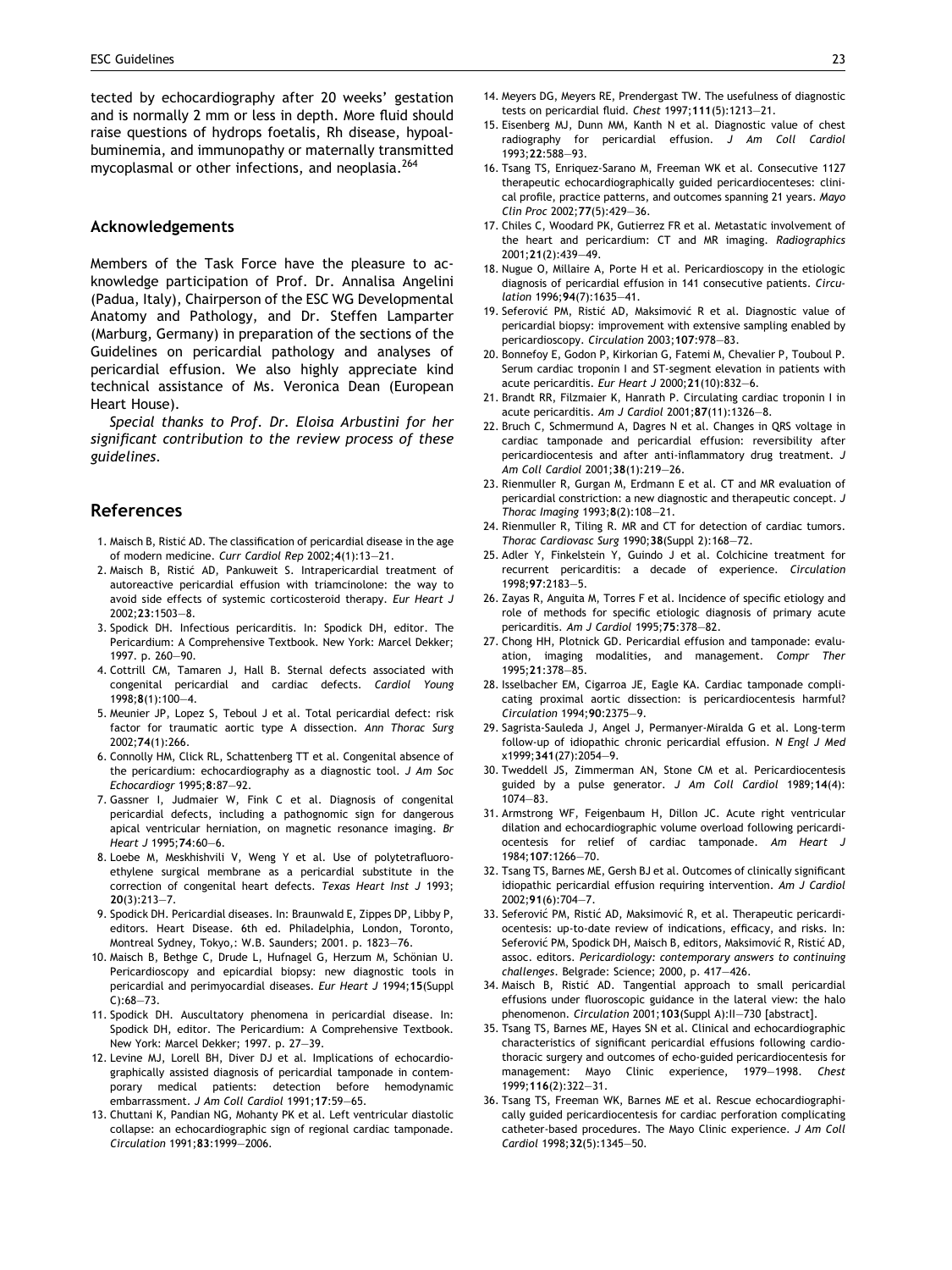- 37. Duvernoy O, Borowiec J, Helmius G et al. Complications of percutaneous pericardiocentesis under fluoroscopic guidance. Acta Radiol 1992;33(4):309–13.
- 38. Ziskind AA, Pearce AC, Lemmon CC et al. Percutaneous balloon pericardiotomy for the treatment of cardiac tamponade and large pericardial effusions: description of technique and report of the first 50 cases. J Am Coll Cardiol 1993;21(1):1–5.
- 39. DeLine JM, Cable DG. Clustering of recurrent pericarditis with effusion and constriction in a family. Mayo Clin Proc 2002;77(1):39–43.
- 40. Erdol C, Erdol H, Celik S et al. Idiopathic chronic pericarditis associated with ocular hypertension: probably an unknown combination. Int J Cardiol 2003;87(2–3):293–5.
- 41. Guindo J, Rodriguez de la Serna A, Ramie J et al. Recurrent pericarditis – relief with colchicine. Circulation 1990;82:1117–20.
- 42. Millaire A, de Groote P, De Coulx E, Goullard L, Ducloux G. Treatment of recurrent pericarditis with colchicine. Eur Heart J 1994;15:120–4.
- 43. Brucato A, Cimaz R, Balla E. Prevention of recurrences of corticosteroid-dependent idiopathic pericarditis by colchicine in an adolescent patient. Pediatr Cardiol 2000;21:395–7.
- 44. Asplen CH, Levine HD. Azathioprine therapy of steroid-responsive pericarditis. Am Heart J 1970;80:109–11.
- 45. Miller JI, Mansour KA, Hatcher CR. Pericardiectomy: current indication, concept, and results in a university center. Ann Thorac Surg 1982;84:40–5.
- 46. Hatcher Jr CR, Logue RB, Logan Jr WD et al. Pericardiectomy for recurrent pericarditis. J Thorac Cardiovasc Surg 1971;62(3):371–8.
- 47. Merce J, Sagrista-Sauleda J, Permanyer-Miralda G et al. Should pericardial drainage be performed routinely in patients who have a large pericardial effusion without tamponade? Am J Med 1998;105:106–9.
- 48. Soler-Soler J. Massive chronic pericardial effusion. In: Soler-Soler J, Permanyer-Miralda G, Sagrista-Sauleda J, editors. Pericardial diseases – old dilemmas and new insights. The Netherlands: Kluwer; 1990. p. 153–65.
- 49. Sagrista-Sauleda J, Merce J, Permanyer-Miralda G et al. Clinical clues to the causes of large pericardial effusions. Am J Med 2000;109(2):95–101.
- 50. Horowitz MS, Schultz CS, Stinson EB et al. Sensitivity and specificity of echocardiographic diagnosis of pericardial effusion. Circulation 1974;50:239–47.
- 51. Heinsimer JA, Collins GJ, Burkman MH et al. Supine cross-table lateral chest roentgenogram for the detection of pericardial effusion. JAMA 1987;257(23):3266–8.
- 52. Carsky EW, Mauceri RA, Azimi F. The epicardial fat pad sign: analysis of frontal and lateral chest radiographs in patients with pericardial effusion. Radiology 1980;137(2):303–8.
- 53. D'Cruz IA, Cohen HC, Prabhu R et al. Diagnosis of cardiac tamponade by echocardiography. Changes in mitral valve motion and ventricular dimensions, with special reference to paradoxical pulse. Circulation 1975;52:460–5.
- 54. Martin RP, Bowdan R, Filly K et al. Intrapericardial abnormalities in patients with pericardial effusion: findings by two-dimensional echocardiography. Circulation 1980;61:568–72.
- 55. Come P, Riley M, Fortuin N. Echocardiographic mimicry of pericardial effusions. Am J Cardiol 1981;47:365–70.
- 56. Almeda FQ, Adler S, Rosenson RS. Metastatic tumor infiltration of the pericardium masquerading as pericardial tamponade. Am J Med 2001;111(6):504–5.
- 57. Kronzon I, Cohen ML, Wines HE. Cardiac tamponade by loculated pericardial hematoma: limitations of M-mode echocardiography. J Am Coll Cardiol 1983;3:913–5.
- 58. Berge K, Lanier W, Reeder G. Occult cardiac tamponade detected by transesophageal echocardiography. Mayo Clin Proc 1992;67:667–70.
- 59. Ling LH, Oh JK, Tei C, Click RL, Breen JF, Seward JB, Tajik AJ. Pericardial thickness measured with transesophageal echocardiography: feasibility and potential clinical usefulness. J Am Coll Cardiol 1997;29(6):1317–23.
- 60. Mulvagh SL, Rokey R, Vick GW et al. Usefulness of nuclear magnetic resonance imaging for evaluation of pericardial effusions, and comparison with two-dimensional echocardiography. Am J Cardiol 1989;64:1002–9.
- 61. Soler-Soler J, Sagrista-Sauleda J, Permanyer-Miralda G. Management of pericardial effusion. Heart 2001;86:235–40.
- 62. Reydel B, Spodick DH. Frequency and significance of chamber collapses during cardiac tamponade. Am Heart J 1990;119:1160–3.
- 63. Kochar GS, Jacobs LE, Kotler MN. Right atrial compression in postoperative cardiac patients: detection by transesophageal echocardiography. J Am Coll Cardiol 1990;16:511–6.
- 64. Torelli J, Marwick TH, Salcedo EE. Left atrial tamponade: diagnosis by transesophageal echocardiography. J Am Soc Echocardiogr 1991;4:413–4.
- 65. Fresman B, Schwinger ME, Charney R et al. Isolated collapse of leftsided heart chambers in cardiac tamponade. Demonstration by twodimensional echocardiography. Am Heart J 1991;121:613-6.
- 66. Di Segni E, Feinberg MS, Sheinowitz M et al. LV pseudohypertrophy in cardiac tamponade: an echocardiographic study in cannine model. J Am Coll Cardiol 1993;21:1286–94.
- 67. Feigneubaum H, Zaky A, Grabham L. Cardiac motion in patients with pericardial effusion: a study using ultrasound cardiography. Circulation 1966;34:611–9.
- 68. Bansal RC, Chandrasekaram K. Role of echocardiography in Doppler techniques in evaluation of pericardial effusion. Echocardiography 1989;6:313–6.
- 69. Saxena RK, D'Crus IA, Zitaker M. Color flow Doppler observations on mitral valve flow in tamponade. Echocardiography 1991;8:517–21.
- 70. Singh S, Wann LS, Schuchard GH et al. Right ventricular and right atrial collapse in patients with cardiac tamponade–a combined echocardiographic and hemodynamic study. Circulation 1984;70:966.
- 71. Shabetai R. Pulsus paradoxus: definition, mechanisms, and clinical association. In: Seferović PM, Spodick DH, Maisch B, editors, Maksimovic R, Ristic AD, assoc. editors. Pericardiology: contemporary answers to continuing challenges. Belgrade: Science; 2000, p. 53–62.
- 72. Klopfenstein HS, Schuchard GH, Wann LS et al. The relative merits of pulsus paradoxus and right ventricular diastolic collapse in the early detection of cardiac tamponade: an experimental echocardiographic study. Circulation 1985;71:829–33.
- 73. Permanyer-Miralda G, Sagrista-Sauleda J, Soler-Soler J. Primary acute pericardial disease: a prospective series of 231 consecutive patients. Am J Cardiol 1985;56:623–30.
- 74. Garcia LW, Ducatman BS, Wang HH. The value of multiple fluid specimens in the cytological diagnosis of malignancy. Mod Pathol 1994;7(6):665–8.
- 75. Burgess LJ, Reuter H, Carstens ME, Taljaard JJ, Doubell AF. The use of adenosine deaminase and interferon- $\gamma$  as diagnostic tools for tuberculous pericarditis. Chest 2002;122(3):900–5.
- 76. Seo T, Ikeda Y, Onaka H et al. Usefulness of serum CA125 measurement for monitoring pericardial effusion. Jpn Circ J 1993;57(6):489–94.
- 77. Fijalkowska A, Szturmowicz M, Tomkowski W et al. The value of measuring adenosine deaminase activity in pericardial effusion fluid for diagnosing the etiology of pericardial effusion. Pneumonol Alergol Pol 1996;64(Suppl 2):174–9.
- 78. Koh KK, Kim EJ, Cho CH et al. Adenosine deaminase and carcinoembryonic antigen in pericardial effusion diagnosis, especially in suspected tuberculous pericarditis. Circulation 1994;89(6):2728–35.
- 79. Komsuoglu B, Goldeli O, Kulan K, Komsuoglu SS. The diagnostic and prognostic value of adenosine deaminase in tuberculous pericarditis. Eur Heart J 1995;16:1126–30.
- 80. Aggeli C, Pitsavos C, Brili S et al. Relevance of adenosine deaminase and lysozyme measurements in the diagnosis of tuberculous pericarditis. Cardiology 2000;94(2):81–5.
- 81. Dogan R, Demircin M, Sarigul A, Ciliv G, Bozer AY. Diagnostic value of adenosine deaminase activity in pericardial fluids. J Cardiovasc Surg (Torino) 1999;40(4):501–4.
- 82. Burgess LJ, Reuter H, Taljaard JJ, Doubell AF. Role of biochemical tests in the diagnosis of large pericardial effusions. Chest 2002;121(2):495–9.
- 83. Lee JH, Lee CW, Lee SG et al. Comparison of polymerase chain reaction with adenosine deaminase activity in pericardial fluid for the diagnosis of tuberculous pericarditis. Am J Med 2002;113(6):519–21.
- 84. Burgess LJ, Reuter H, Carstens ME et al. The use of adenosine deaminase and interferon- $\gamma$  as diagnostic tools for tuberculous pericarditis. Chest 2002;122(3):900–5.
- 85. Chen CJ, Chang SC, Tseng HH. Assessment of immunocytochemical and histochemical stainings in the distinction between reactive mesothelial cells and adenocarcinoma cells in body effusions. Chung Hua Hsueh Tsa Chih Taipei 1994;54(3):149–55.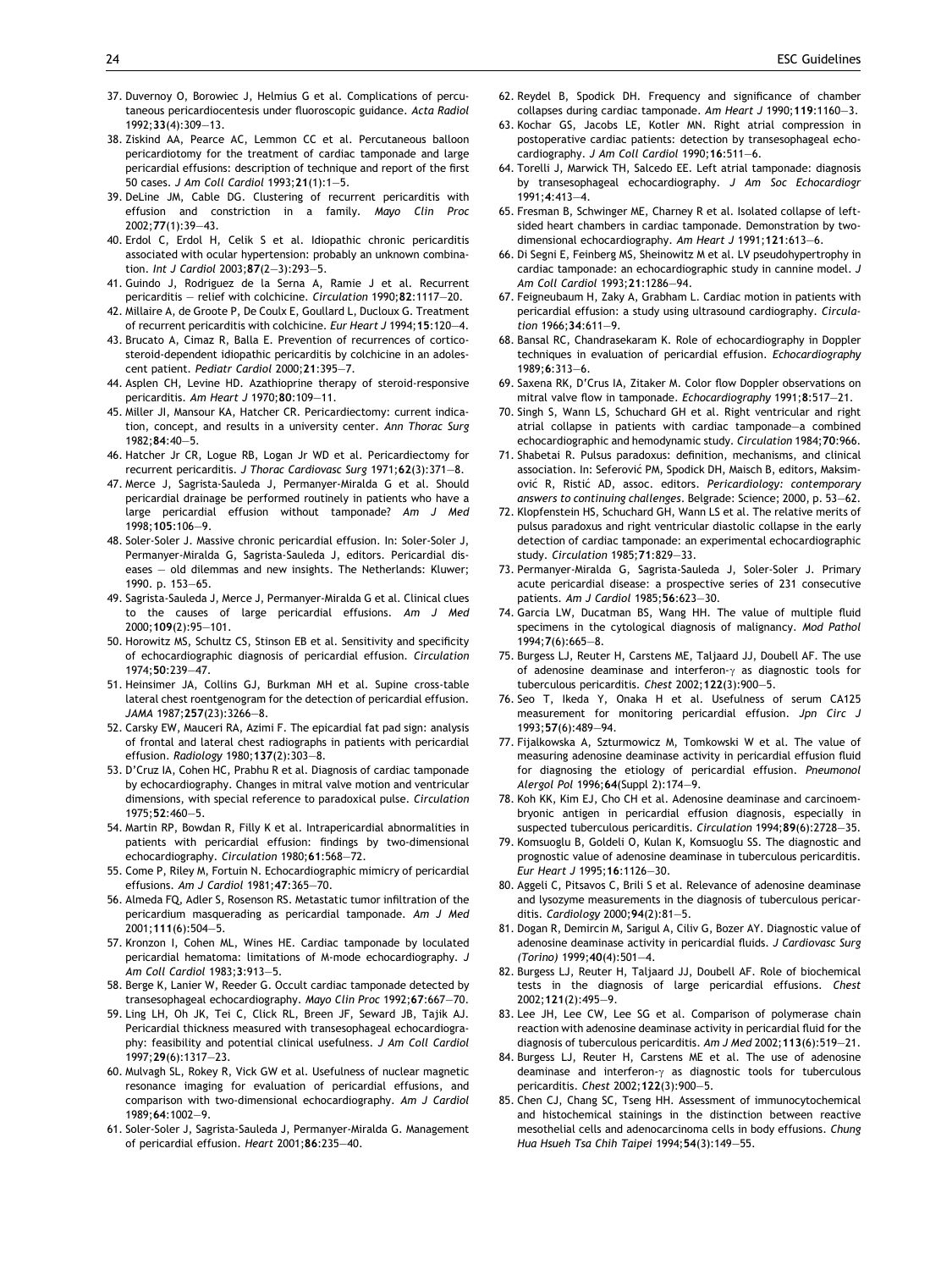- 86. Pankuweit S, Wadlich A, Meyer E et al. Cytokine activation in pericardial fluids in different forms of pericarditis. Herz 2000;25(8): 748–54.
- 87. Millaire A, Wurtz A, de Groote P et al. Malignant pericardial effusions: usefulness of pericardioscopy. Am Heart J 1992;124(4): 1030–4.
- 88. Porte HL, Janecki-Delebecq TJ, Finzi L et al. Pericardioscopy for primary management of pericardial effusion in cancer patients. Eur J Cardiothorac Surg 1999;16(3):287–91.
- 89. Maisch B, Ristic AD, Pankuweit S, Neubauer A, Moll R. Neoplastic pericardial effusion: efficacy and safety of intrapericardial treatment with cisplatin. Eur Heart J 2002;23:1625–31.
- 90. Fujioka S, Koide H, Kitaura Y et al. Molecular detection and differentiation of enteroviruses in endomyocardial biopsies and pericardial effusions from dilated cardiomyopathy and myocarditis. Am Heart J 1996;131(4):760–5.
- 91. Cegielski JP, Devlin BH, Morris AJ et al. Comparison of PCR, culture, and histopathology for diagnosis of tuberculous pericarditis. J Clin Microbiol 1997;35(12):3254–7.
- 92. Pankuweit S, Portig I, Eckhardt H et al. Prevalence of viral genome in endomyocardial biopsies from patients with inflammatory heart muscle disease. Herz 2000;25(3):221–6.
- 93. Maisch B, Pankuweit S, Brilla C et al. Intrapericardial treatment of inflammatory and neoplastic pericarditis guided by pericardioscopy and epicardial biopsy – results from a pilot study. Clin Cardiol 1999;22(suppl 1):I17–22.
- 94. Maisch B, Schonian U, Crombach M et al. Cytomegalovirus associated inflammatory heart muscle disease. Scand J Infect Dis 1993;88(Suppl 1):135–48.
- 95. Levy R, Najioullah F, Thouvenot D, Bosshard S, Aymard M, Lina B. Evaluation and comparison of PCR and hybridization methods for rapid detection of cytomegalovirus in clinical samples. J Virol Methods 1996;62(2):103–11.
- 96. Satoh T. Demonstration of the Epstein-Barr genome by the polymerase chain reaction and in situ hybridisation in a patient with viral pericarditis. Br Heart J 1993;69:563–4.
- 97. Andreoletti L, Hober D, Belaich S, Lobert PE, Dewilde A, Wattre P. Rapid detection of enterovirus in clinical specimens using PCR and microwell capture hybridization assay. J Virol Methods 1996;62(1):1–10.
- 98. Noguchi M, Nakajima T, Hirohashi S et al. Immunohistochemical distinction of malignant mesothelioma from pulmonary adenocarcinoma with anti-surfactant apoprotein, anti-Lewis a, and anti-Tn antibodies. Hum Pathol 1989;20(1):53–7.
- 99. Piehler JM, Pluth JR, Schaff HV et al. Surgical management of effusive pericardial disease. Influence of extent of pericardial resection on clinical course. J Thorac Cardiovasc Surg 1985;90:506–12.
- 100. Byrne JG, Karavas AN, Colson YL et al. Cardiac decortication (epicardiectomy) for occult constrictive cardiac physiology after left extrapleural pneumonectomy. Chest 2002;122(6):2256–9.
- 101. Haley JH, Tajik AJ, Danielson GK et al. Transient constrictive pericarditis: causes and natural history. J Am Coll Cardiol 2004;43:271–5.
- 102. Oh JK, Seward JB, Tajik AJ. The Echo Manual. second ed. Philadelphia: Lippincott; 1999. 181–194.
- 103. Oh JK, Tajik AJ, Seward JB et al. Diagnostic role of Doppler echocardiography in constrictive pericarditis. J Am Coll Cardiol 1994;23:154–62.
- 104. Talreja DR, Edwards WD, Danielson GK et al. Constrictive pericarditis in 26 patients with histolically normal thickness. Circulation 2003;108:1852–7.
- 105. Oh JK, Tajik AJ, Appleton CP, Hatle LK, Nishimura RA, Seward JB. Preload reduction to unmask the characteristic Doppler features of constrictive pericarditis: a new observation. Circulation 1997;95:796–9.
- 106. Boonyaratavej S, Oh JK, Tajik AJ et al. Comparison of mitral inflow and superior vena cava Doppler velocities in chronic obstructive pulmonary disease and constrictive pericarditis. J Am Coll Cardiol 1998;32(7):2043–8.
- 107. Rajagopalan N, Garcia MJ, Rodriguez L et al. Comparison of new Doppler echocardiographic methods to differentiate constrictive pericardial heart disease and restrictive cardiomyopathy. Am J Cardiol 2001;87(1):86–94.
- 108. DeValeria PA, Baumgartner WA, Casale AS et al. Current indications, risks, and outcome after pericardiectomy. Ann Thorac Surg 1991;52(2):219–24.
- 109. Ling LH, Oh JK, Schaff HV et al. Constrictive pericarditis in the modern era: evolving clinical spectrum and impact on outcome after pericardiectomy. Circulation 1999;100(13):1380–6.
- 110. Senni M, Redfield MM, Ling LH et al. Left ventricular systolic and diastolic function after pericardiectomy in patients with constrictive pericarditis: Doppler echocardiographic findings and correlation with clinical status. J Am Coll Cardiol 1999;33(5):1182–8.
- 111. Ufuk Y, Kestelli M, Yilik L et al. Recent surgical experience in chronic constrictive pericarditis. Texas Heart Inst J 2003;30(1):27–30.
- 112. Sun JP, Abdalla IA, Yang XS et al. Respiratory variation of mitral and pulmonary venous Doppler flow velocities in constrictive pericarditis before and after pericardiectomy. J Am Soc Echocardiogr 2001;14:119–26.
- 113. Meijburg HW, Visser CA, Gredee JJ, Westerhof PW. Clinical relevance of Doppler pulmonary venous flow characteristics in constrictive pericarditis. Eur Heart J 1995;16:506-13.
- 114. Sunday R, Robinson LA, Bosek V. Low cardiac output complicating pericardiectomy for pericardial tamponade. Ann Thorac Surg 1999;67(1):228–31.
- 115. Satur CM, Hsin MK, Dussek JE. Giant pericardial cysts. Ann Thorac Surg 1996;61(1):208–10.
- 116. Borges AC, Gellert K, Dietel M et al. Acute right-sided heart failure due to hemorrhage into a pericardial cyst. Ann Thorac Surg 1997;63(3):845–7.
- 117. Borges AC, Witt C, Bartel T et al. Preoperative two-and-threedimensional transesophageal echocardiography in heart tumors. Ann Thorac Surg 1996;61:1163–7.
- 118. Kinoshita Y, Shimada T, Murakami Y et al. Ethanol sclerosis can be a safe and useful treatment for pericardial cyst. Clin Cardiol 1996;19(10):833–5.
- 119. Simeunovic D, Seferovic PM, Ristic AD, et al. Pericardial cysts: incidence, clinical presentations and treatment. In: Seferovic PM, Spodick DH, Maisch B, editors, Maksimović R, Ristić AD, assoc. editors. Pericardiology: contemporary answers to continuing challenges. Beograd: Science; 2000, p. 203–212.
- 120. Maisch B, Outzen H, Roth D et al. Prognostic determinants in conventionally treated myocarditis and perimyocarditis – focus on antimyolemmal antibodies. Eur Heart J 1991;12:81–7.
- 121. Shabetai R. Acute pericarditis. Cardiol Clin 1990;8:639–44.
- 122. Saatci U, Ozen S, Ceyhan M, Secmeer G. Cytomegalovirus disease in a renal transplant recipient manifesting with pericarditis. Int Urol Nephrol 1993;25:617–9.
- 123. Campbell P, Li J, Wall T et al. Cytomegalovirus pericarditis: a case series and review of the literature. Am J Med Sci 1995;309:229-34.
- 124. Acierno LJ. Cardiac complications in acquired immunodeficiency syndrome (AIDS): a review. J Am Coll Cardiol 1989;13:1144-54.
- 125. Maisch B, Pankuweit S, Ristic AD. Detection of the infectious etiology of pericardial effusion: impact of pericardial effusion and pericardial/epicardial biopsy analyses. J Am Coll Cardiol 2001;34(Suppl A):P1235 [abstract].
- 126. Maisch B, Ristic AD, Seferovic PM. New directions in diagnosis and treatment of pericardial disease: an update by the Taskforce on pericardial disease of the World Heart Federation. Herz 2000;25(8):769–80.
- 127. DeCastro S, Migliau G, Silvestri A et al. Heart involvement in AIDS: a prospective study during various stages of the disease. Eur Heart J 1992;13:1452–9.
- 128. Nathan PE, Arsura EL, Zappi M. Pericarditis with tamponade due to cytomegalovirus and the acquired immunodeficiency syndrome. Chest 1991;99:765–6.
- 129. Toma E, Poisson M, Claessens MR, Vega C, Morisset R. Herpes simplex type 2 pericarditis and bilateral facial palsy in patients with AIDS. J Infect Dis 1989;160:553–4.
- 130. Brivet P, Livartowski J, Herve P, Rain B, Dormont J. Pericardial cryptococcal disease in acquired immunodeficiency syndrome. Am J Med 1987;82:1273.
- 131. Chen Y, Brennessel D, Walters J et al. Human immunodeficiency virus-associated pericardial effusion: report of 40 cases and review of literature. Am Heart J 1999;137:516–21.
- 132. Fink L, Reicheck N, Sutton MG. Cardiac abnormalities in acquired immune deficiency syndrome. Am J Cardiol 1984;54:1161–3.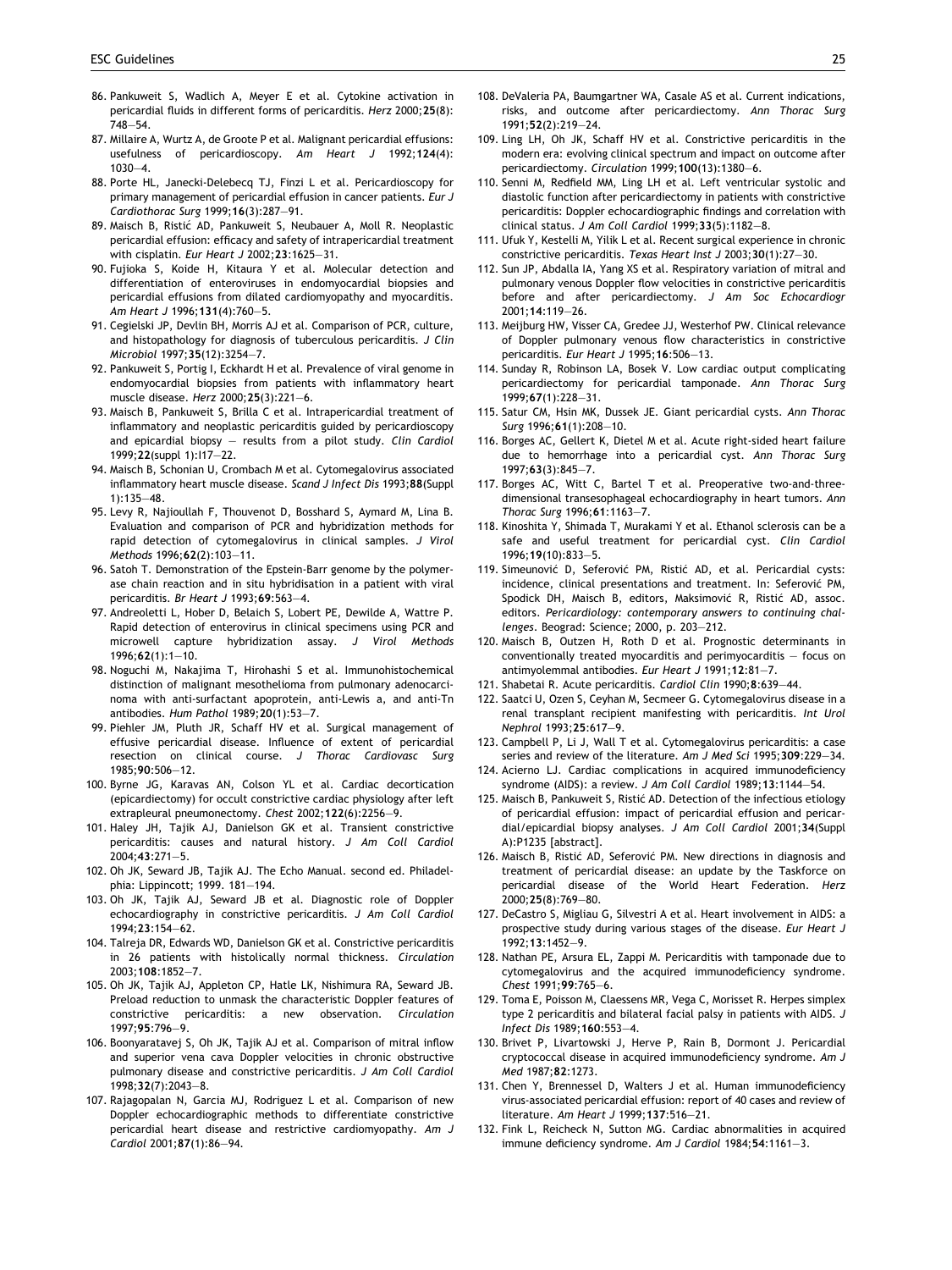- 133. Silva-Cardoso J, Moura B, Martins L et al. Pericardial involvement in human immunodeficiency virus infection. Chest 1999:115:418-22.
- 134. Hakim JG, Ternouth I, Mushangi E et al. Double blind randomised placebo controlled trial of adjunctive prednisolone in the treatment of effusive tuberculous pericarditis in HIV seropositive patients. Heart 2000;84(2):183–8.
- 135. Sagrista-Sauleda J, Barrabes JA, Permanyer-Miralda G et al. Purulent pericarditis: review of a 20-year experience in a general hospital. J Am Coll Cardiol 1993;22:1661–5.
- 136. Goodman LJ. Purulent pericarditis. Curr Treat Options Cardiovasc Med 2000;2(4):343–50.
- 137. Defouilloy C, Meyer G, Slama M et al. Intrapericardial fibrinolysis: a useful treatment in the management of purulent pericarditis. Intensive Care Med 1997;23:117–8.
- 138. Ustunsoy H, Celkan MA, Sivrikoz MC et al. Intrapericardial fibrinolytic therapy in purulent pericarditis. Eur J Cardiothorac Surg 2002;22(3):373–6.
- 139. Sagrista-Sauleda J, Permanyer-Miralda G, Soler-Soler J. Tuberculous pericarditis: ten year experience with a prospective protocol for diagnosis and treatment. J Am Coll Cardiol 1988;11(4):724–8.
- 140. Fowler NO. Tuberculous pericarditis. JAMA 1991;266(1):99–103.
- 141. McCaughan BC, Schaff HV, Piehler JM et al. Early and late results of pericardiectomy for constrictive pericarditis. J Thorac Cardiovasc Surg 1985;89:340–50.
- 142. Long R, Younes M, Patton N et al. Tuberculous pericarditis: long-term outcome in patients who received medical therapy alone. Am Heart J 1989;117(5):1133–9.
- 143. Strang JI, Kakaza HH, Gibson DG et al. Controlled clinical trial of complete open surgical drainage and of prednisolone in treatment of tuberculous pericardial effusion in Transkei. Lancet 1988;2(8614): 759–64.
- 144. Godfrey-Faussett P. Molecular diagnosis of tuberculosis: the need for new diagnostic tools. Thorax 1995;50(7):709–11.
- 145. Seino Y, Ikeda U, Kawaguchi K et al. Tuberculosis pericarditis presumably diagnosed by polymerise chain reaction analysis. Am Heart J 1993;126:249–51.
- 146. Strang JI. Rapid resolution of tuberculous pericardial effusion with high dose prednisone and antituberculous drugs. J Infect 1994;28: 251–4.
- 147. Alzeer AM, Fitzgerald JM. Corticosteroids and tuberculosis. Risks and use as adjunct therapy. Tuberc Lung Dis 1993;74:6–11.
- 148. Keersmaekers T, Elshot SR, Sergeant PT. Primary bacterial pericarditis. Acta Cardiol 2002;57(5):387–9.
- 149. Deng YB, Chang Q, Xiang HJ et al. Echocardiographic diagnosis and follow-up of left ventricular pseudoaneurysm complicating bacterial pericarditis. J Clin Ultrasound 2003;31(1):48–50.
- 150. Ewer K, Deeks J, Alvarez L et al. Comparison of T-cell-based assay with tuberculin skin test for diagnosis of Mycobacterium tuberculosis infection in a school tuberculosis outbreak. Lancet 2003;361(9364): 1168–73.
- 151. Maisch B, Maisch S, Kochsiek K. Immune reactions in tuberculous and chronic constrictive pericarditis. Am J Cardiol 1982;50:1007–13.
- 152. Dwivedi SK, Rastogi P, Saran RK, Narain VS, Puri VK, Hasan M. Antitubercular treatment does not prevent constriction in chronic pericardial effusion of undetermined etiology: a randomized trial. Indian Heart J 1997;49(4):411–4.
- 153. Senderovitz T, Viskum K. Corticosteroids and tuberculosis. Respiratory Medicine 1994;88:561–5.
- 154. Mayosi BM, Ntsekhe M, Volmink JA et al. Interventions for treating tuberculous pericarditis. Cochrane Database Syst Rev 2002;(4): CD000526.
- 155. Colombo A, Olson HG, Egan J et al. Etiology and prognostic implications of a large pericardial effusion in men. Clin Cardiol 1988;11:389.
- 156. Rostand SG, Rutsky EA. Pericarditis in end-stage renal disease. Cardiol Clin 1990;8:701–6.
- 157. Rutsky EA. Treatment of uremic pericarditis and pericardial effusion. Am J Kidney Dis 1987;10:2–7.
- 158. Lundin AP. Recurrent uremic pericarditis: a marker of inadequate dialysis. Semin Dial 1990;3:5-9.
- 159. Tarng DC, Huang TP. Uraemic pericarditis: a reversible inflammatory state of resistance to recombinant human erythropoietin in haemodialysis patients. Nephrol Dial Transplant 1997;12:1051–7.
- 160. Gunukula SR, Spodick DH. Pericardial disease in renal patients. Semin Nephrol 2001;21:52–7.
- 161. Emelife-Obi C, Chow MT, Qamar-Rohail H et al. Use of a phosphorusenriched hemodialysate to prevent hypophosphatemia in a patient with renal failure-related pericarditis. Clin Nephrol 1998;50:131–6.
- 162. Connors JP, Kleiger RE, Shaw RC et al. The indications for pericardiectomy in the uremic pericardial effusion. Surgery 1976;80: 674–89.
- 163. Spector D, Alfred H, Siedlecki M et al. A controlled study of the effect of indomethacin in uremic pericarditis. Kidney Int 1983;24:663–7.
- 164. Lindsay Jr J, Crawley IS, Calloway Jr GM. Chronic constrictive pericarditis following uremic hemopericardium. Am Heart J 1970;79: 390.
- 165. Ifudu O. Daily dialysis in hemodialysis patients with pericardial effusion: where are the data? Int J Artif Organs 1999;22:469–74.
- 166. Wood JE, Mahnensmith RL. Pericarditis associated with renal failure: evolution and management. Semin Dial 2001;14:61–6.
- 167. Sever MS, Steinmuller DR, Hayes JM et al. Pericarditis following renal transplantation. Transplantation 1991;51:1229–34.
- 168. Maisch B, Berg PA, Kochsiek K. Clinical significance of immunopathological findings in patients with post-pericardiotomy syndrome. I. Relevance of antibody pattern. Clin Exp Immunol 1979;38(2): 189–97.
- 169. Maisch B, Schuff-Werner P, Berg PA et al. Clinical significance of immunopathological findings in patients with post-pericardiotomy syndrome. II. The significance of serum inhibition and rosette inhibitory factors. Clin Exp Immunol 1979;38(2):198–203.
- 170. Quin JA, Tauriainen MP, Huber LM et al. Predictors of pericardial effusion after orthotopic heart transplantation. J Thorac Cardiovasc Surg 2002;124(5):979–83.
- 171. Kuvin JT, Harati NA, Pandian NG et al. Postoperative cardiac tamponade in the modern surgical era. Ann Thorac Surg 2002; 74(4):1148–53.
- 172. Matsuyama K, Matsumoto M, Sugita T et al. Clinical characteristics of patients with constrictive pericarditis after coronary bypass surgery. Jpn Circ J 2001;65(6):480–2.
- 173. Horneffer PJ, Miller RH, Pearson TA et al. The effective treatment of postpericardiotomy syndrome after cardiac operations. A randomized placebo-controlled trial. J Thorac Cardiovasc Surg 1990;100(2):  $292 - 6$ .
- 174. Finkelstein Y, Shemesh J, Mahlab K et al. Colchicine for the prevention of postpericardiotomy syndrome. Herz 2002;27:791–4.
- 175. Sugiura T, Takehana K, Hatada K et al. Pericardial effusion after primary percutaneous transluminal coronary angioplasty in first Qwave acute myocardial infarction. Am J Cardiol 1998;81:1090–3.
- 176. Spodick DH. Post-myocardial infarction syndrome (Dressler's syndrome). ACC Curr J Rev 1995;4:35–7.
- 177. Lichstein E. The changing spectrum of post-myocardial infarction pericarditis. Int Cardiol 1983;4:234–7.
- 178. Shahar A, Hod H, Barabash GM et al. Disappearance of a syndrome: Dressler's syndrome in the era of thrombolysis. Cardiology 1994;85: 255–8.
- 179. Nagahama Y, Sugiura T, Takehana K et al. The role of infarctionassociated pericarditis on the occurrence of atrial fibrillation. Eur Heart J 1998;19:287–92.
- 180. Oliva PB, Hammill SC, Edwards WD. Electrocardiographic diagnosis of postinfarction regional pericarditis: ancillary observations regarding the effect of reperfusion on the rapidity and amplitude of T wave inversion after acute myocardial infarction. Circulation 1993;88: 896–904.
- 181. Oliva PB, Hammill SC, Talano JV. T wave changes consistent with epicardial involvement in acute myocardial infarction: observations in patients with a postinfarction pericardial effusion without clinically recognized postinfarction pericarditis. J Am Coll Cardiol 1994; 24:1073–7.
- 182. Figueras J, Juncal A, Carballo J et al. Nature and progression of pericardial effusion in patients with a first myocardial infarction: relationship to age and free wall rupture. Am Heart J 2002;144(2):  $251 - 8$
- 183. Joho S, Asanoi H, Sakabe M et al. Long-term usefulness of percutaneous intrapericardial fibrin-glue fixation therapy for oozing type of left ventricular free wall rupture: a case report. Circ J 2002;66(7): 705–6.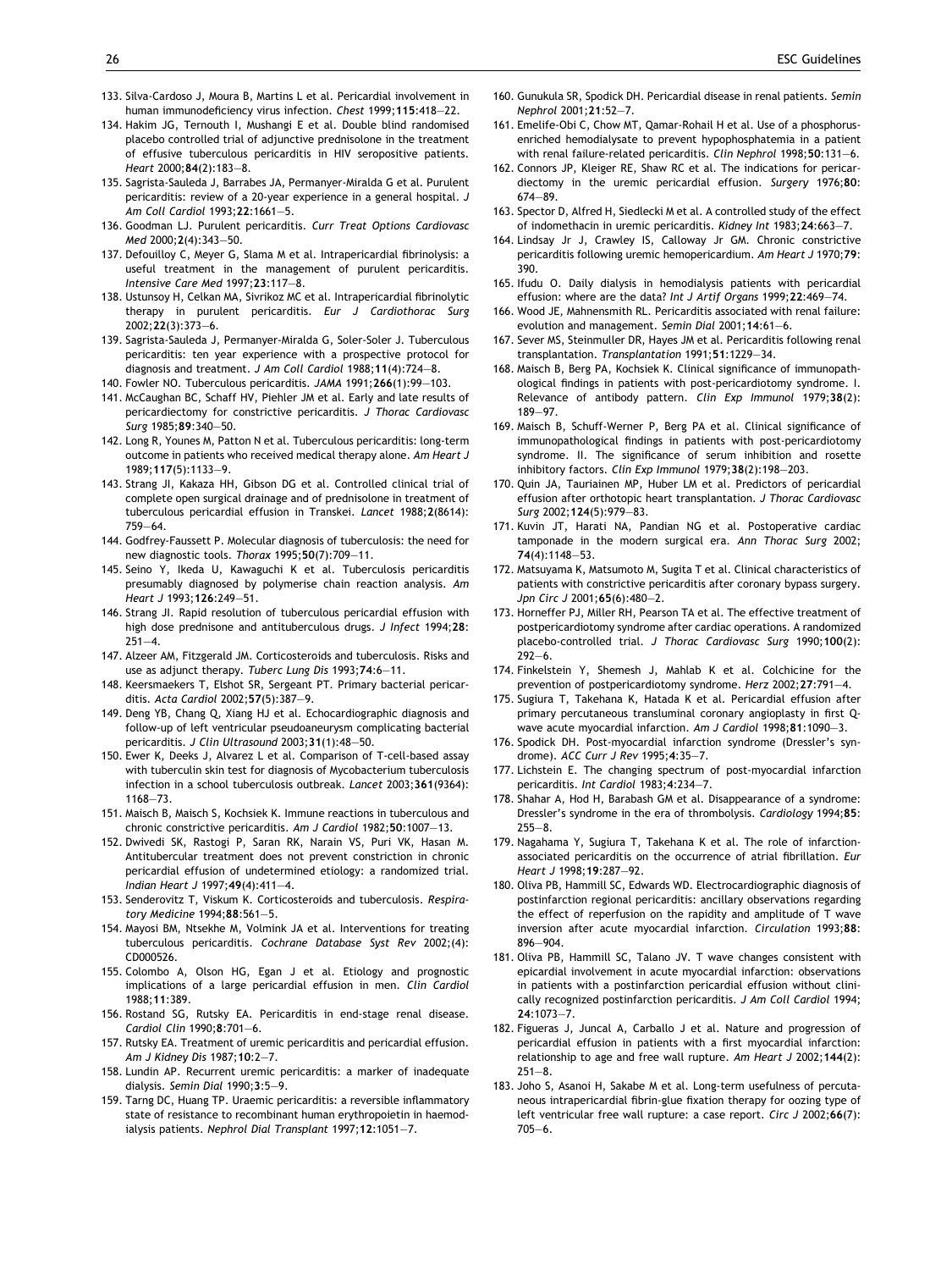- 185. Jugdutt BI, Basualdo CA. Myocardial infarct expansion during indomethacin or ibuprofen therapy for symptomatic post infarction pericarditis. Influence of other pharmacologic agents during early remodelling. Can J Cardiol 1989;5(4):211–21.
- 186. Nagy KK, Lohmann C, Kim DO, Barrett J. Role of echocardiography in the diagnosis of occult penetrating cardiac injury. J Trauma 1995;38: 859–62.
- 187. Buckman RF, Buckman PD. Vertical deceleration trauma: principles of management. Surg Clin North Am 1991;71:331–40.
- 188. Asensio JA, Berne JD, Demetriades D et al. Penetrating cardiac injuries: a prospective study of variables predicting outcomes. J Am Coll Surg 1998;186:24–34.
- 189. Narins CR, Cunningham MJ, Delehantry JM et al. Nonhemorrhagic cardiac tamponade after penetrating chest trauma. Am Heart J 1996; 132:197–8.
- 190. Morton MJ, DeMots HL. Complications of transseptal catheterization and transthoracic left ventricular puncture. In: Kron J, Morton MJ, editors. Complications of cardiac catheterization and angiography. New York: Futura; 1989. p. 77–103.
- 191. Jungbluth A, Düber C, Rumpelt HJ et al. Koronararterienmorphologie nach perkutaner transluminaler Koronarangioplasatie (PTCA) mit Hämoperikard. Z Kardiol 1988;77:125-9.
- 192. Liu F, Erbel R, Haude M, Ge J. Coronary arterial perforation: prediction, diagnosis, management, and prevention. In: Ellis SG, Holmes DR, editors. Strategic approaches in coronary intervention. 2nd ed. Philadelphia: Lippincott; 2000. p. 501–14.
- 193. Nakamura S, Colombo A, Gaglione A et al. Intracoronary ultrasound observations during stent implantation. Circulation 1994;89(5): 2026–34.
- 194. Erbel R, Clas W, Busch U et al. New balloon catheter for prolonged percutaneous transluminal coronary angioplasty and bypass flow in occluded vessels. Cathet Cardiovasc Diagn 1986;12:116–23.
- 195. Meier B. Benign coronary perforation during percutaneous transluminal coronary angioplasty. Br Heart J 1985;54:33–5.
- 196. Welge D, Haude M, von Birgelen C et al. Versorgung einer Koronarperforation nach perkutaner Ballonangioplastie mit einem neuen Membranstent. Z Kardiol 1998;87:948–53.
- 197. von Birgelen C, Haude M, Herrmann J et al. Early clinical experience with the implantation of a novel synthetic coronary stent graft. Cathet Cardiovasc Interv 1999;47:496–503.
- 198. McKay R, Grossmann W. Balloon valvuloplasty. In: Grossmann W, Baim DS, editors. Cardiac Catheterization, Angiography and Interventions. Philadelphia: Lea & Febiger; 1991. p. 511–33.
- 199. Levine MJ, Baim DS. Endomyocardial biopsy. In: Grossmann W, Baim DS, editors. Cardiac Catheterization, Angiography and Interventions. Philadelphia: Lea & Febiger; 1991. p. 383–95.
- 200. Sekiguchi M, Take M. World survey of catheter biopsy of the heart. In: Sekiguchi M, Olsen EGJ, editors. Cardiomyopathy Clinical, Pathological, and Theoretical Aspects. Baltimore: University Park Press; 1980. p. 217–25.
- 201. Bitkover CY, Al-Khalili F, Ribeiro A et al. Surviving resuscitation: successful repair of cardiac rupture. Ann Thorac Surg 1996;61:710–1.
- 202. Chirillo F, Totis O, Cavarzerani A et al. Usefulness of transthoracic and transesophageal echocardiography in recognition and management of cardiovascular injuries after blunt chest trauma. Heart 1996;75:301–6.
- 203. Erbel R. Diseases of the aorta. Heart 2001;86:227–34.
- 204. Hausmann D, Gulba D, Bargheer K et al. Successful thrombolysis of an aortic arch thrombus in a patient after mesenteric embolism. N Engl J Med 1992;327:500–1.
- 205. Nienaber CA, von Kodolitsch Y, Nicolas V et al. The diagnosis of thoracic aortic dissection by noninvasive imaging procedures. N Engl J Med 1993;328:1–9.
- 206. Erbel R, Engberding R, Daniel W, Roelandt J, Visser CM, Rennollet H. Echocardiography in diagnosis of aortic dissection. Lancet 1989;1:457–61.
- 207. Erbel R, Alfonso F, Boileau C et al. Diagnosis and management of aortic dissection. Eur Heart J 2001;22(18):1642–81.
- 208. Erbel R, Mohr-Kahaly S, Oelert H et al. Diagnostic strategies in suspected aortic dissection: comparison of computed tomography, aortography, and transesophageal echocardiography. Am J Cardiac Img 1990;3:157–72.
- 209. Kiviniemi MS, Pirnes MA, Eranen HJ et al. Complications related to permanent pacemaker therapy. Pacing Clin Electrophysiol 1999; 22(5):711–20.
- 210. Matsuura Y, Yamashina H, Higo M, Fujii T. Analysis of complications of permanent transvenous implantable cardiac pacemaker related to operative and postoperative management in 717 consecutive patients. Hiroshima J Med Sci 1990;39(4):131–7.
- 211. Spindler M, Burrows G, Kowallik P et al. Postpericardiotomy syndrome and cardiac tamponade as a late complication after pacemaker implantation. Pacing Clin Electrophysiol 2001;24(9 Pt 1):1433–4.
- 212. Elinav E, Leibowitz D. Constrictive pericarditis complicating endovascular pacemaker implantation. Pacing Clin Electrophysiol 2002;25(3):376–7.
- 213. Maisch B. Myokardbiopsien und Perikardioskopien. In: Hess OM, Simon RWR, editors. Herzkatheter: Einzatz in Diagnostik und Therapie. Berlin/Heidelberg/New York: Springer; 2000. p. 302–49.
- 214. Mellwig KP, Vogt J, Schmidt HK et al. Acute aortic dissection (Stanford A) with pericardial tamponade – extension of the dissection after emergency pericardial puncture. Z Kardiol 1998;87(6): 482–6.
- 215. Thurber DL, Edwards JE, Achor RWP. Secondary malignant tumors of the pericardium. Circulation 1962;26:228–41.
- 216. Vaitkus PT, Herrmann HC, LeWinter MM. Treatment of malignant pericardial effusion. JAMA 1994;272:59–64.
- 217. Tomkowski W, Szturmowicz M, Fijalkowska A et al. New approaches to the management and treatment of malignant pericardial effusion. Support Care Cancer 1997;5:64–6.
- 218. Tsang TSM, Seward JB, Barnes ME. Outcomes of primary and secondary treatment of pericardial effusion in patients with malignancy. Mayo Clin Proc 2000;75:248–53.
- 219. Susini G, Pepi M, Sisillo E et al. Percutaneous pericardiocentesis versus subxyphoid pericardiotomy in cardiac tamponade due to postoperative pericardial effusion. J Cardiothorac Vasc Anesthes 1993;7:178–83.
- 220. Fagan SM, Chan KI. Pericardiocentesis. Blind no more!. Chest 1999;116:275–6.
- 221. Soler-Soler J, Merce J, Sagrista-Sauleda J. Should pericardial drainage be performed routinely in patients who have a large pericardial effusion without tamponade? Am J Med 1998;105:106–9.
- 222. DeCamp MM, Mentzer SJ, Swanson SJ et al. Malignant effusive disease of pleura and pericardium. Chest 1997;112(Suppl):291–5.
- 223. Zwischenberger JB, Sanker AB, Lee R. Malignant pericardial effusion. In: Pass HJ, Mitchell JB, Johnson DH, et al., editors. Lung Cancer Principles and Practice. Philadelphia. Lippincott: Williams and Wilkins; 2000. p. 1038–46.
- 224. Bishiniotis TS, Antoniadou S, Katseas G et al. Malignant cardiac tamponade in women with breast cancer treated by pericardiocentesis and intrapericardial administration of triethylenethiophosphoramide (thiotepa. Am J Cardiol 2000;86(3):362–4.
- 225. Colleoni M, Martinelli G, Beretta F et al. Intracavitary chemotherapy with thiotepa in malignant pericardial effusion: an active and well tolerated regimen. J Clin Oncol 1998;16:2371–6.
- 226. Girardi LN, Ginsberg RJ, Burt ME. Pericardiocentesis and intrapericardial sclerosis: effective therapy for malignant pericardial effusion. Ann Thorac Surg 1997;64:1422–8.
- 227. Dempke W, Firusian N. Treatment of malignant pericardial effusion with 32 P-colloid. Br J Cancer 1999; 80:1955-7.
- 228. Wilkes JD, Fidias P, Vaickus L et al. Malignancy related pericardial effusion: 127 cases from Roswell Park Cancer Institute. Cancer 1995;76:1377–87.
- 229. Prager RL, Wilson GH, Bender HW. The subxyphoid approach to pericardial disease. Ann Thorac Surg 1982;34:6–9.
- 230. Krause TJ, Margiotta M, Chandler JJ. Pericardio-peritoneal window for malignant pericardial effusion. Surg Gynecol Obstet 1991;172: 487–8.
- 231. Griffin S, Fountain W. Pericardio-peritoneal shunt for malignant pericardial effusion. J Cardiovasc Surg 1989;98:1153–4.
- 232. Ready A, Black J, Lewis R et al. Laparoscopic pericardial fenestration for malignant pericardial effusion. Lancet 1992;339:1609.
- 233. Shapira OM, Aldea GS, Fonger JD et al. Video-assisted thoracic surgical techniques in the diagnosis and management of pericardial effusion in patients with advanced lung cancer. Chest 1993;104:1262–3.